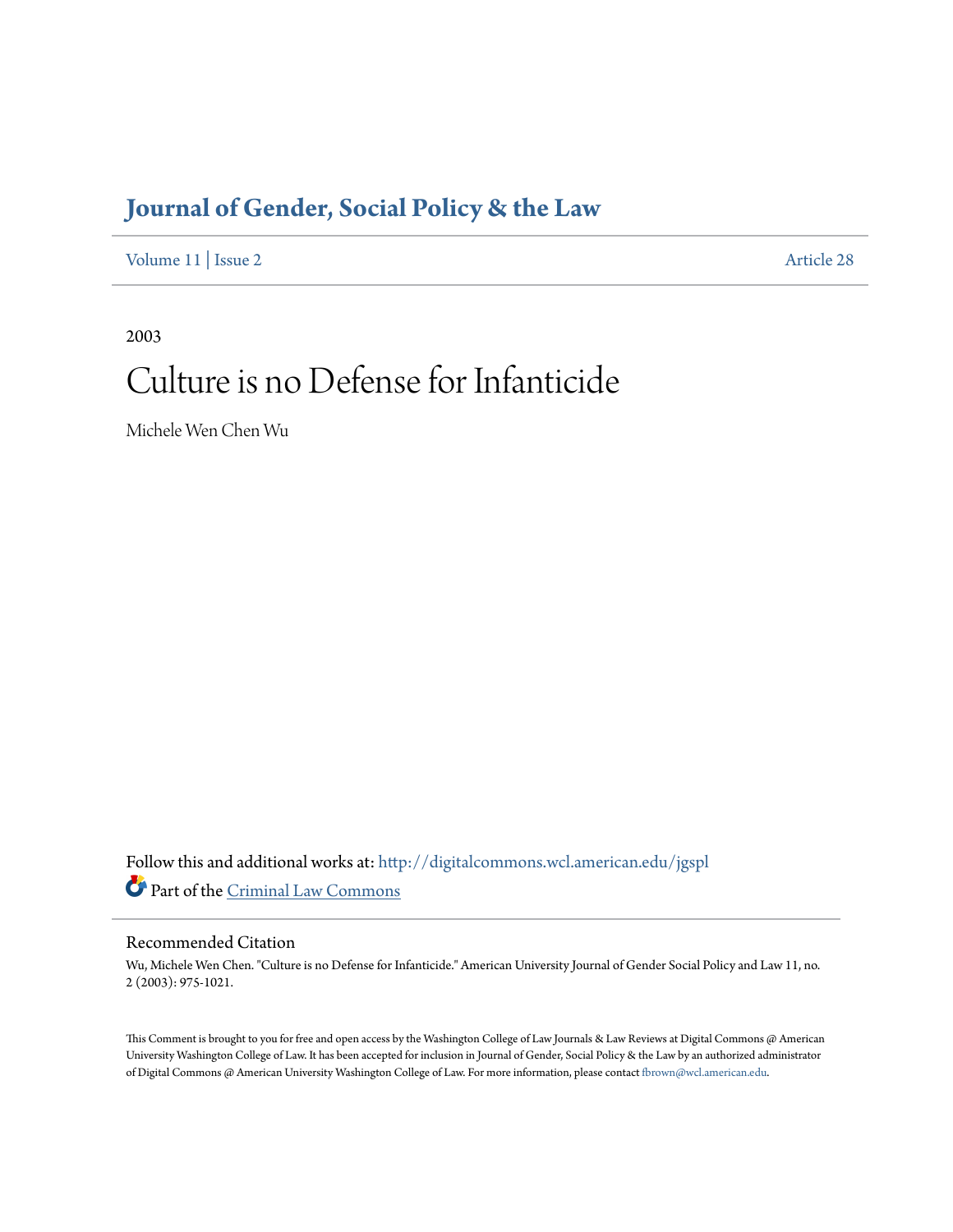MICHELE WEN CHEN WU\*

| Ι.          |                                                            |  |
|-------------|------------------------------------------------------------|--|
| Н.          |                                                            |  |
| А.          |                                                            |  |
| В.          |                                                            |  |
| C.          | The Limited Use Intermediate Approach to                   |  |
|             |                                                            |  |
| Ш.          | Infanticide Cases Involving the Cultural Defense 994       |  |
| А.          |                                                            |  |
| В.          |                                                            |  |
| $C_{\cdot}$ |                                                            |  |
| IV.         | The Cultural Defense in Infanticide Cases1006              |  |
| $A_{-}$     |                                                            |  |
| B.          | Weakness of Culture as a Defense to Criminal Liability1010 |  |
| C.          |                                                            |  |
| D.          |                                                            |  |
| V.          | Proposal for the Use of the Intermediate Cultural          |  |
|             | Approach and a Consideration of the                        |  |
|             |                                                            |  |
|             |                                                            |  |

975

 $^\ast$  J.D. Candidate, Washington College of Law, American University, 2003; B.A., Stanford University, 1998. I would like to thank Professor Ann Shalleck for her guidance and Brian Bailey for his encouragement and support.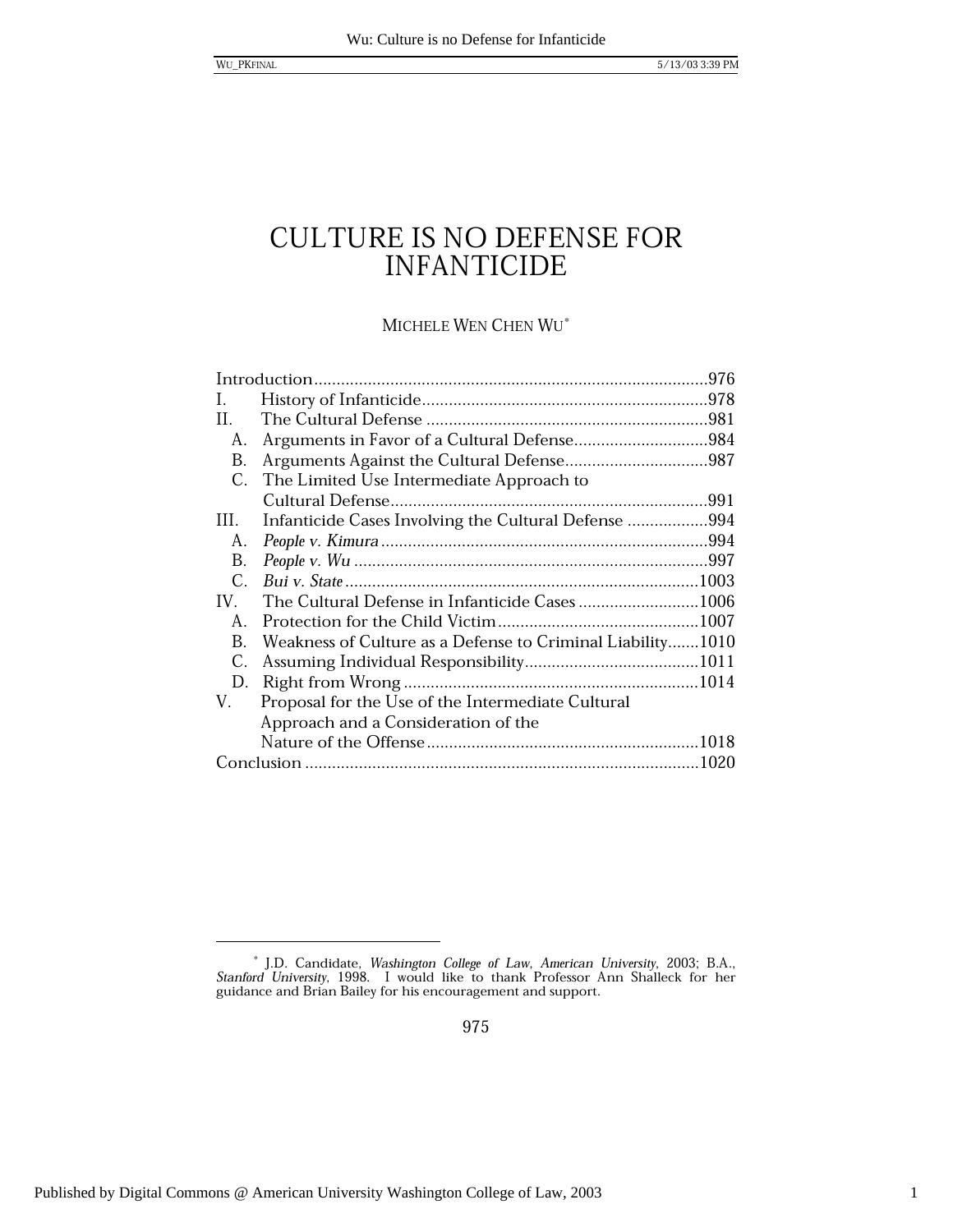### WU PKFINAL

### 976 JOURNAL OF GENDER, SOCIAL POLICY & THE LAW [Vol. 11:2

# **INTRODUCTION**

Infanticide<sup>1</sup> is a cross-cultural crime that dates back to the early histories of both Eastern and Western civilizations.<sup>2</sup> Particularly in Western cultures, the most difficult cases to comprehend are those in which parents kill their own children, because the person least expected as a child's deadly attacker is that child's parent. According to statistics issued by the U.S. Department of Justice, about two hundred children are killed by their mothers every year.<sup>4</sup> In terms of infanticides of children under five years of age, about fifty-six percent die at the hands of their own parents.<sup>5</sup> From 1976 to 1999, thirty-one percent of all children slain under the age of five were killed by their fathers, while thirty percent were killed by their mothers.<sup>b</sup> Several justifications and excuses exist to explain this crime, such as poverty, stress, shame, insanity, and post-partum depression; but none is less compelling than the cultural defense. The cultural defense, as elaborated in Part II, is an affirmative defense raised by defendants based on their cultural backgrounds

7. See SCHWARTZ & ISSER, supra note 1, at 39-56, 91-101.

<sup>1.</sup> This Comment uses the term 'infanticide' to describe the killing of young children, regardless of their specific age. Other scholars have separately defined neonaticide as the killing of an infant at or within hours of birth, infanticide as the killing of a child up to one year of age, and filicide as the killing of child older than one year. See LITA LINZER SCHWARTZ & NATALIE K. ISSER, ENDANGERED CHILDREN: NEONATICIDE, INFANTICIDE, AND FILICIDE 1 (2000).

<sup>2.</sup> See id. at 1-38 (discussing the practice of infanticide in various cultures).

<sup>3.</sup> See Kevin Toolis, There is a Word for It - Filicide - But it is never Used. Perhaps because we Find These Acts too Horrible Even to Name. As yet Another Family is Tragically Wiped Out, We Ask: What Drives Parents to Kill?, EXPRESS (United Kingdom), Feb. 8, 2001, at 32 (voicing the horror of filicide). "The deliberate killing of a child by its parent is more than mere murder: it is the destruction of everything we hold precious in society; the love and nurturing of our children. It is a crime that shrieks to the heavens. Who could kill their own children?" Id.

<sup>4.</sup> Evan Thomas, Motherhood and Murder, NEWSWEEK, July 2, 2001, at 22.

<sup>5.</sup> Id. at 24.

<sup>6.</sup> Amy Pagnozzi, Household Hazard: Infanticide, HARTFORD COURANT, June 29, 2001, at A3 (presenting statistics from the Bureau of Justice).

<sup>8.</sup> Immigrants use the cultural defense for several types of crimes. See generally Taryn F. Goldstein, Comment, Cultural Conflicts in Court: Should the American Criminal Justice System Formally Recognize a "Cultural Defense"?, 99 DICK. L. REV. 141 (1994) (discussing several infanticide cases, including the following: a Japanese woman who drowned her two children in an act of parent-child suicide called oya-ko shinju; a Laotian refugee who was accused of abducting and raping his fiance when he engaged in the Laotian form of marriage called zij poj niam; and a Chinese man who killed his wife with a claw hammer upon discovering that she was having an affair); see also Note, The Cultural Defense in the Criminal Law, 99 HARV. L. REV. 1293 (1986) [hereinafter Cultural Defense] (advocating the adoption of a formal cultural defense within substantive American law, regardless of the offense committed, be it executing one's wife or immolating one's children).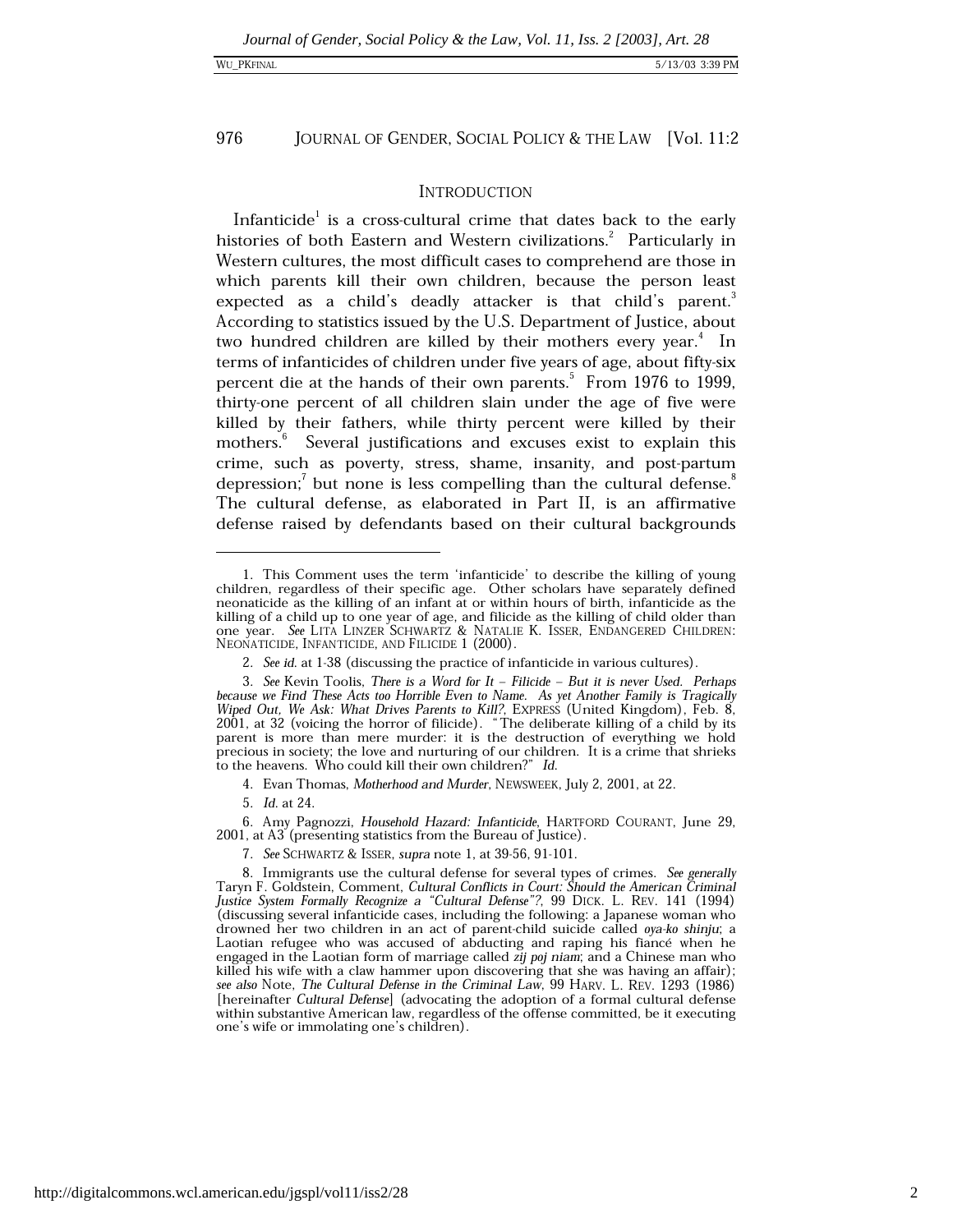977

#### 2003] CULTURE IS NO DEFENSE FOR INFANTICIDE

when charged with a crime. However, culture by itself is not an adequate defense to killing a child.

This Comment examines some recent cases of infanticide by Asian immigrants in which cultural defense played a role in how American courts dealt with this crime.<sup>9</sup> In analyzing the outcome of these cases and the recent use of culture as a criminal defense, this Comment argues that a child's right to live, and the particularly violent nature of infanticide, makes one's culture an inadequate defense. The cultural defense generally has no place in infanticide crimes because, despite differences in cultural attitudes toward the practice, the killing of children is not a legitimate activity in any culture.<sup>10</sup> Although cultural norms and differences should be respected and considered during criminal trials, a blanket cultural defense provides inadequate protection for children who are victims of infanticide.

A superior analysis for courts to apply is the limited use approach. Courts should not ignore cultural evidence completely, but should consider the cultural defense only insofar as it legitimately proves that the defendant was insane or did not have the requisite mental state at the moment of the act, so that charges may be mitigated, but not exculpated. In a broader sense, the cultural defense should not be considered properly as a criminal defense per se, but rather as a more comprehensive approach to intent that acknowledges cultural impacts on defendants. The child's right to live should be the foremost consideration because it is unjust to subject the child to the parent's cultural background when the child's life is directly in danger. Courts must draw a clear line between parents who take their own lives and those who take the lives of their children.

Part I of this Comment provides a brief overview of the history of infanticide in Western and Eastern cultures. Part II analyzes the arguments for and against adopting a formalized cultural defense, as well as the arguments for an intermediate or limited use approach, and offers alternatives for reconciling these two extremes of the cultural defense argument. Part III describes and analyzes three landmark cases, focusing on how the defendants used a cultural

Published by Digital Commons @ American University Washington College of Law, 2003

<sup>9.</sup> See John C. Lyman, Note, Cultural Defense: Viable Doctrine or Wishful Thinking?, 9 CRIM. JUST. J. 87, 91 (1986) (suggesting that most of the focus of cultural defense cases on Asians is due to the view that, compared with their European counterparts, Asian immigrants in the United States generally face a much greater disparity in social mores and cultural backgrounds because in many instances, the European cultural heritage is essentially that of mainstream America).

<sup>10.</sup> See SCHWARTZ & ISSER, supra note 1, at 2 ("At all times and in all places, child homicide was also a constant reminder of the fragility of the prevailing moral order."). All peoples, even those who practiced child sacrifice and exposure, abhorred child homicide. See id. at 3.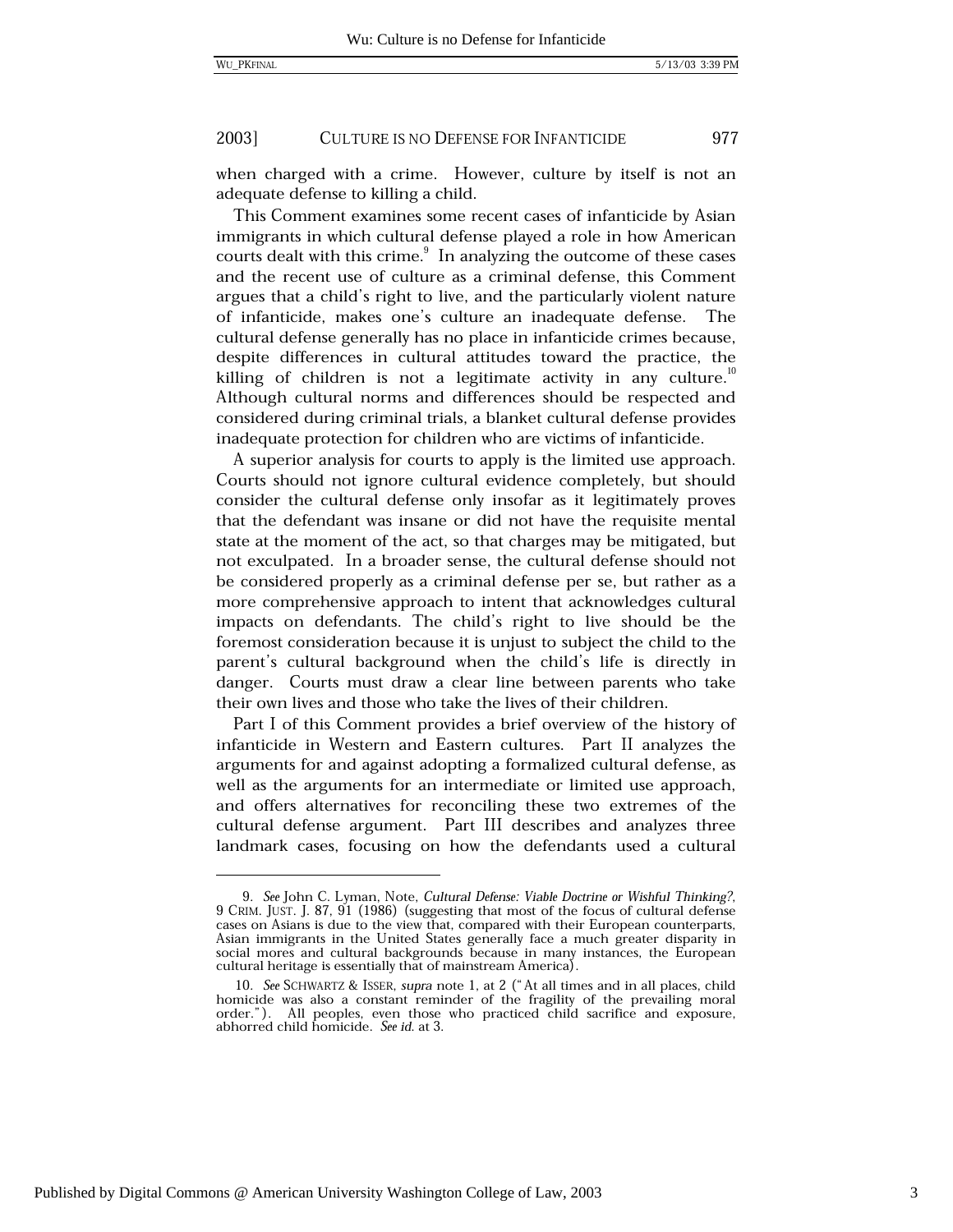defense and thereby affected the court's decisions in the outcome of each one. In light of the cases described, Part IV presents arguments as to why culture itself is no excuse for parents who kill their children, and asserts that consequently, a formal cultural defense is an inadequate criminal defense. Finally, while considering the violent nature of infanticide, Part V proposes the use of the intermediate approach as the most adequate method of using a cultural defense for such crimes.

# I. HISTORY OF INFANTICIDE

Even before the Biblical stories of Abraham sacrificing his son,<sup>11</sup> there was evidence from burial grounds of urns of cremated children indicating that Phoenicians in 1600 B.C. killed their children in sacrifice to deities.<sup>12</sup> In Greek mythology, there is the account by Euripides in 431 B.C. of Medea, who killed her sons to spite her unfaithful husband.<sup>13</sup> Medea had betrayed her father and killed her brother to help her lover Jason obtain the Golden Fleece.<sup>14</sup> In return, he promised her marriage and love, but ultimately abandoned her for another woman.<sup>15</sup> Betrayed, she sought vengeance on Jason by killing their sons.<sup>16</sup> Later in history, in 6-4 B.C., in Bethlehem, King Herod the Great had his three sons executed in a struggle for power. $^{17}$ 

In ancient Greece, the law required the killing of weak and

<sup>11.</sup> Stating a blatant example of the severe punishment of children by their parents:

If a man have a stubborn and rebellious son, which will not obey the voice of his father, or the voice of his mother, and that, when they have chastened him, will not hearken unto them: Then shall his father, and his mother lay hold on him, and bring him out unto the elders of the city, and unto the gate of his place; . . . And all the men of his city shall stone him with stones, that he die, so shalt thou put evil away from among you; and all Israel shall hear, and fear.

Deuteronomy 21:18-21

<sup>12.</sup> See Karen Yourish & Gretel Kovach, Infanticide: A History, NEWSWEEK, July 2, 2001, at 22-23.

<sup>13.</sup> See id.; see also SCHWARTZ & ISSER, supra note 1, at 6-7 (illustrating the story of Medea as an example of child homicide portrayed in literature and opera that<br>permeates our culture). It is from Euripides' story of Medea that we derive the term<br>"Medea syndrome" as a paradigm of child homicide in legal an literature. Id.

<sup>14.</sup> See id. at 6 (telling the story of Medea, a woman obsessed by her love for Jason).

<sup>15.</sup> See id.

<sup>16.</sup> See id.

<sup>17.</sup> See Yourish & Kovach, supra note 12, at 22.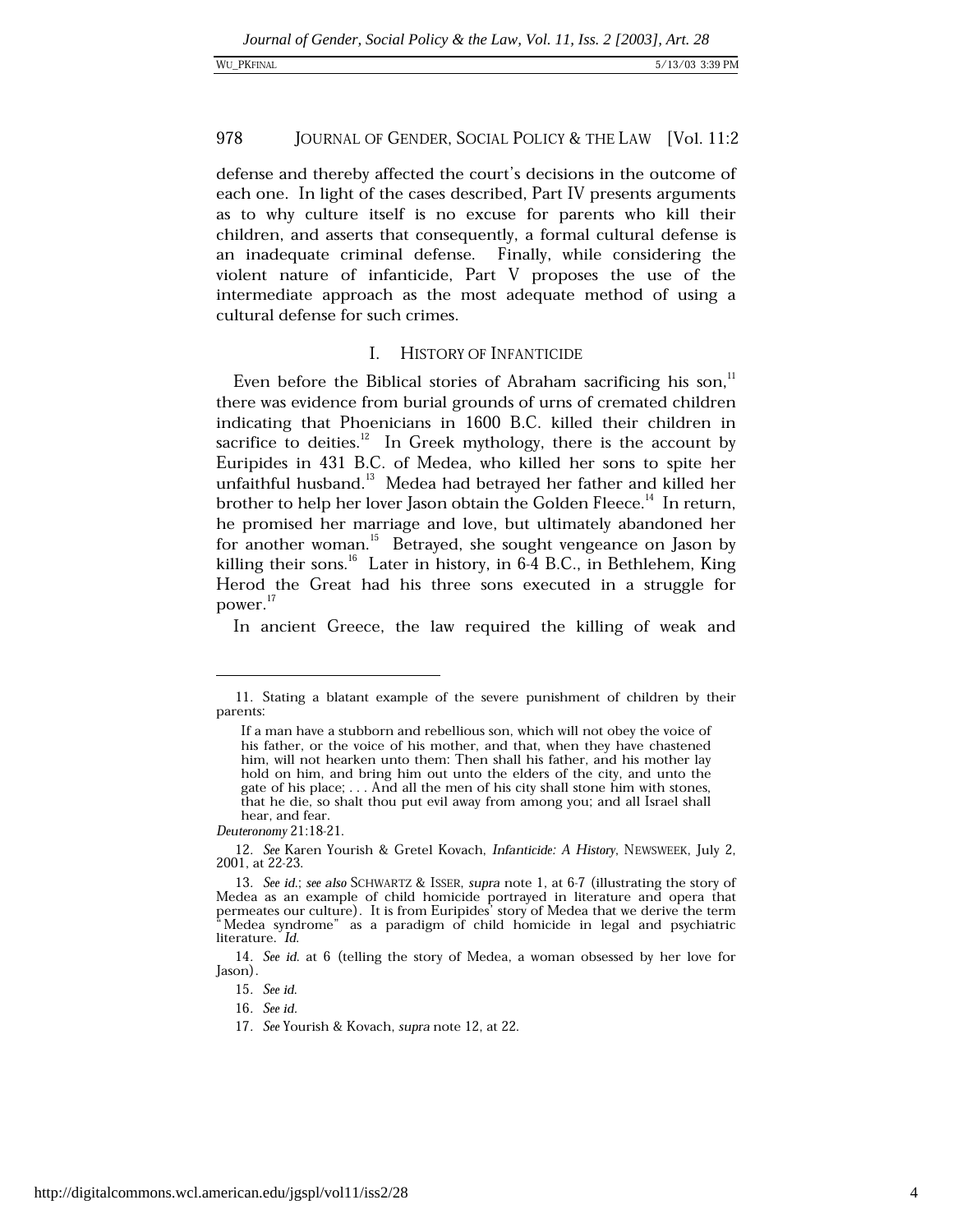deformed infants.<sup>18</sup> This practice continued in ancient Rome, where it was a common practice as well for poor parents to expose their children to death.<sup>19</sup> Roman law also gave the father the power of life and death over his minor children, based on the principle that "he who gave life also has the power to take it away" (patria potestas). $^{20}$  In the New England states of Massachusetts and Connecticut, during the seventeenth century, the parents of a "rebellious child" could legally put their child to death.<sup>21</sup> In most countries, infanticide was more prevalent among unwed women, female servants, and poor families.<sup>22</sup>

In contrast to the classical Greek and Roman cultures, however, Judaism condemned any practice of infanticide and child sacrifice, and these traditions were incorporated into the Christian, Catholic and Protestant doctrines.<sup>23</sup> This disapproval of infanticide is illustrated in the literature and fairy tales of these cultures, which reveal the horror of child murder.<sup>24</sup> In modern times, the crime of infanticide became perceived as an "unnatural act," regarded as a mental disturbance.<sup>25</sup> Indeed, parents, particularly mothers, are seen as natural caregivers and are placed in a position of trust by the child. The violation of this confidence that occurs when a parent murders a child is viewed with horror; it is an aberrant act so contrary to the expected role of parenthood that it is construed as madness.<sup>26</sup>

22. See SCHWARTZ & ISSER, supra note 1, at 28-32 (stating that in 19th century United States, the primary motivation for infanticide was poverty).

<sup>18.</sup> See SCHWARTZ & ISSER, supra note 1, at 4 (noting that the examination of newborns was particularly enforced by law in Sparta). Weak and deformed infants were typically killed because of their imperfections, or because it was feared that they would become a burden to the state. See id.

<sup>19.</sup> See Yourish & Kovach, supra note 12, at 22 (explaining that in A.D. 315, the Roman Emperor Constantine issued an edict for public funds to help the poor who could not provide for their children, in an effort to limit the practice of child murder).

<sup>20.</sup> Todd Taylor, Comment,  $The$  Cultural Defense and its Irrelevancy in Child Protection Law, 17 B.C. THIRD WORLD L.J. 331, 331-32 (1997).

<sup>21.</sup> Id.

<sup>23.</sup> See id. at 5 (describing how the church in particular regarded child homicide with severity, and how churches issued harsh penalties when infanticide was detected, including death if the child was not baptized).

<sup>24.</sup> See id. at 6 (noting, for example, stories of parents who turned their children out to become beggars, sold their offspring to the devil, and abandoned their children to die).

<sup>25.</sup> Id. at 37. See also Janet Ford, Susan Smith and Other Homicidal Mothers-In Search of the Punishment that Fits the Crime, 3 CARDOZO WOMEN'S L.J. 521, 534-35 (1996) ("Killing one's own child is generally not a random act of violence, particularly when the mother is the killer. It is an act, however, viewed with horror and disbelief. It is common to dismiss the act as something so bizarre and extraordinary that only a madwoman could do it.").

<sup>26.</sup> See Ford, supra note 25, at 534 (explaining that this perception of madness affords mothers who kill their children more sympathy and leniency by the courts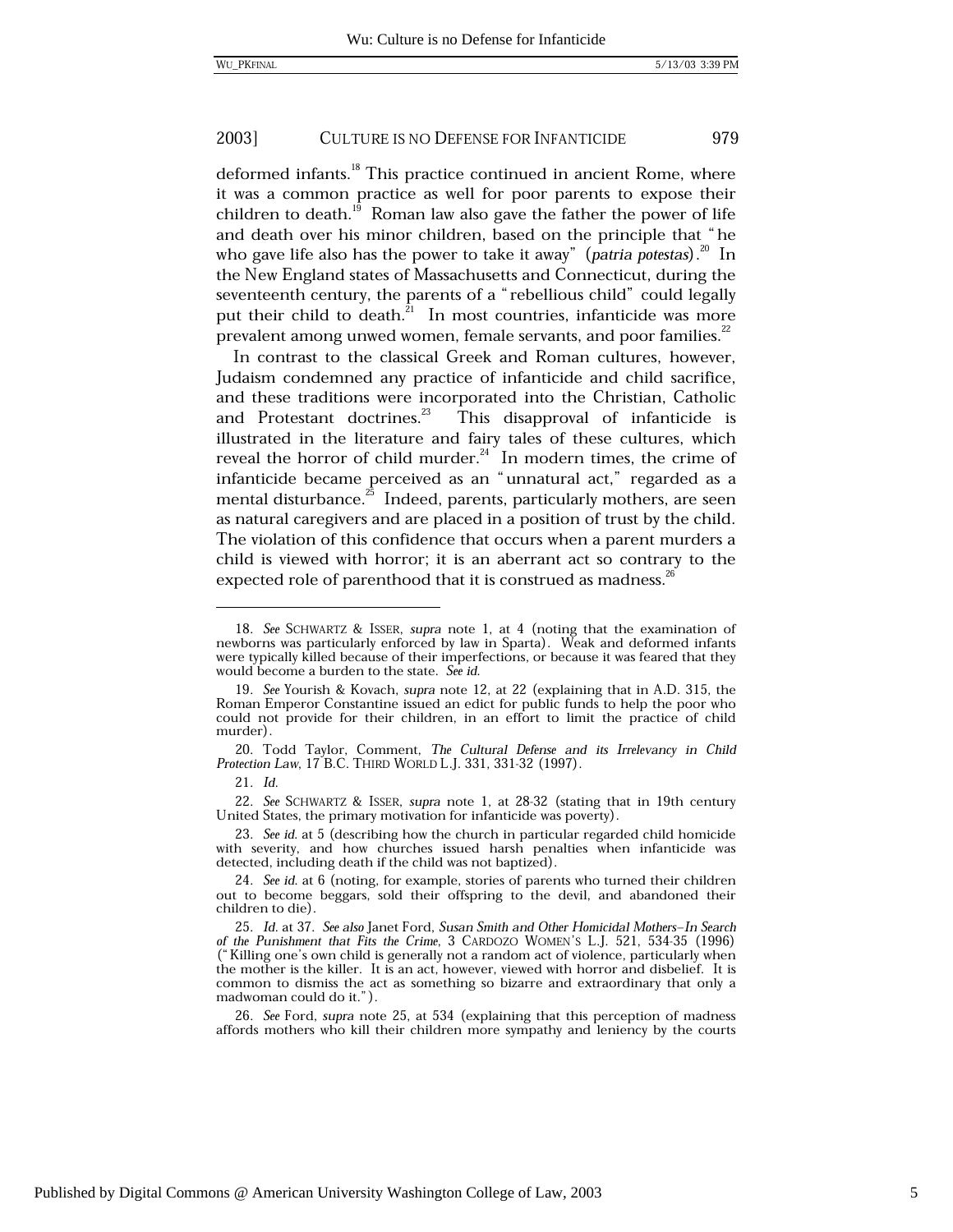In the East, classical Chinese texts record evidence of infanticide and child abandonment as early as  $2000$  B.C.<sup>27</sup> China's first female ruler, Empress Wu, in A.D. 609-705, rose to power after smothering her daughter and implicating the emperor's wife in the crime. Female infants in particular were the victims of infanticide in China and India, based on custom and economic necessity.<sup>29</sup> The Chinese philosopher Han Fei Tzu wrote in the third century B.C.:

Moreover, parents' attitude toward children is such that when they bear a son, they congratulate each other, but when they bear a daughter they kill her. Both come from the parents' love, but they congratulate each other when it is a boy and kill it if it is a girl because they are considering their later convenience and calculating their long-term interests.<sup>30</sup>

Population control has been a major factor in the practice of child abandonment and infanticide in China and India.<sup>31</sup> The need to modernize prompted the Chinese government in 1979 to institute its "one-child" policy.<sup>32</sup> This policy, combined with the cultural preference for male babies, resulted in widespread infanticide, particularly of female babies.<sup>33</sup>

In Japan, infanticide was practiced to increase the standard of living rather than to primarily control population growth.<sup>34</sup> The Japanese also have a distinct form of infanticide called oya-ko shinju (parent-child suicide).<sup>35</sup> Oya-ko means "parent-child" and shinju

and why in contrast, it would not be morally and legally worse to kill one's own child than another's child).

<sup>27.</sup> SCHWARTZ & ISSER, supra note 1, at 2.

<sup>28.</sup> See Yourish & Kovach, supra note 12, at 23.

<sup>29.</sup> See SCHWARTZ & ISSER, supra note 1, at 26. Sons were seen as the main support for aging parents, and girls were mostly considered a burden to the family's assets because girls needed dowries upon marriage, which they took to their new families. See id.

<sup>30.</sup> Id. at 2.

<sup>31.</sup> See id. at 26 (describing further the government regulation of childbearing, such as enforcing birth control policies with penalties, including fines and loss of privileges). In some castes, such as the Rajputs in India, the killing of offspring was also linked to the enhancement of the status and welfare of the family. See id. at 24.

<sup>32.</sup> See Yourish & Kovach, supra note 12, at 23. See also SCHWARTZ & ISSER, supra note 1, at 26 (explaining that this government policy allowed one child per family during the 20th century Chinese Revolution, and is only now being eased).

<sup>33.</sup> See SCHWARTZ & ISSER, supra note 1, at 26 (noting how opposition to the custom of infanticide co-existed with the practice and that there were attempts by the government to suppress infanticide, and ease birth control penalties and the onechild policy).

<sup>34.</sup> See id. at 27 (indicating that recent research has rejected the previously longheld belief that economic distress in the peasant population resulted in the Japanese limiting the size of their families).

<sup>35.</sup> The practice of *oya-ko shinju* has also been identified in the United States. See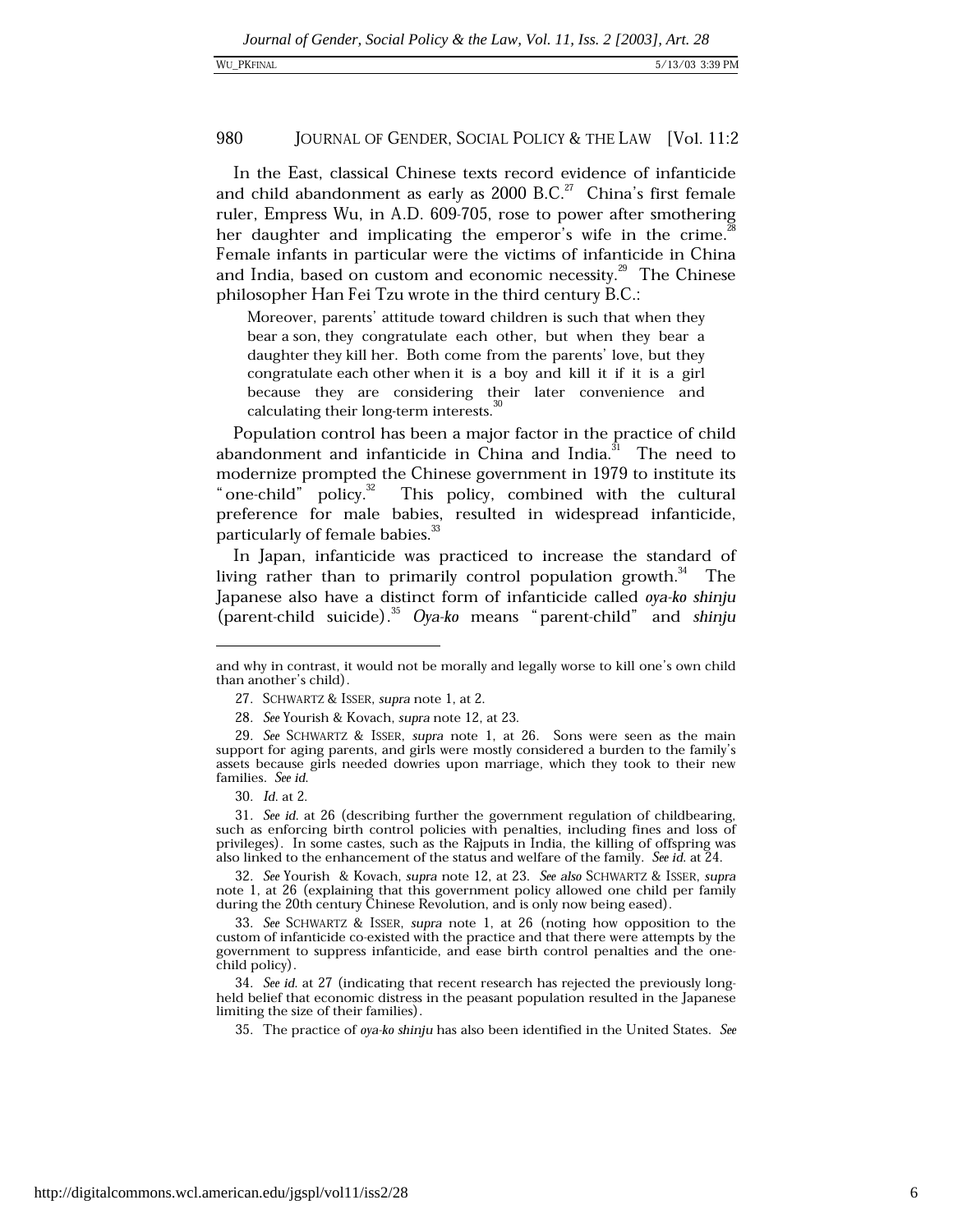means "center of the heart."<sup>36</sup> In Japan, oya-ko shinju is conceptually different from infanticide (kogoroshi), which in Japanese literally means "child-kill."<sup>37</sup> In ova-ko shinju, the death of the child and the parent is conceptualized as one act - one death, in which the parent and the child are one and the same victim.<sup>38</sup> Unlike infanticide, the child in oya-ko shinju is not considered to be victimized by the parents.<sup>39</sup> Furthermore, this merging of the parent and child's identity, while focusing on the parent's motives and the child's experience, is only a peripheral inquiry.<sup> $40$ </sup> The question ultimately becomes whether the parent was a victim of tragedy that justified the taking of his/her life (and incidentally, that of the child) or whether the parent's action was not sufficiently justified.<sup>41</sup>

# II. THE CULTURAL DEFENSE

The cultural defense<sup>42</sup> is a "legal strategy that uses evidence about a

36. Bryant, *supra* note 35, at 4.

37. Id. Even though both kogoroshi and ovako-shinju involve the taking of a child's life, their conceptual differences are also demonstrated linguistically, where the characters with which *ovako-shinju* are written do not contain any reference to death or killing, while the characters for kogoroshi contain the Chinese character for "kill." See id.

38. See id. at 5 (explaining that the identity of the child as a victim collapses into the identity of the parent as a victim).

39. See id. See also Matsumoto, supra note 35, at 511 (explaining that oya-ko shinju represents the belief that the child is part of the family unit, viewed as a "parent's possession" rather than as an independent being, and that it is better for the child to be killed with the parent rather than left alone, vulnerable to proceed in the world without protection); Bryant, supra note 35, at 23 (acknowledging that respondents in Japan, when asked how a mother could knowingly subject a child to death, replied that it is a far greater pain to be left behind as a child in a society where few people will take on the responsibilities of caring for someone's else's child). The mother who commits suicide without taking her child is labeled a (oni no yo na hito) "demonlike person." Id.

40. See Bryant, supra note 35, at 5 (indicating the depth of identity without separation between child and adult).

41. See id. (concluding that the child's experience of being killed comes into consideration only with respect to the parent's reasons for killing, choice of method, and mental health).

42. See Leti Volpp, (Mis)Identifying Culture: Asian Women and the "Cultural Defense," 17 HARV. WOMEN'S L.J. 57, 57 n.1 (1994) (noting that the author puts the expression in quotation marks since the use of the term is politically problematic and a misnomer because of the nonexistence of a singular, formalized cultural defense).

generally Taimie L. Bryant, Oya-ko Shinju: Death at the Center of the Heart, 8 UCLA PAC.<br>BASIN L.J. 1 (1990) (discussing the case of Fumiko Kimura in California and examining the treatment of oya-ko shinju under Japanese law); Alison Matsumoto, Comment, A Place for Consideration of Culture in the American Criminal Justice System: Japanese Law and the Kimura Case, 4 D.C. L. J. INT'L L. & PRAC. 507 (1995) (proposing that in cases involving cultural factors, such as oya-ko shinju, American courts should consider a cultural defense at the sentencing phase of a case, where a judge will weigh it among other factors and then have discretion to sentence within a range of possible punishments).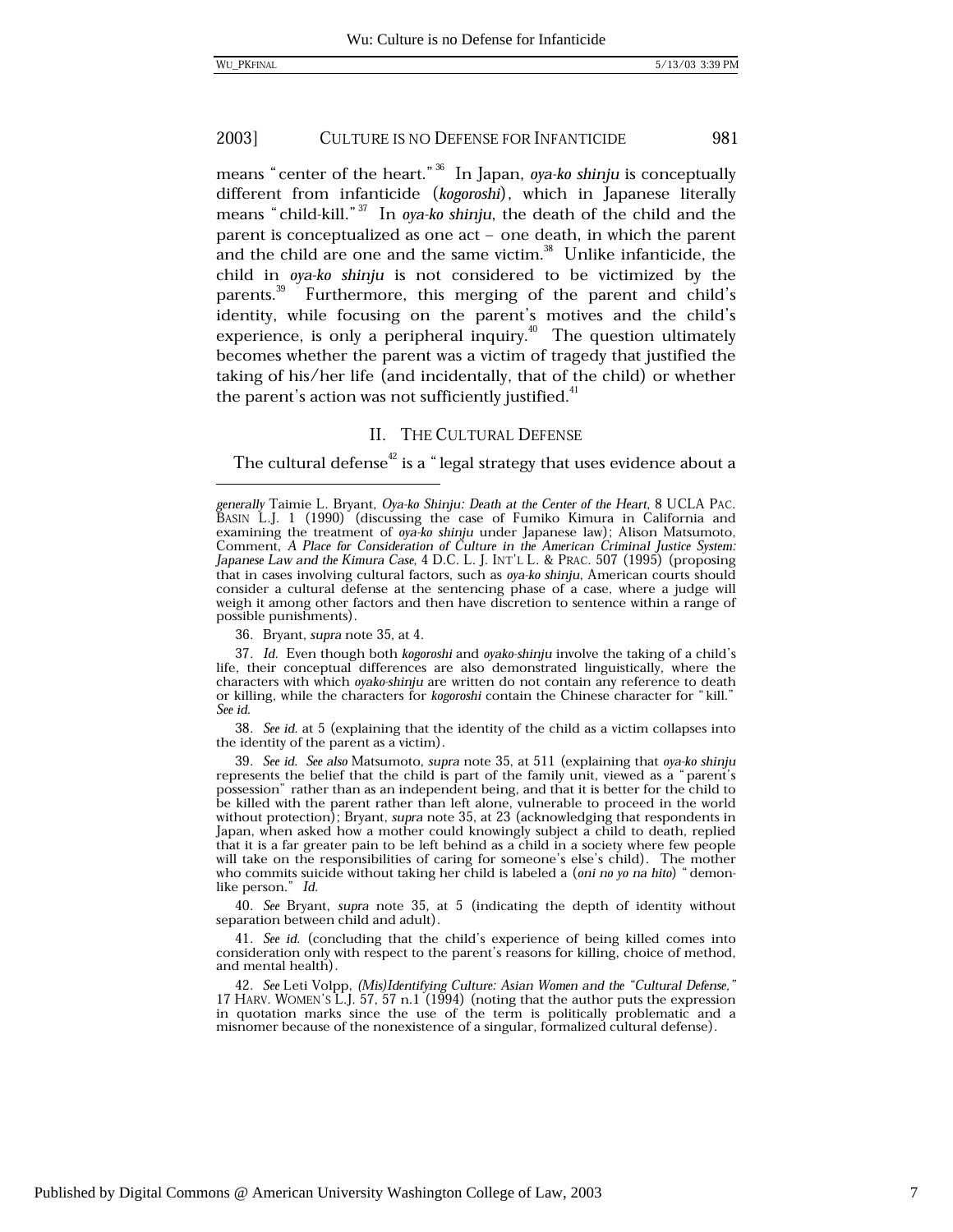defendant's background to negate or to mitigate criminal liability," sometimes with a concomitant sentence reduction.<sup>43</sup> In a cultural defense strategy, the mitigation of culpability is based on a lack of requisite mens rea.<sup>44</sup> Defendants may utilize a cultural defense when arguing self-defense or mistake of fact to present evidence relating to state of mind.<sup>45</sup> The cultural defense primarily addresses the motivation for conduct, and its primary utility is as a factor to gauge an individual's state of mind.<sup>46</sup> It can illustrate the existence of facts which support a lack of specific intent, but it cannot negate a showing of general criminal intent.<sup>47</sup>

The underlying theory of the cultural defense is that the defendant, usually an immigrant to the United States, deserves leniency for acting according to the dictates of his or her culture.<sup>48</sup> The rationale behind the formulation of the cultural defense is that an individual's behavior can be so influenced by his/her culture that either the individual does not believe that his/her actions violate the law (volitional behavior) or that the individual's cultural upbringing compelled the defendant to violate a known law (nonvolitional behavior).<sup>49</sup> John Lyman summarizes the essence of the cultural

<sup>43.</sup> Nancy S. Kim, The Cultural Defense and the Problem of Cultural Preemption: A Framework for Analysis, 27 N.M. L. REV. 101, 102-03 (1997) (advocating the formal adoption of an evidentiary framework permitting cultural evidence to be admitted to explain a defendant's state of mind at the time of the offense).

<sup>44.</sup> In Latin, mens rea means "guilty mind." It is the state of mind (criminal intent or guilty knowledge and willfulness) that the prosecution must prove a defendant had when committing a crime in order to secure a conviction. See BLACK'S LAW DICTIONARY 999 (7th ed. 1999).

<sup>45.</sup> See Volpp, supra note 42, at 57 (stating that the theory behind the defense is that because a person acted according to her culture, she deserves leniency). See also Lyman, supra note 9, at 98 (reiterating that to establish criminal liability, the state must prove both criminal act (mens rea) and intent (actus reus)). The operation of a cultural defense must negate a showing of intent at the time of occurrence of the act charged. See id.

<sup>46.</sup> See Lyman, supra note 9, at 115.

<sup>47.</sup> See id. at 114-15 (explaining that whatever the cause or motivation compelling an individual's actions, the law will look to the person's intent, for it is this knowledge of consequences that embodies the legal concept of intent, and where it is present, general criminal intent is satisfied).

<sup>48.</sup> See id. See also Paul H. Robinson, Criminal Law Defenses: A Systematic Analysis, 82 COLUM. L. REV. 199, 213-39 (1982) (presenting the idea that criminal responsibility deriving from one's culture conflicts with the basic criminal law tenet that guilt is based on individual responsibility while at the same time, the criminal law system recognizes certain affirmative defenses to criminal charges that may exonerate the defendant notwithstanding individual responsibility).

<sup>49.</sup> See Taylor, supra note 20, at 344. See also James J. Sing, Culture as Sameness: Toward a Synthetic View of Provocation and Culture in the Criminal Law, 108 YALE L.J. 1845, 1851-52 (1999) (distinguishing between volitional (willed) and nonvolitional (automatic) behavior in cultural defenses). In volitional behavior cases, the individual may admit that he/she purposely or willfully committed the offensive act, but raises the cultural defense to demonstrate a lack of specific culpable intent. See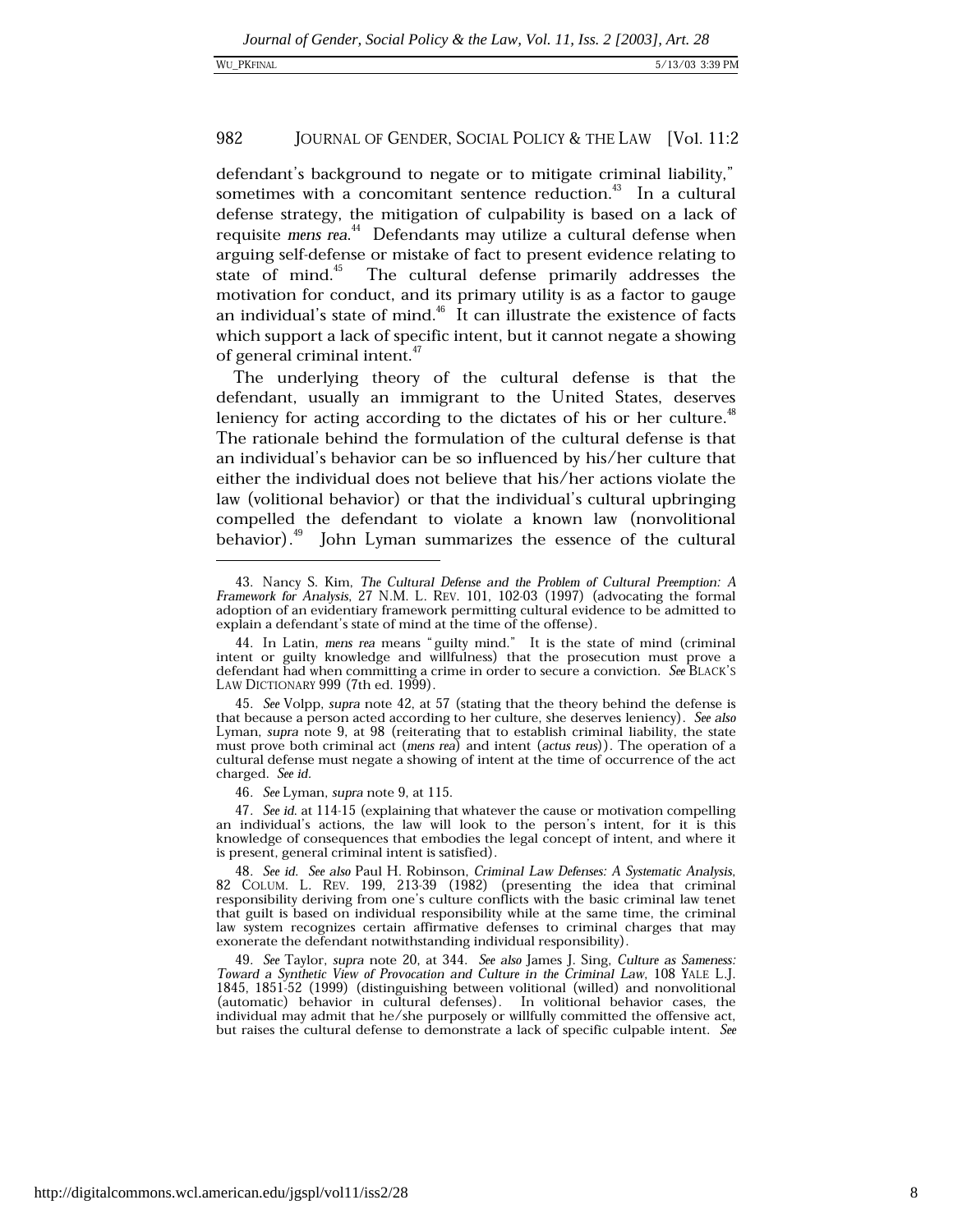983

#### 2003] CULTURE IS NO DEFENSE FOR INFANTICIDE

defense by explaining: "A cultural defense will negate or mitigate criminal responsibility where acts are committed under a reasonable, good-faith belief in their propriety, based upon the actor's cultural heritage or tradition." 50

The United States was initially populated largely by European immigrants, and the waves of immigrants to its shores continue to arrive, making it today one of the most culturally diverse countries in the world.<sup>51</sup> Given the large numbers of immigrants and cultures in the United States, one of the current continuing legal debates is how to reconcile the cultural defense with the American criminal law when immigrants commit acts that are deemed criminal in the United States.<sup>52</sup> The current legal system does not recognize a formal cultural defense,  $33$  and scholarship has focused on debating its recognition and proposing methods of its application in the American criminal law system. In general, there are three viewpoints on the debate: (1) proponents who advocate a formal adoption of the

*id.* Under the rationale of the volitional cultural defense argument, the defendant behaves consistently with the cultural norms of his/her homeland, and does not realize that the offensive behavior is illegal, therefore lacking the necessary criminal mental state. See id. In a nonvolitional cultural defense, the individual may be generally cognizant of the illegality or offensiveness of his/her behavior, but is simply unable to or has lost the capacity to control his/her actions, therefore not satisfying the actus reus component of the crime. See id.

<sup>50.</sup> Lyman, *supra* note 9, at 88.

<sup>51.</sup> See Veronica Ma, Comment, Cultural Defense: Limited Admissibility for New Immigrants, 3 SAN DIEGO JUST. J. 461, 461 (1995) (stating that prior to the 1880s, the majority of immigrants into the United States came from Northern and Western Europe). In the first decade of the twentieth century, about two million Italians, 1.6 million Russians and 800,000 Hungarians immigrated to the United States. Between 1970 and 1990, the total population of the United States increased by 22.4%, and the Asian-American population grew by 384.9% to reach 2.9% of the total population. Id. at 462.

<sup>52.</sup> See Daina C. Chiu, Comment, The Cultural Defense: Beyond Exclusion, Assimilation, and Guilty Liberalism, 82 CALIF. L. REV. 1053, 1054 (1994) (stating that in particular, the cultural defense highlights the tension between the need for clarity and generality in the criminal law's attempt to set limits on lawful behavior and the sometimes conflicting needs of diverse minority groups to express their cultural identities through practices that may embody values diverging from the values of the mainstream).

<sup>53.</sup> See id. at 1054 (noting that the current focus of debate is on whether there should be a cultural defense at all or whether the recognition of cultural factors should take a more limited form); see also Volpp, supra note 42, at 57-58 (remarking that there is no formal cultural defense and that individual defense attorneys and judges use their discretion to present or consider cultural factors affecting the culpability or mental state of the defendant); Jisheng Li, Comment, The Nature of the Offense: An Ignored Factor in Determining the Application of the Cultural Defense, 18 U. HAW. L. REV. 765, 765 (1996) ("While the American system has yet to formally recognize this defense, examples abound of cultural evidence being introduced in courts to bolster other established defenses."); Taylor, supra note 20, at 345 ("Currently, there is no formally recognized cultural defense in the American system of criminal justice.").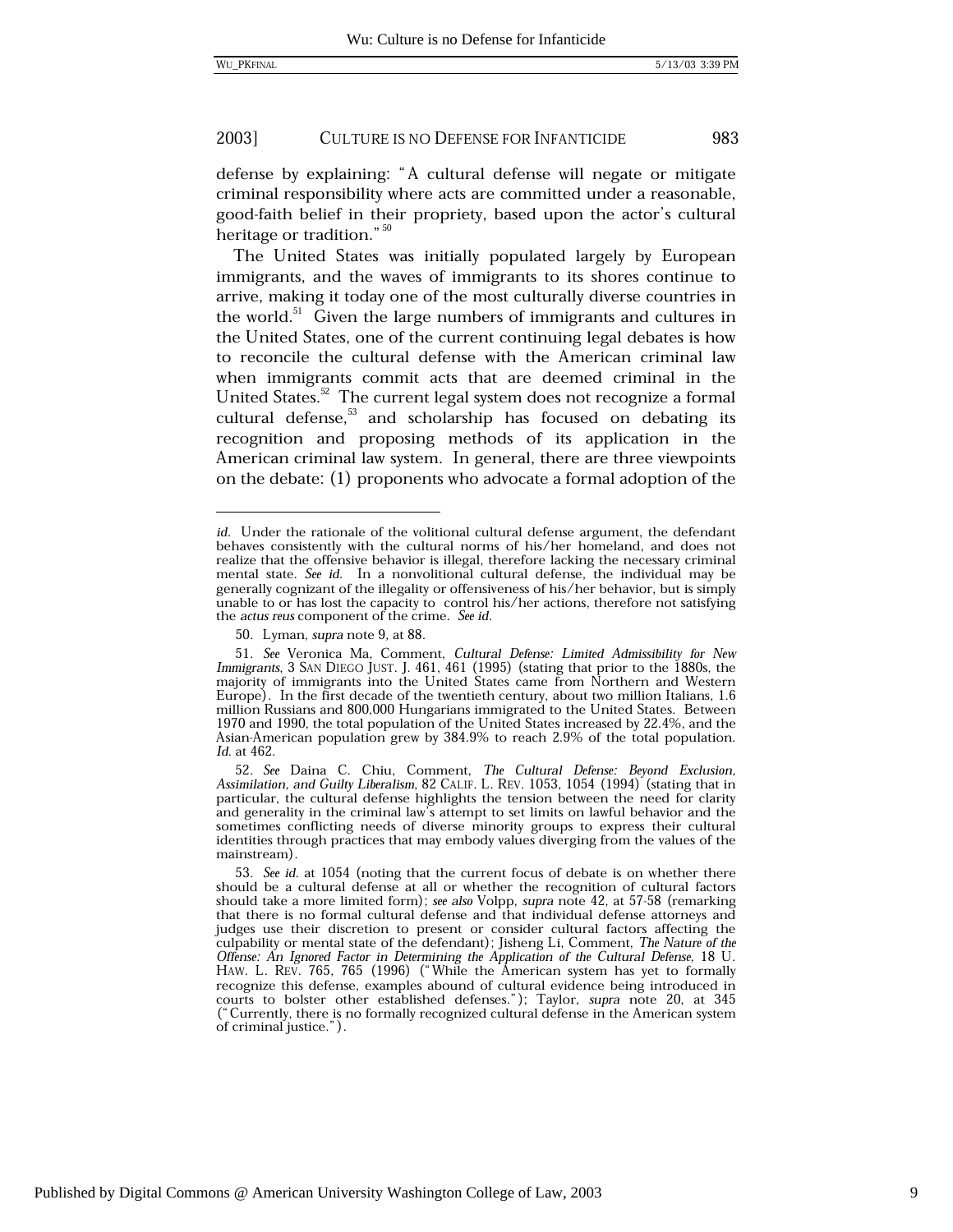### WU\_PKFINAL

### 984 JOURNAL OF GENDER, SOCIAL POLICY & THE LAW [Vol. 11:2

substantive cultural defense, (2) opponents who would prohibit the use of cultural evidence, and (3) "limited use" advocates who would allow the use of the "cultural defense" (cultural considerations) in certain circumstances to prove the mens rea element of traditional affirmative or negative defenses and to prove mitigating factors at sentencing. $54$ 

# A. Arguments in Favor of a Cultural Defense

Those who favor recognizing the cultural defense urge the formal adoption of a substantive affirmative cultural defense in the criminal law.<sup>55</sup> In effect, the substantive cultural defense could excuse the defendant's otherwise criminal act because the defendant's cultural attributes induced the criminal behavior.<sup>56</sup> In other words, the defendant's "actions are part of a legitimate tradition, the defendant relied on that tradition, and the tradition trumps the [criminal law in question]."<sup>57</sup> A person's cultural influences are so deep that it can be "said that . . . culture shapes every person's perception of reality, and as a result guides every person's behavior."<sup>58</sup>

Proponents of a substantive cultural defense argue that adopting a substantive cultural defense is not the same as informally considering cultural factors.<sup>59</sup> For example, the insanity defense is one way of accommodating cultural factors within the boundaries of an established criminal defense. However, the insanity defense would not produce as desirable a result as a formal cultural defense<sup>®</sup>

<sup>54.</sup> See, e.g., Kim, supra note 43, at 108-09; Chiu, supra note 52, at 1056-57 (exploring how the three differing viewpoints reflect cultural differences).

<sup>55.</sup> See Cultural Defense, supra note 8, at 1296 (arguing that the current criminal justice system, even taking into account the degree of discretion allowed during prosecution and sentencing, is not functionally equivalent to a formal, substantive cultural defense, and on balance, the principles that justify a cultural defense outweigh the arguments against it).

<sup>56.</sup> See id. See also Taylor, supra note 20, at 350-51 (defining culture and the effects of enculturation on a person's behavior). Taylor defines culture as the "organized group of learned responses characteristic of a particular society." Id. Enculturation is the conscious and unconscious process by which people learn the norms and values of their society. See id. Enculturation also means that while recognizing that individuals are capable of independent thought, feeling and action, this independence is limited and modified profoundly by an individual's culture. See id.

<sup>57.</sup> Kim, supra note 43, at 109 (quoting Andrew M. Kanter, Note, The Yenaldlooshi in Court and the Killing of a Witch: The Case for an Indian Cultural Defense, 4 S. CAL. INTERDISCIPLINARY L.J. 411, 449 (1995)).

<sup>58.</sup> Taylor, supra note 20, at 351.

<sup>59.</sup> See Cultural Defense, supra note 8, at 1296-97.

<sup>60.</sup> See id. (presenting the functional differences between a substantive cultural defense and the informal consideration of cultural factors).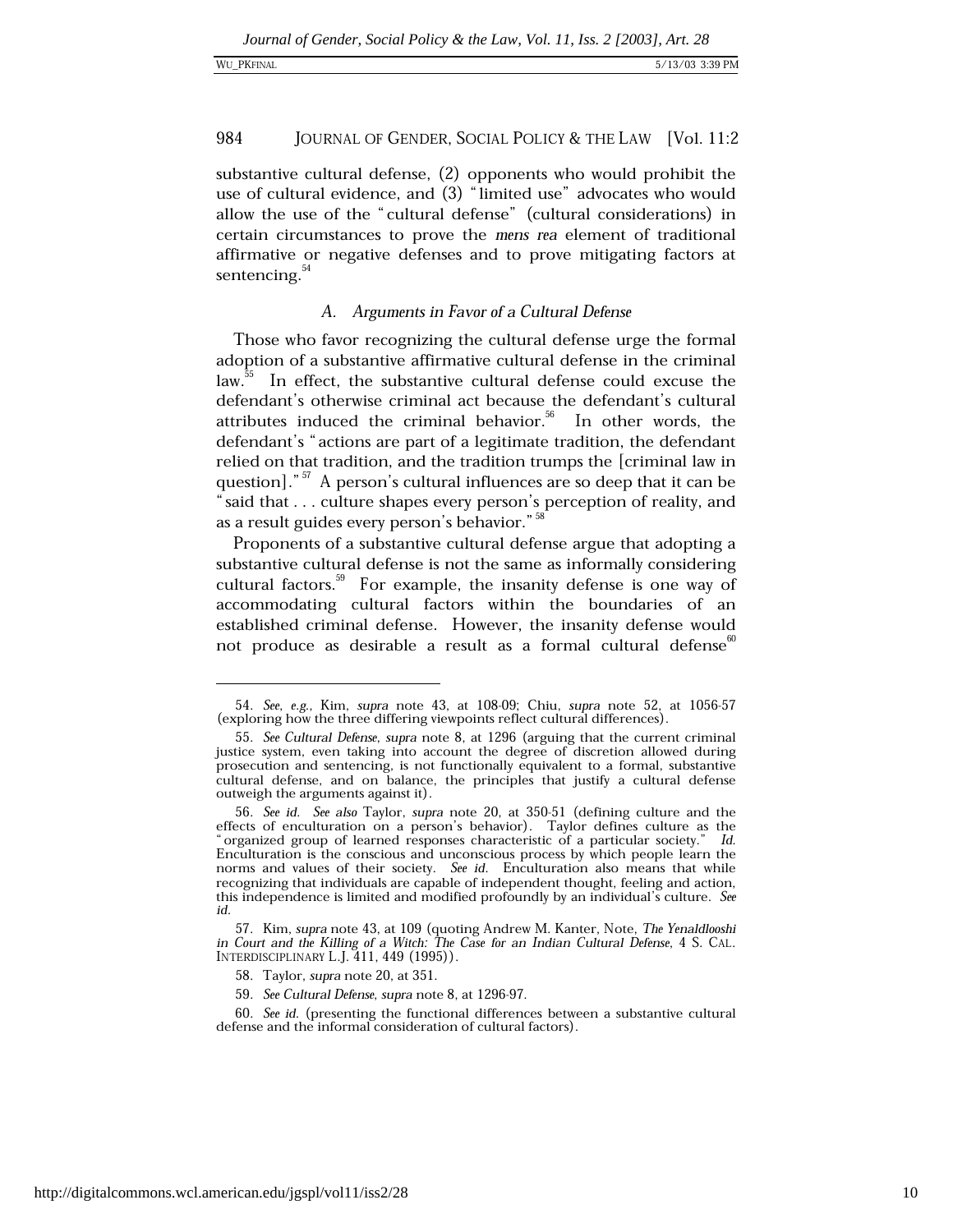because the insanity tests currently applied require that the proscribed conduct be the product of a mental disorder, whereas in most cultural defense cases the defendant may not be insane as defined by the American standard of mental disorder.<sup>61</sup> Also, a judgment of insanity by American standards may be an affront to the dignity of the defendant and the defendant's culture when the conduct condemned is accepted in the defendant's culture.<sup>82</sup>

Like the insanity defense, which rests on a finding of insanity to prove lack of criminal intent, arguing that the defendant lacked legal intent as a result of cultural factors is not exactly accurate because in most cultural defense cases, it is apparent that the defendant actually intended to commit the criminal  $act.^{63}$  In addition, proponents of a formal adoption of a cultural defense argue that government officials have too much discretion when dealing with cultural factors in prosecutorial charging and judicial sentencing. $^{64}$  A formal cultural defense, on the other hand, would ensure a more structured and consistent method of considering cultural factors as well as guaranteeing that juries have the opportunity to consider cultural factors in all cases within specified parameters established by the judge's instructions.<sup>65</sup>

The other arguments supporting the cultural defense are based on two main philosophical concepts: individualized justice and cultural pluralism.<sup>66</sup> First, individualized justice in the context of criminal law

65. See id. at 1297-98

<sup>61.</sup> The insanity defense in the United States is an affirmative defense alleging that a mental disorder caused the accused to commit the crime. Unlike other defenses, a successful insanity defense results not in an acquittal but instead in a special verdict of " not guilty by reason of insanity" that usually results in committing the defendant to a mental institution. See BLAC 1999).

<sup>62.</sup> See Cultural Defense, supra note 8, at 1296-97 (noting that whereas criminal incarceration is normally for a fixed period of time, a civil commitment for insanity may be indefinite).

<sup>63.</sup> See id. at 1297 (arguing that unlike recognizing cultural factors, a substantive cultural defense may be more effective in reducing the charges for a crime because in most instances the defendant is known to have committed the act they are being tried for).

<sup>64.</sup> See id. ("Prosecutorial charging and judicial sentencing . . . are by nature ad hoc, offering neither guarantees of procedural safeguards nor guidelines on the relevance of social factors."). This absence of procedural safeguards and guidelines leads to inconsistency in the treatment of cultural factors from case to case. See id.

<sup>66.</sup> See id. at 1298-99 (discussing how courts recognize other criminal defenses, such as the battered spouse defense, consistent with the notion of individualized justice when traditional defenses such as self-defense and insanity are not appropriate because they do not adequately address the defendant's personal culpability). Furthermore, by judging each person according to the standards of his/her native culture and consequently preserving the values of that culture, the American legal system can maintain a culturally diverse society. See Li, supra note 53,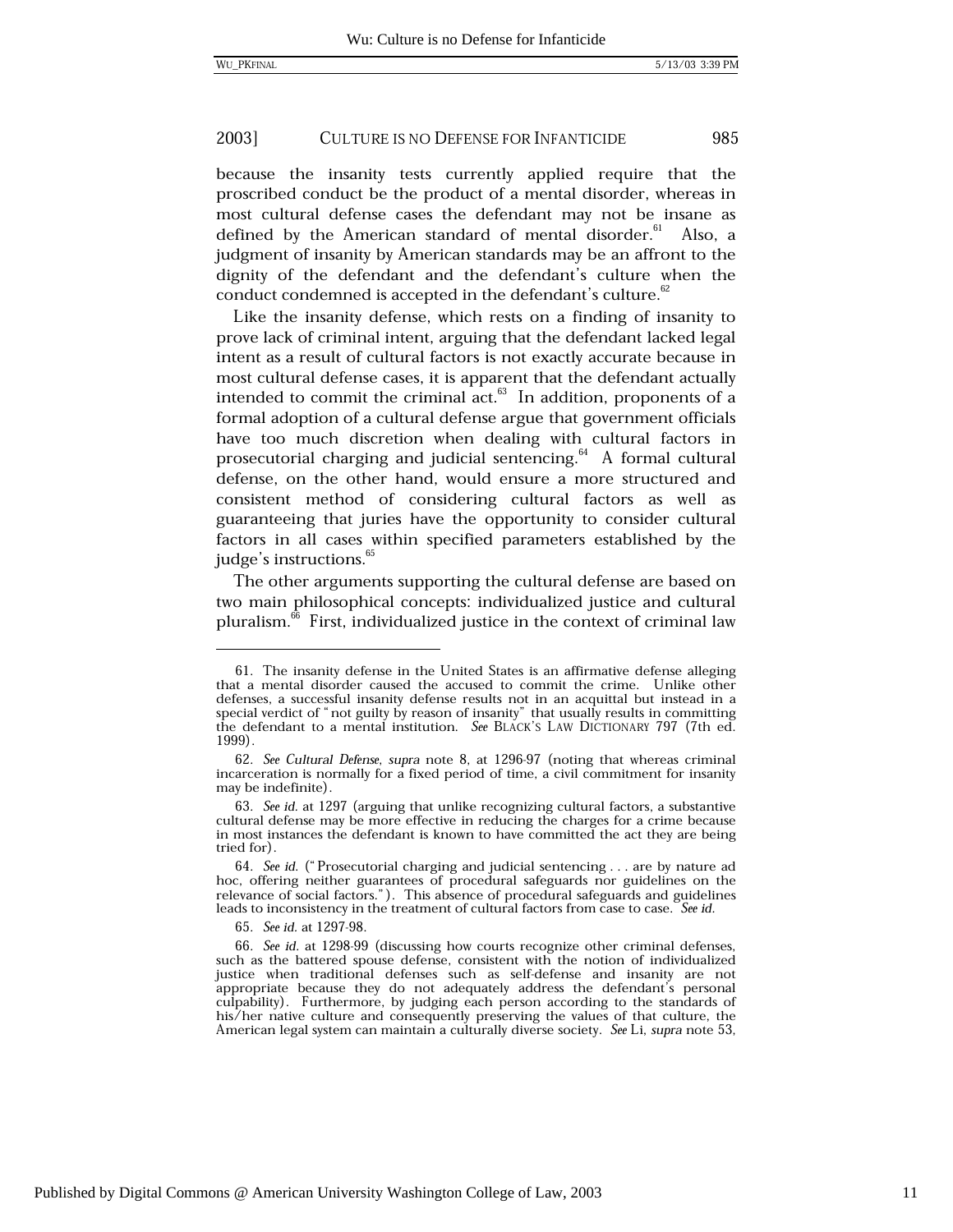is the notion that punishments should be tailored to fit the degree of the defendant's culpability.<sup>67</sup> Proponents also argue that it is unfair to the immigrant raised in a foreign culture to be held accountable for an act when the act may have been committed through ignorance of the law.<sup>68</sup> Although in criminal law the standard principle is that ignorance of the law is no excuse for criminal prosecution, proponents of the cultural defense argue that "fairness to the individual defendant suggests that ignorance of the law ought to be a defense for persons who were raised in a foreign culture."<sup>69</sup>

Not only may an immigrant be ignorant of American law, but the immigrant defendant might also have been compelled to act because of his/her cultural values.<sup>70</sup> As a result, refusing to understand and admit cultural evidence can lead to inaccurate accounts of the facts and characterization of the defendant's behavior.<sup>71</sup> In addition, multiculturalists<sup>72</sup> expound the firm belief that all cultures are valued

It may be fair to impute knowledge of American law to persons raised in this country: various socializing institutions such as the family, school, and place of worship can reasonably be expected to have instructed these persons about the norms upon which society's law are based. A new immigrant, however, has not been given the same opportunity to absorb-through exposure to important socializing institutions-the norms underlying this nation's criminal laws.

70. See id. at 1300 (adding that mere awareness that an act is contrary to the law may not be enough to override one's adherence to fundamental cultural values). But see Valerie L. Sacks, An Indefensible Defense: On the Misuse of Culture in Criminal Law, 13 ARIZ. J. INT'L & COMP. L. 523, 544 (1996) (presenting a criticism of the reductive idea that defendants are propelled by cultural dictates to commit a proscribed act). "To use the words 'compelled' or 'propelled' or say that one follows the 'dictates' of one's culture, however, reinforces Western notions of a primitive, not quite autonomous 'other' who is too culture-bound to make reasoned judgments - implicitly unlike 'Americans.'"  $Id$ .

71. See Sacks, supra note 70, at 530-31 (providing as an example that imposing the Western concept of insanity on immigrants can generate "legal fictions when our psychological concepts do not have close analogues to those of the culture in question.").

72. See Doriane Lambelet Coleman, Individualizing Justice through Multiculturalism: The Liberals' Dilemma, 96 COLUM. L. REV. 1093, 1119 (1996) (defining multiculturalism as "aspiring toward a 'plurality of cultures with all members of society seeking to live together in amity and mutual understanding with mutual cooperation, but maintaining separate cultures.") (quoting Robert C. Post, Cultural Heterogeneity and the Law: Pornography, Blasphemy, and the First Amendment, 76 CAL. L.

at 768-71.

<sup>67.</sup> See Cultural Defense, supra note 8, at 1298-99 (asserting that the American legal system recognizes that due to mitigating circumstances, it may be unjust to punish a defendant to the limits of the law).

<sup>68.</sup> See id. at 1299 (arguing that an individualized judicial system is necessary because newly-arrived immigrants have not had the opportunity to learn and absorb the nature of America's criminal laws and judicial system).

<sup>69.</sup> Id. at 1299. The author further explains why it is unfair to impute knowledge of the American law to new immigrants:

 $Id$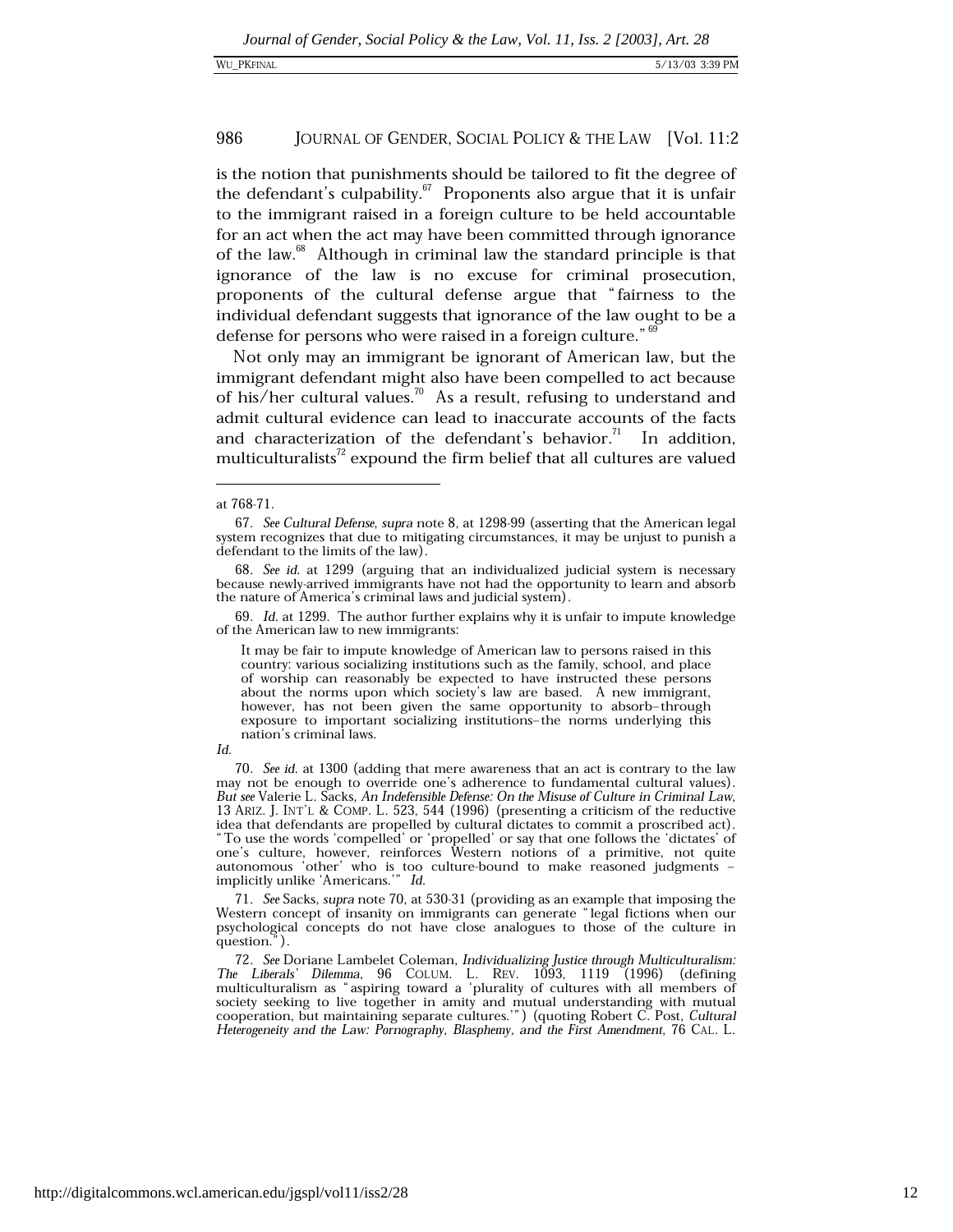to the same degree, and that because no culture is "better" than another, "each culture has the right to form its own identity and nourish its own sense of what is rational and humane."<sup>73</sup> Consequently, it is only fair to judge a culture according to its people's standards.<sup>74</sup>

Closely tied to multiculturalism is the second concept that supports the recognition of a formal cultural defense: cultural pluralism.<sup>15</sup> Cultural pluralism seeks to protect the cultural identities of immigrant groups within the larger society by preserving ethnic values while enhancing respect and tolerance of the various cultural backgrounds contributing to American culture.<sup>76</sup> Cultural pluralism favors the diversity of cultural identities in the United States, arguing that: (i) pluralism maintains a society's "vigor" when it absorbs cultural elements from a broad spectrum of ethnic groups; $^{77}$  (ii) the American system of justice requires that equality be observed among the different ethnic groups by respecting each group's rights to be different and not be penalized for it;<sup>78</sup> (iii) liberty demands that the diversity of cultures within the United States be preserved by allowing people to live according to their values;<sup>79</sup> and (iv) cultural pluralism may stand as a "bulwark against despotism."<sup>80</sup>

# B. Arguments Against the Cultural Defense

Opponents of the cultural defense emphasize several problems that would arise with the adoption of a substantive cultural defense. They first argue that equality<sup>81</sup> and fairness mandate that courts only

78. See id. at 1301.

REV. 297, 302 n.29 (1988)).

<sup>73.</sup> Id. (quoting Stanley Fish, Boutique Multiculturalism or Why Liberals are Incapable of Thinking about Hate Speech) (unpublished manuscript on file with the Columbia Law Review)).

<sup>74.</sup> See Coleman, supra note 72, at 1119-20.

<sup>75.</sup> See Goldstein, supra note 8, at 157 (stating that "proponents of cultural pluralism argue that it is hard to imagine a system more likely to convince a person that the majority regards his culture as inferior than one that punishes him for conforming to his own culture.").

<sup>76.</sup> See id.

<sup>77.</sup> See Cultural Defense, supra note 8, at 1300-01 (commenting that the improvement of mankind and all of its works demands variety, not uniformity).

<sup>79.</sup> See id. (stating that the degree of diversity in the United States is a testament to the value that the majority places on this nation's commitment to liberty).

<sup>80.</sup> Id. (observing that at least one American judge has noted that modern dictators are quick to exploit societies in which the individuality of people's ideas and lifestyles are subordinated to the impulse for a conformist, monolithic society).

<sup>81.</sup> But see Sacks, supra note 70, at 542-43 (summarizing the reasons why the cultural defense can undermine, rather than promote, the principle of equality). First, definitional problems (defining what is a cultural group for purposes of the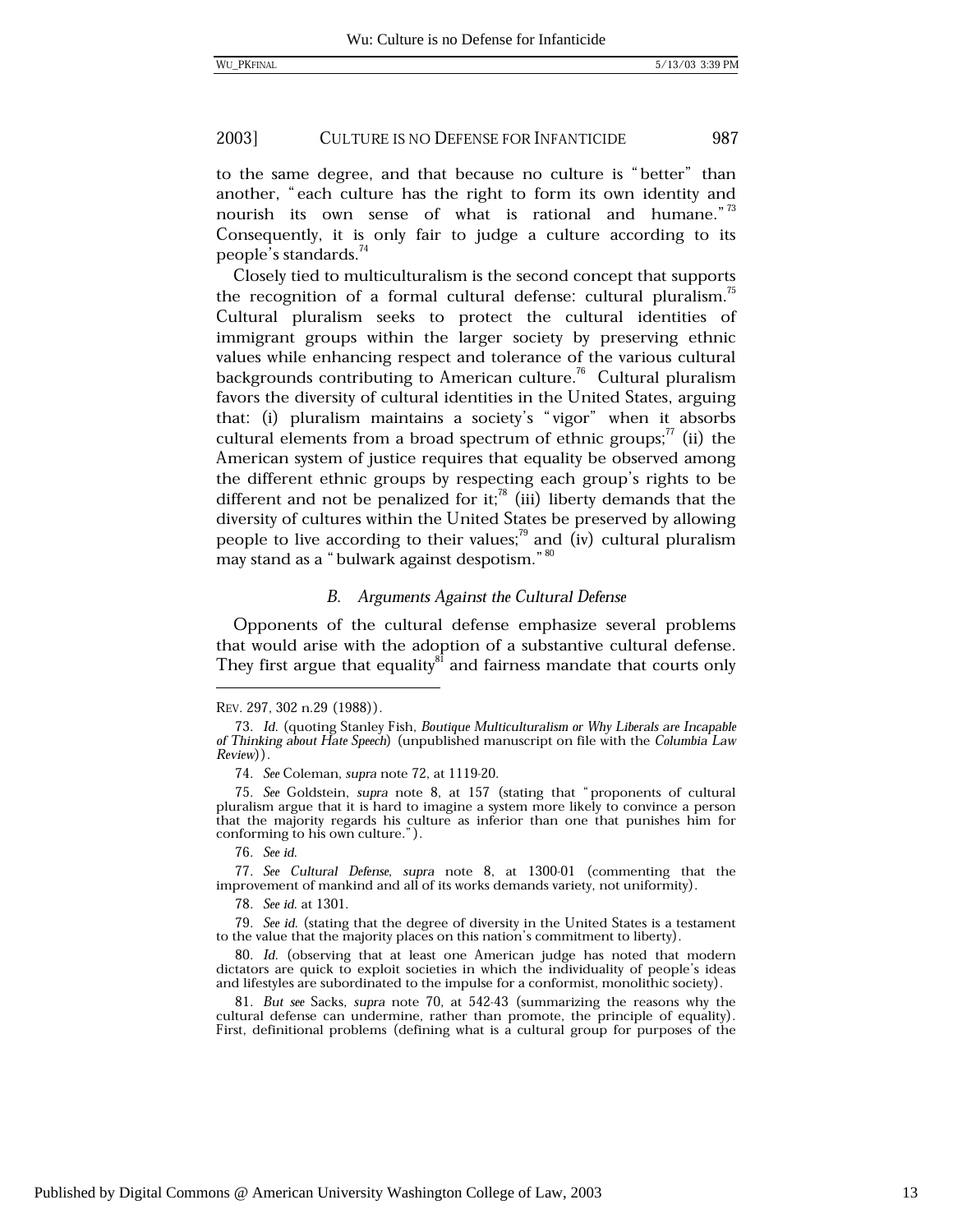apply one standard of justice to all, regardless of ethnicity, and not allow some to use the cultural defense, but not others.<sup>82</sup> Allowing different rules for different people would lead to uncertainties as to which criminal standard courts should apply, resulting in a confusing legal standard and anarchy.<sup>83</sup> As the prosecution in People v. Kimura<sup>8</sup> stated:

You're treading on . . . shaky ground when you decide something based on a cultural thing because our society is made up of so many different cultures. It is very hard to draw the line somewhere, but they are living in our country and people have to abide by our laws or else you have anarchy.<sup>85</sup>

Second, opponents argue that a substantive cultural defense would frustrate the protective goal of criminal law.<sup>86</sup> Each individual has the responsibility of knowing and obeying the law,<sup>87</sup> and by treating immigrant defendants preferentially, the cultural defense would not be protecting the victims of those crimes. $88$  For example, use of the cultural defense may result in immigrant would-be victims having less protection than non-immigrant would-be victims.<sup>89</sup> Let Volpp alerts us to the danger of "underinclusiveness" and the fact that the use of the cultural defense by immigrant defendants may not protect the subordinated victims of cultural crimes, particularly women.<sup>90</sup> Volpp

85. Id. (quoting Malek-Mithra Sheybani, Cultural Defense: One Person's Culture is Another's Crime, 9 LOY. L.A. INT'L & COMP. L.J. 751, 780 (1987)).

88. See Kim, supra note 43, at 110 (asserting that each member of society is entitled to protection from every other member for unlawful acts).

defense and when the defense should be available) can make it difficult to have a systemic justification for allowing some cultural groups, but not others, to use the cultural defense. See id. Second, by treating cultural groups differently, the use of the cultural defense may actively promote contempt for immigrants and stereotyping rather than counteracting prejudice. See id.

<sup>82.</sup> See Ma, supra note 51, at 477-78 (arguing that since the present criminal system provides for such other defenses, such as proof of required mental state at the time of the crime, intent to commit crime and mistake of fact, which are available to everyone regardless of cultural background, disallowing the use of cultural defense seems to be fair and equal to everyone, preserving the essence of a democratic society).

<sup>83.</sup> See id. at 476-77.

<sup>84.</sup> No. A-09133 (L.A. Super. Ct. Nov. 21, 1985).

<sup>86.</sup> See Kim, supra note 43, at 110-11 (arguing that excusing criminal behavior on the basis of the defendant's cultural background violates the criminal law objective of preventing injury to the society at large).

<sup>87.</sup> See id. (concluding that for the legal system to function properly, each individual has the responsibility to know and obey the law); see also Goldstein, supra note 8, at 158 (explaining that opponents of the cultural defense advocate the "When in Rome" philosophy, which contends that immigrants to the United States have a duty to understand and adhere to its laws).

<sup>89.</sup> See Sacks, supra note 70, at 545.

<sup>90.</sup> See Volpp, supra note 42, at 58 (observing how "cultural defenses" that focus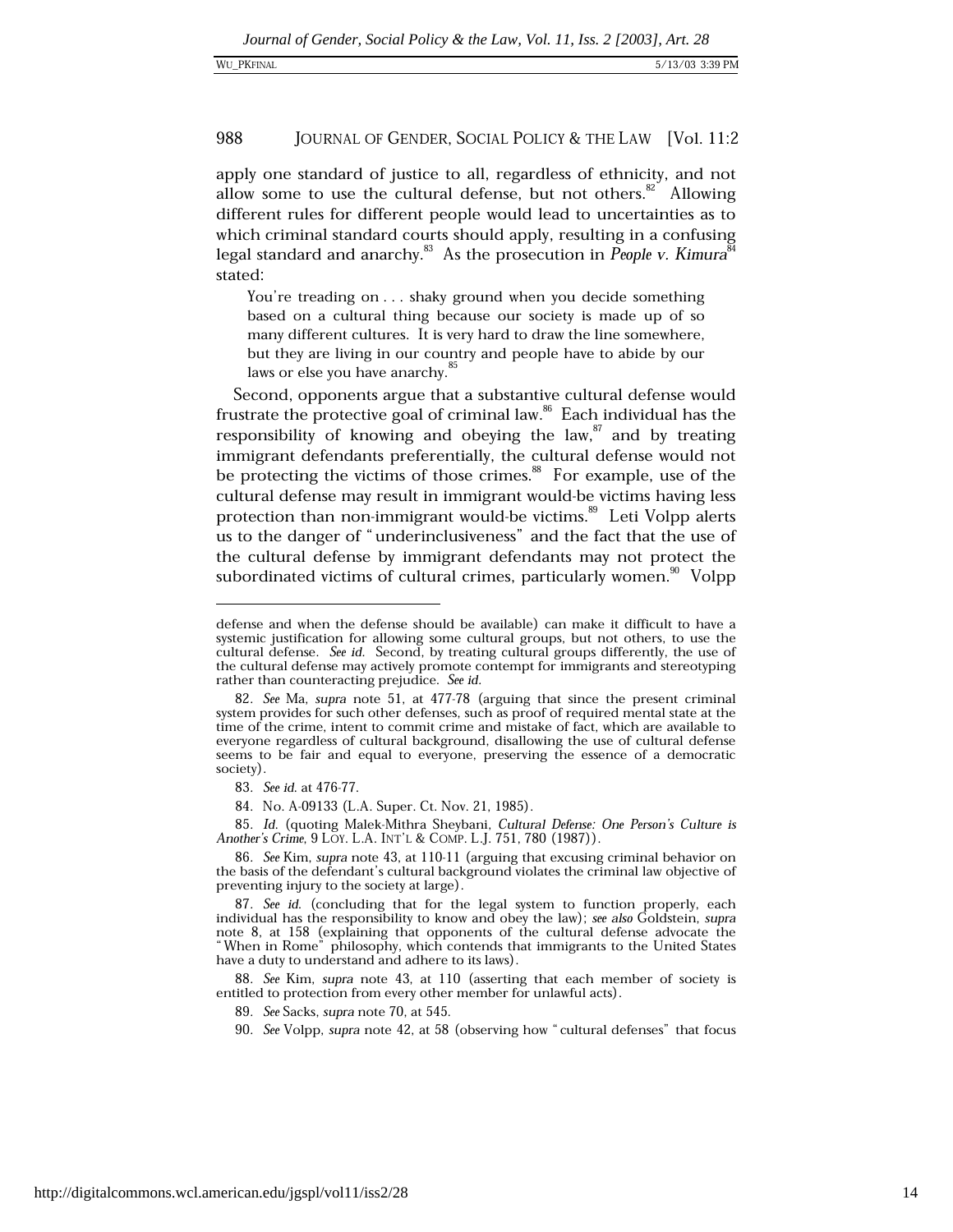argues that similar to the battered women's syndrome, where creating a formalized separate standard can lead to defendants being refused access to expert testimony or being unable to adequately fit the characteristics of the "model" battered woman and benefit from that testimony, a formalized "cultural defense" could be disastrous for Asian women because the pertinent characteristics defendants would need to show to fit an "Asian woman" standard are likely to be based on reductive stereotypes, and the behavior or identity of many defendants would not fit the standard.<sup>92</sup>

Children are another group of victims vulnerable to abuse of the cultural defense.<sup>33</sup> Todd Taylor expresses the view that due to the rehabilitative nature of punishment within child protection law, the cultural defense is irrelevant in most cases of child abuse and neglect.<sup>94</sup> Furthermore, only a small percentage of immigrant populations would be protected under a blanket cultural defense policy. Women, for example, would not be protected from violence, and children would not be protected from abuse, or even death.<sup>95</sup>

Third, opponents of the cultural defense argue that a formal cultural defense would undermine the criminal system's goals of

92. See Volpp, supra note 42, at 93..

solely on "cultural differences," with no analysis of gender subordination, serve to block out gender oppression and gender differences within Asian American communities). Volpp focuses solely on Asian women and the cultural defense, advocating the use of antisubordination analysis in admitting cultural information for immigrant defenses. See id.

<sup>91.</sup> See Chiu, supra note 52, at 1099 n.293 (distinguishing the cultural defense from the battered woman's syndrome). The cultural defense seeks to encompass a wide range of factors including social mores, beliefs, practices and religion. See id. The challenge of a cultural defense is in selecting from among all these cultural factors those that are relevant and applicable to the case, and trying to encapsulate the culture in a single defense. See  $id$ . The battered woman's syndrome, in contrast, has a defining factor which is battery by a husband or boyfriend. See id. Additionally, there are specific events, symptoms or repeated characteristics which must occur to find that a woman suffers from the syndrome. See id.

<sup>93.</sup> See Goldstein, supra note 8, at 163 n.200 (observing that in many countries, unnecessary corporal punishment is considered an acceptable form of disciplining children, and that a cultural defense would operate to condone such human rights violations).

<sup>94.</sup> See Taylor, supra note 20, at 355 (finding that in child protection law, punishment of the abusive actor is expressly and intentionally rehabilitative in nature).

<sup>95.</sup> See Goldstein, supra note 8, at 162-63 (indicating how other countries condone violence toward women, such as Islamic countries that treat the murder of a wife less seriously than the murder of a stranger, or in India where many young wives are killed because of small dowries). These women would not be protected in the United States if a cultural defense can exculpate their husbands. See id. Furthermore, recognition of the cultural defense would demonstrate that the United States tacitly consents to the violence toward women that is practiced throughout the world. See id.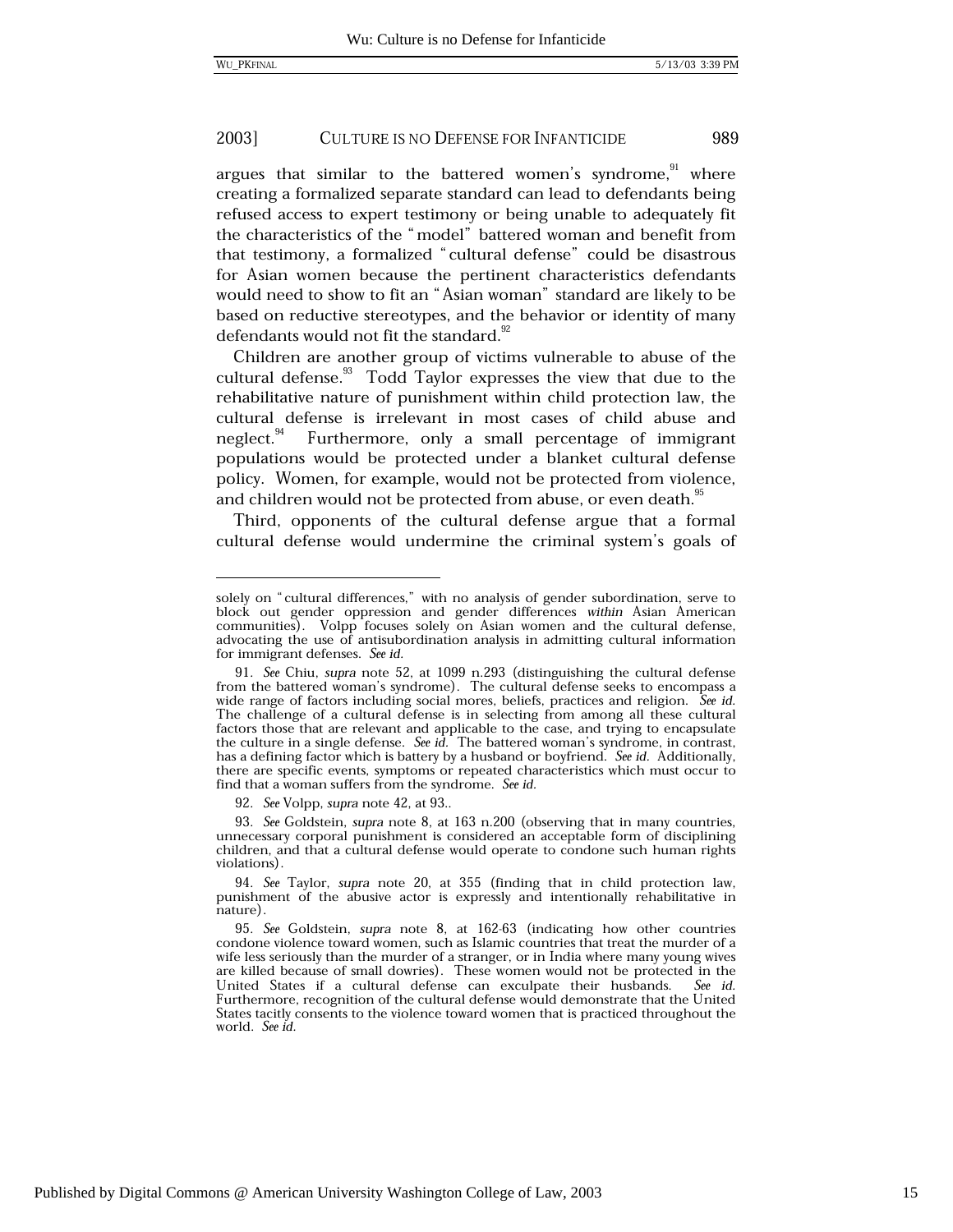deterrence<sup>96</sup> and education.<sup>97</sup> Deterrence is premised upon the theory that criminal justice law compels obedience by imposing punitive sanctions that deter people from breaking the law. Opponents of the cultural defense theory worry that immigrant groups would be less deterred by the law if their cultural values could excuse their transgressions in American courts, making punishments for their acts uncertain.<sup>96</sup>

Proponents of the cultural defense, however, disagree with this argument, stating that deterrence, both specific and general, would only be minimally impaired by recognition of the cultural defense.<sup>100</sup> In their view, specific deterrence is often needless in cases of culturally motivated crimes.<sup>101</sup> As for general deterrence, punishment will only serve as a deterrent in one of two categories of culturally motivated crimes.<sup>102</sup> In the first category, where the crime is committed out of ignorance of the law, punishment may serve to instruct others of the same culture that the law does not accept such behavior.<sup>103</sup> However, in the second category, where the defendant's act was motivated by moral or social compulsion, punishment may

<sup>96.</sup> See Cultural Defense, supra note 8, at 1303 (distinguishing between specific and general deterrence). Specific deterrence refers to punishing the defendant so that the defendant is discouraged from engaging in similar conduct in the future. See id. General deterrence refers to punishing the defendant and, as a result, dissuading others from emulating the defendant's same conduct. See id.

<sup>97.</sup> See Kim, supra note 43, at 111-12 (giving the example of a recent case involving a cultural defense that underscored its potential impact upon the criminal law's deterrence and education goals). For example, in Los Angeles the disallowance of a cultural defense to domestic abuse charges in the prosecution of several<br>Vietnamese men for battery informed other members of the Vietnamese community that this practice, even if permissible in Vietnam, would not be tolerated in the United States. See id.

<sup>98.</sup> See Cultural Defense, supra note 8, at 1302 (arguing that societies usually regard the preservation of social order as a primary aim). To maintain this order, societies must lay down a body of positive law, including punitive sanctions, that compels the obedience of all, regardless of individual notions or morality. See id. Otherwise, if each person adhered to the law only to the extent that it was consistent with his or her own values, societies would tend toward anarchy. See id.

<sup>99.</sup> See id. at 1303.

<sup>100.</sup> See id.

<sup>101.</sup> See id. (stating that specific deterrence is unnecessary in situations where the defendant's culturally motivated conduct was triggered by extraordinary circumstances unlikely to recur). Furthermore, if the defendant is told that ignorance of the law will excuse his/her actions only once, the specific deterrent effect of the law will be preserved. See id.

<sup>102.</sup> See id.

<sup>103.</sup> See id. at 1303-04 (commenting that even in such cases, punishment may not be necessary to accomplish the educational function of instructing immigrants about American law). This suggests that local government efforts targeted at informing recent immigrant communities of the law and social norms would be a more farreaching and effective method of deterrence. See id.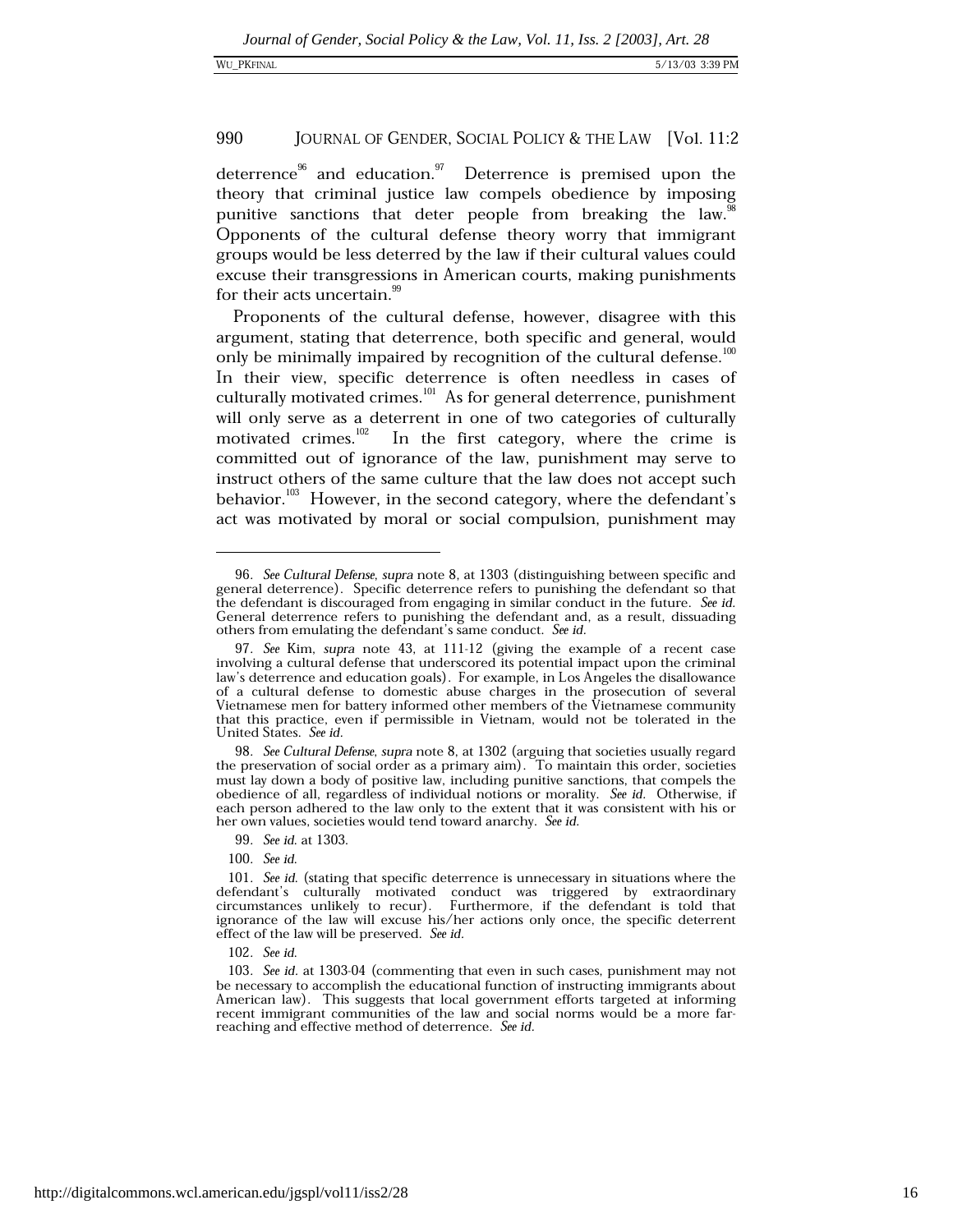only marginally deter others from the same culture whose actions are similarly motivated.<sup>104</sup> For example, it is suggested that when consideration of the immigrants' benevolent cultural motive<sup>105</sup> is balanced against society's interest in protecting children, a more appropriate course of action may be to use education, warnings, or monetary sanctions to discourage the cultural practice, instead of prosecuting the immigrant according to the strict letter of the law.<sup>106</sup>

Lastly, opponents argue that the cultural defense hinders the assimilation of immigrants. $^{107}$  They suggest that disallowing the cultural defense and not excusing the immigrants' ignorance of American law will encourage them to adapt more rapidly to the legal system of the new homeland.<sup>108</sup> Furthermore, since word tends to spread quickly within ethnic communities,<sup>109</sup> enforcing the prevailing law would promote awareness of the American criminal standard, and eventually immigrants would act accordingly.<sup>110</sup> This viewpoint is also criticized. Forcing immigrants to assimilate and ignoring their cultural differences "smacks of xenophobia," and could eventually lead to the demise of foreign cultures that would otherwise contribute to and enrich American life.<sup>111</sup>

# C. The Limited Use Intermediate Approach to Cultural Defense

The limited use approach tries to reconcile the two opposite positions of the cultural defense debate by proposing the use of

<sup>104.</sup> See id. at 1304.

<sup>105.</sup> See Li, supra note 53, at 787 (describing the Vietnamese folk remedy of "coining" as an example of a benevolent cultural motive). "Coining" is a Vietnamese folk medicine practice to cure headaches that requires rubbing the back and shoulders with the serrated edge of a coin. See id. This practice leaves bruises, and even though the bruises may be temporary, coining is considered child-abuse in the American legal system. See id.

<sup>106.</sup> See id. (referring to the use of these sanctions as an approach to address the practice of coining).

<sup>107.</sup> See id. at 770 (explaining that proponents of this view believe that immigrants to the United States must conform their conduct to its legal norms even at the cost of surrendering the values of their home countries).

<sup>108.</sup> See id. at 771. See also Ma, supra note 51, at 477 ("Disallowing the use of cultural defense would provide an incentive for immigrants to learn the new laws. adapt better to the new homeland, and deter them from circumventing the law to commit crimes.").

<sup>109.</sup> See Ma, supra note 51, at 477 (noting that an entire Vietnamese community rapidly became aware of the consequences for spousal abuse after a man from the community was jailed for battering his wife).

<sup>110.</sup> See id. (reiterating that using a uniform set of laws would encourage all people's awareness of the prevailing law).

<sup>111.</sup> See Li, supra note 53, at 771 (adding that coercive assimilation intensifies the stress that immigrants experience when they come to a new country).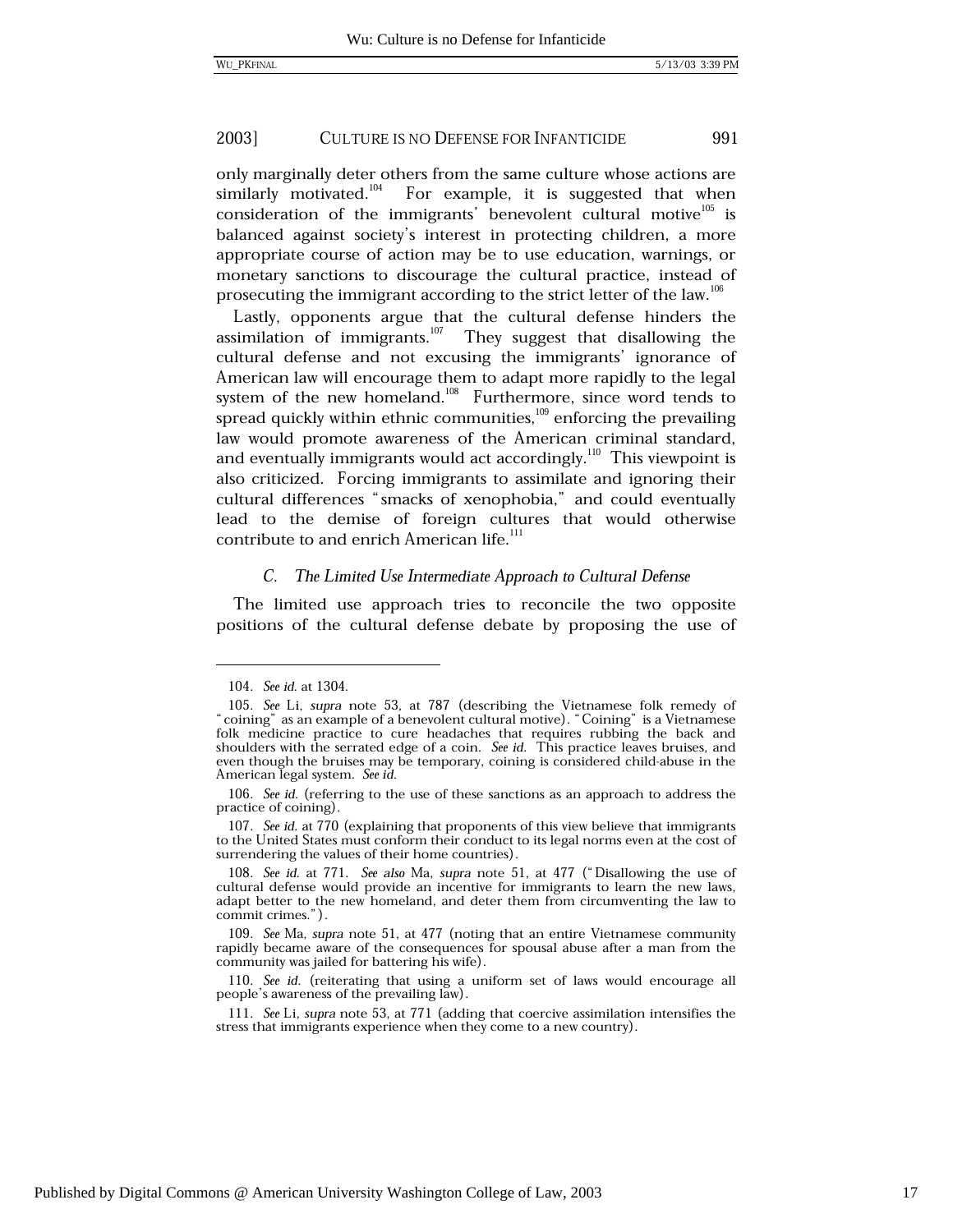cultural factors to show a defendant's state of mind at the time of the criminal act without recognizing a separate cultural defense.<sup>112</sup> In essence, this intermediate approach uses cultural factors to support traditional defenses such as mistake of fact, diminished capacity, temporary insanity, and provocation.<sup>113</sup>

The intermediate approach illustrates how cultural factors can be used in each stage of the criminal procedure. For example, the defense can introduce cultural factors and prosecutors and judges can consider them during the charging and sentencing stages of the It is generally the trial judge's determination whether to  $trial.$ <sup> $114$ </sup> permit expert testimony; the judge also has broad discretion regarding the admissibility of expert testimony.<sup>115</sup> Accordingly, the judge determines the admissibility of the presentation of cultural factors regarding the defendant's actions and beliefs to negate or mitigate the mens rea element of the crime charged and evaluates the cultural evidence during the sentencing phase of the trial to determine the existence of mitigating circumstances.<sup>116</sup> Additionally, during the plea bargaining phase, both the court and the prosecutor may consider cultural evidence to permit the defendant to plead guilty to a lesser offense.<sup>117</sup>

One commentator espousing the intermediate approach rejects the consideration of cultural evidence at trial and adjudication, proposing instead a consideration of culture during the sentencing phase.<sup>118</sup> She states that the best place for the consideration of

<sup>112.</sup> See id. at 774-75 (asserting that in the intermediate approach, cultural factors are used to support traditional defenses primarily in order to ascertain a defendant's state of mind).

<sup>113.</sup> See id.

<sup>114.</sup> See Li, supra note 53, at 777 (asserting that there may not be adequate protection for an immigrant defendant's fair trial when the consideration of cultural factors during trial and sentencing is at the discretion of prosecutors and judges because of inconsistency in the treatment of cases and the absence of procedural safeguards or guidelines in the consideration of cultural factors); see also Kim, supra note 43, at 115 (supporting the "limited use" cultural defense approach).

<sup>115.</sup> See Kim, supra note 43, at 121 (noting the trial judge's role in making threshold determinations about whether to admit expert testimony, including the admissibility of cultural evidence); see also Sacks, supra note 70, at 548 ("Right now, decisions as to whether or not to allow the cultural defense in a given case have been largely, if not entirely, a question of judge-made law.").

<sup>116.</sup> See Kim, supra note 43, at 121. See also Cultural Defense, supra note 8, at 1295 (declaring that sentencing statutes often give judges considerable latitude in fixing appropriate sentences, which may or may not be influenced by extenuating cultural variables).

<sup>117.</sup> See Cultural Defense, supra note 8, at 1295 (explaining that the prosecutor is permitted to weigh extenuating circumstances when charging the defendant with a crime or when plea bargaining with the defense attorney).

<sup>118.</sup> See Matsumoto, supra note 35, at 530-34 (proposing the creation of a federal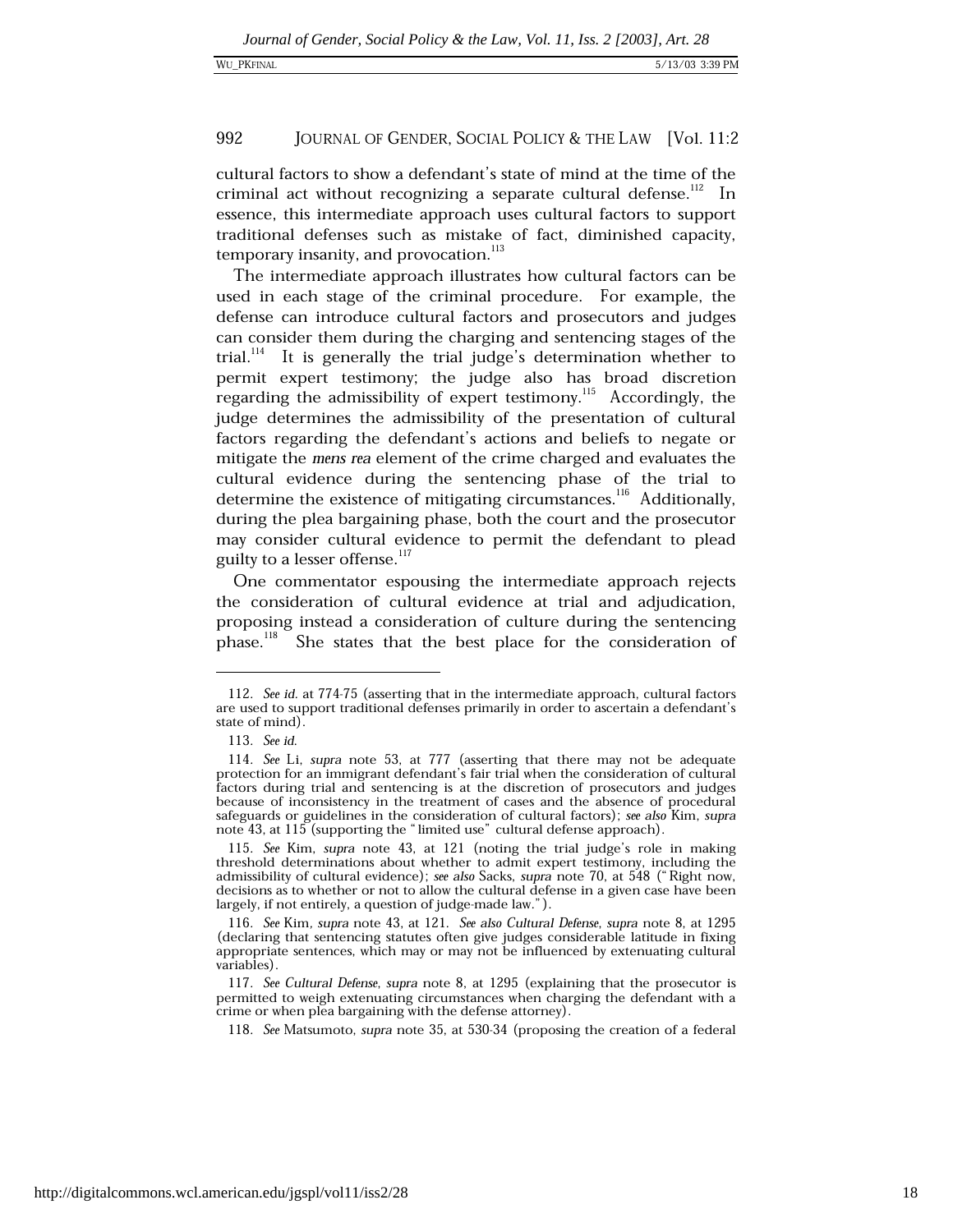993

#### 2003] CULTURE IS NO DEFENSE FOR INFANTICIDE

culture is at the sentencing phase of a case because the broad discretion of the prosecutors during charging and the uneven results of applying cultural factors during trial are more likely to potentially result in a misuse of a formal cultural defense.<sup>119</sup>

Other solutions to the cultural defense debate from the intermediate position have been expounded as well. For example, in cases of non-violent crimes<sup>120</sup> motivated by cultural factors posing no threat to public safety, it may not be necessary to recognize a formal cultural defense if there are established defenses to relieve defendants from other cultures.<sup>121</sup> However, for violent crimes, $122$  the suggested intermediate solution is to admit cultural evidence to explain the defendant's state of mind and then decide the case on its merits, subject to the caveat that any attempt to mitigate a defendant's culpability by using cultural background renders the defendant's culture subject to close scrutiny at trial.<sup>123</sup>

Another limited use approach advocates using the Model Penal Code ("Code") because it focuses more on the defendant's mental state<sup>124</sup> and certain provisions within the Code allow cultural evidence to be admitted to shed light on the defendant's state of mind without pathologizing behavior which might otherwise have a reasonable explanation if reasonableness were assessed "from the viewpoint of

124. See Sacks, supra note 70, at 547 (advocating the advantages of using the Model Penal Code as an intermediate approach).

sentencing guideline under Chapter 5, Part H of the Federal Sentencing Guidelines, that addresses the factor of culture as relevant in the determination of a sentence).

<sup>119.</sup> See id. at 534 ("The adoption of a new specific offender characteristic under the sentencing guidelines would curtail unwarranted sentencing disparity and in turn ensure certainty and provide just punishment.").

<sup>120.</sup> See Li, supra note 53, at 778 (defining non-violent crimes as those in which a defendant acts under the imperative of his/her own culture in violation of laws in the United States, but the acts do not pose any physical threat to others).

<sup>121.</sup> See id. at 780 (providing as an example the freedom of religion as constituting a complete defense to the charge of transporting game illegally taken for a defendant from the Alaskan Athabascan culture). But see id. at 781 (admitting that many cultural practices or customs of racial minorities do not have a religious overtone, and that a cultural defense based on a religious freedom alone may leave most cultural claims unprotected).

<sup>122.</sup> Violent crimes are "crimes characterized by extreme physical force such as murder, forcible rape, and assault and battery by means of a dangerous weapon." Li, supra note 53, at 782.

<sup>123.</sup> See id. at 787-88 ("This scrutiny may lead to a trial focusing on the 'validity or moral precepts of the individual's native society."). Theoretically, the ultimate inquiry at trial when a cultural defense is invoked concerns the defendant's state of mind, but when confronted with testimony on the general characteristics of a culture, a jury may shift focus to determining only the culture's collective psyche instead of the defendant's state of mind. See id. at 789. Additionally, descriptions of defendants' cultures may be based on anecdotes reflecting bias and reinforcing stereotypes. See id.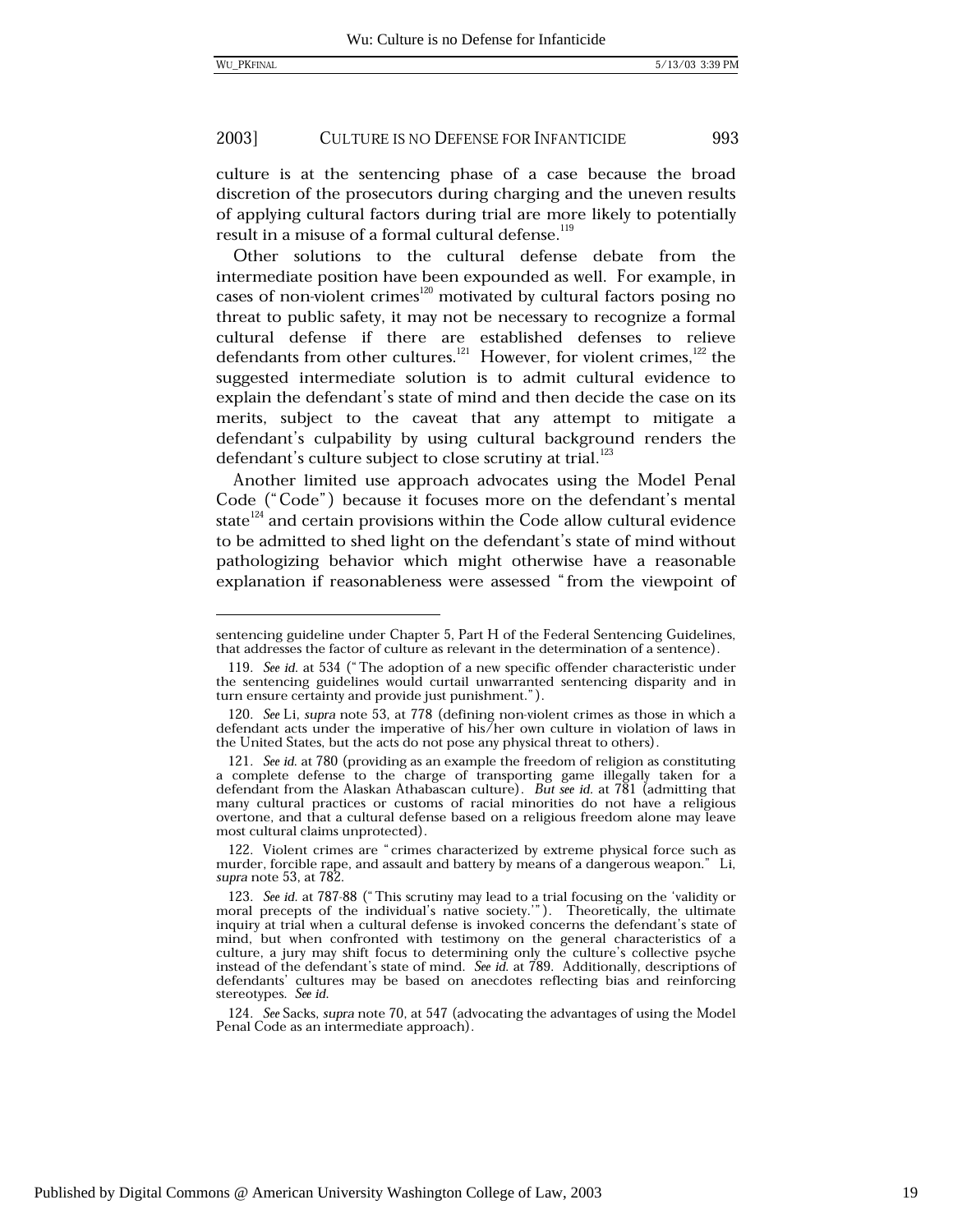### WU\_PKFINAL

994

one in the actor's situation under the circumstances as he believed them to be."<sup>125</sup> Not only is the Code flexible enough to admit cultural evidence, its greatest advantage is that it does not require one to employ "assumptions about 'culture,' [such as] who has one, who does not, and of what this 'culture' consists."<sup>126</sup>

Other intermediate approaches propose a restriction in the scope and applicability of the cultural defense, including allowing the use of the defense only for refugees, or only when consensual members of the same community are involved, or when immigrants have recently arrived in the new country.<sup>127</sup> However, these proposals are all criticized for being flawed in several important aspects: (1) they neglect to address the practical question of how society can function in an orderly manner when there is a balkanization of the criminal law; (2) equal protection problems inherent in the use of cultural evidence are not addressed; and (3) they place too much weight on the merits of pure multiculturalism while not resolving much.<sup>12</sup>

# III. INFANTICIDE CASES INVOLVING THE CULTURAL DEFENSE

This Part will discuss and analyze three child homicide cases, showing how the courts addressed the presentation of cultural factors in assessing the defendants' state of mind when they killed their children. These cases also reveal how the courts have not yet reached a consensus in how to integrate a cultural defense into the criminal law system and the difficulties they face in finding a place for the cultural defense in such cases.

# A. People v.  $Kimura<sup>129</sup>$

On January 29, 1985, Fumiko Kimura, a Japanese immigrant, took her six-month-old daughter Yuki, and four-year-old son Kazutaka, to the Santa Monica Beach to commit suicide (oya-ko shinju) with her children.<sup>130</sup> She had learned that her husband of eight years had

<sup>125.</sup> MODEL PENAL CODE § 210.3(1)(b) (2001). Using the Code, any defendant would be entitled to present evidence regarding the social and psychological circumstances that influenced the decision to commit the act in question. See Sacks, supra note 70, at 547.

<sup>126.</sup> Id. The Code's main purpose is to serve as a model providing guidance to states in drafting their own laws. See id.

<sup>127.</sup> See Coleman, supra note 72, at 1148.

<sup>128.</sup> See id.

<sup>129.</sup> No. A-09133 (L.A. Super. Ct., Nov. 21, 1985).

<sup>130.</sup> See Matsumoto, supra note 35, at 523. See, e.g., Leslie Pound, Mother's Tragic Crime Exposes a Culture Gap, CHI. TRIB., June 10, 1985, at 1C (describing how Kimura loved her children almost obsessively, and took them everywhere with her, even to die).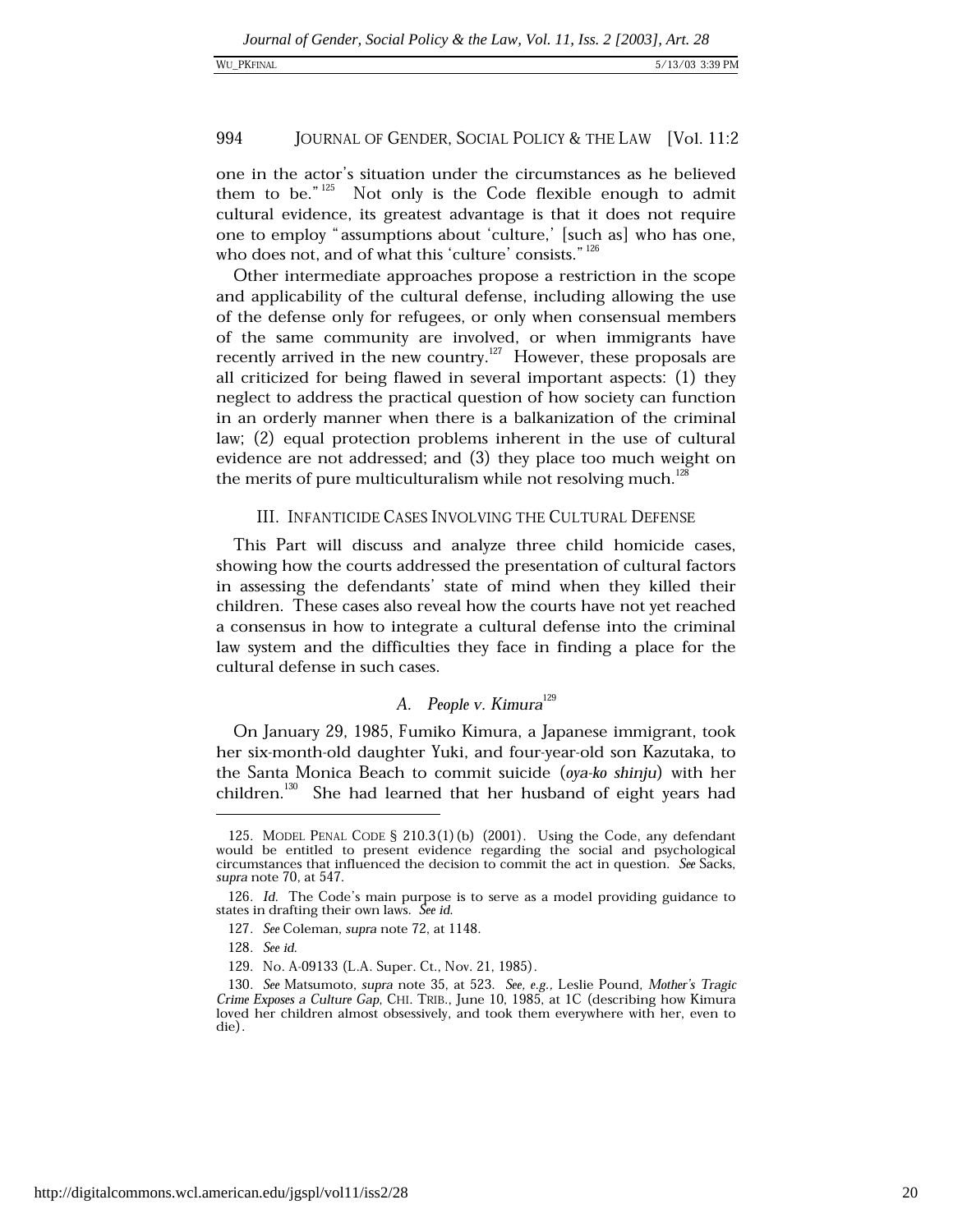995

#### 2003] CULTURE IS NO DEFENSE FOR INFANTICIDE

been keeping a mistress for the past three years, and, despondent over the affair, she chose to drown herself and her children to rid herself of the shame and humiliation of her husband's adultery.<sup>131</sup>

Kimura survived, although both her children died.<sup>132</sup> She was charged with two counts of felony child endangerment and two counts of murder for the deaths of her two children, and pled not guilty to both charges.<sup>133</sup> However, after entering into a plea bargain, Kimura pled no contest to lesser charges of voluntary  $\frac{1}{2}$ manslaughter.<sup>134</sup> Four-thousand members of the Los Angeles Japanese community signed a petition in support of leniency in Kimura's case, asking the prosecutor to apply "modern Japanese law" to the case and claiming that the Japanese legal system would treat Kimura leniently had she committed oya-ko shinju in Japan.<sup>135</sup> The prosecutor, defense attorney, and the presiding judge declined to apply Japanese law to the case.<sup>136</sup> The court sentenced Kimura to one year in prison (which she had already served during the pre-trial detention) and released her with five years of probation with psychiatric counseling.<sup>137</sup>

133. See Matsumoto, supra note 35, at 523. Kimura did not even realize that she was accused of murder when the police filed charges against her. See Goldstein, supra note 8, at 147 n.63. She thought that her crime was failed suicide. See id.

136. See Sacks, supra note 70, at 527. For a detailed analysis of how Kimura would have been treated by the Japanese legal system, see Bryant, supra note 35, at 10-31.

137. See Bryant, supra note 35, at 2; see also Matsumoto, supra note 35, at 524 (noting that Kimura was also eligible to face the death penalty due to the special circumstances of the multiple killings alleged by the district attorney).

<sup>131.</sup> See Goldstein, supra note 8, at 147. See also Kim, supra note 43, at 117; Pound, supra note 130 (explaining that oyako-shinju occurs in Japan when someone feels they are in a situation of "losing face" or that they are a burden to society, and<br>committing suicide is deemed more acceptable). Upon learning of her husband's affair, Kimura believed herself to be a failure as a mother, a wife, and a person, and probably considered oyako-shinju to be the only honorable course to take. See id.

<sup>132.</sup> See Matsumoto, supra note 35, at 523 (describing how Kimura submerged the children's faces in the water and stating that the "ceremonial drowning" would have<br>been successful if two college students had not intervened to pull Fumiko and the children out of the water); see also Michael Reese, A Tragedy in Santa Monica, NEWSWEEK, May 6, 1985, at 10. Kimura survived, but was consumed with anguish and resentment at herself and those who saved her. See id. She thought, "They must have been Caucasians. Otherwise, they would have let me die." Id.

<sup>134.</sup> See Goldstein, supra note 8, at 148; see also Robert W. Stewart, Probation Given to Mother in Drowning of Her Two Children, L.A. TIMES, Nov. 22, 1985, at 1 (reporting that Kimura could have been sentenced to as much as thirteen years in prison, and noting that the decision by the district attorney's office to accept pleas on the lesser charges of voluntary manslaughter were based largely on psychiatrists' reports).

<sup>135.</sup> See Spencer Sherman, Legal Clash of Cultures, NAT'L L.J., Aug. 5, 1985, at 1, 26 (stating that the petition asserted that Mrs. Kimura's actions were directed by "the roots of her culture," and that in her native land of Japan, she would have been charged at most with involuntary manslaughter "resulting in a light, suspended sentence, probation and supervised rehabilitation").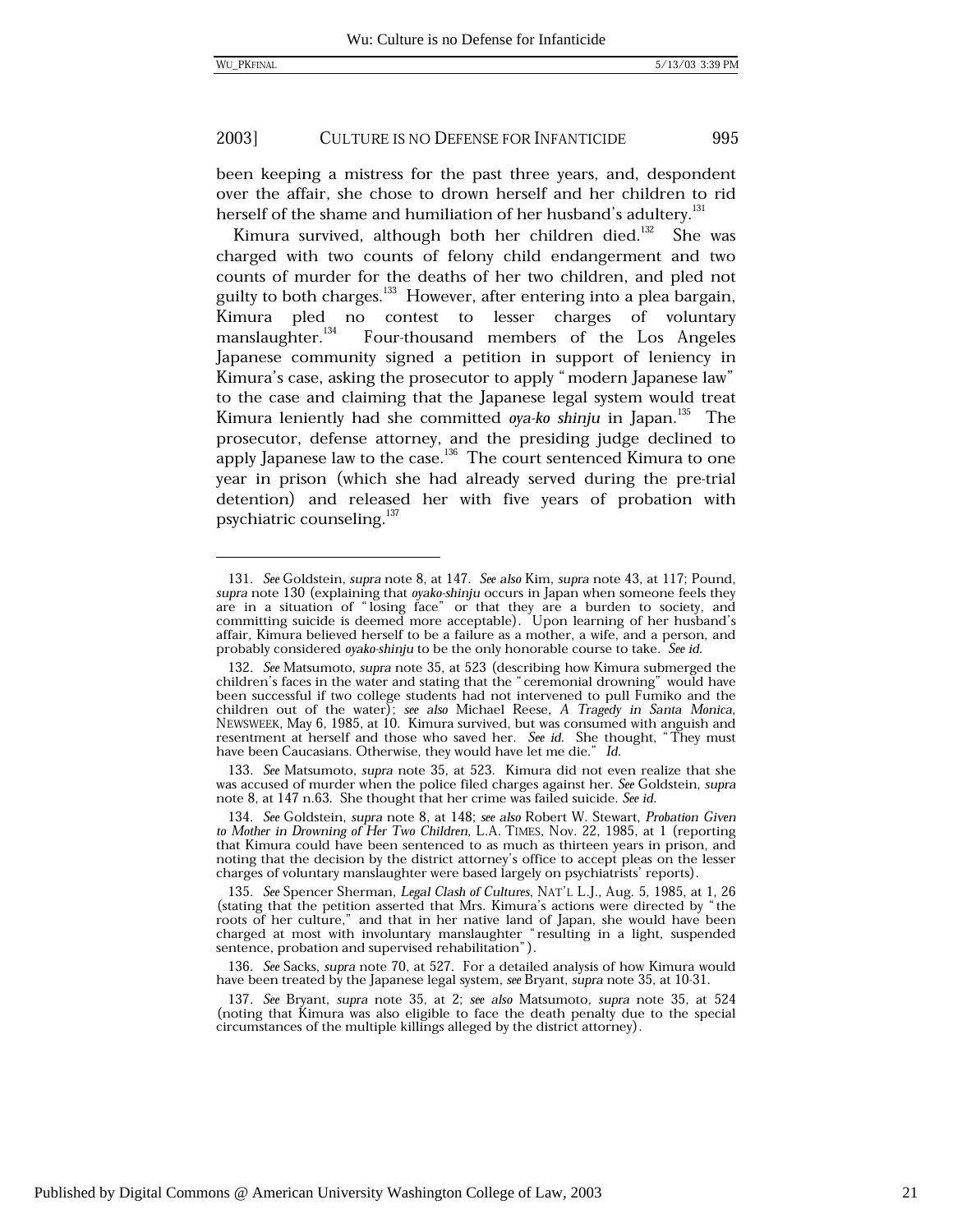Although both the prosecution and defense attorney denied that cultural factors played a role in the prosecution's recommendation of probation,<sup>138</sup> it is arguable that cultural considerations were used to prove that Kimura did not have the required mental state for murder charges<sup>139</sup> and to reduce her sentence.<sup>140</sup> Kimura's attorney argued an insanity defense instead of using a formalized cultural defense,<sup>141</sup> relying on psychiatric testimonies to show that she was mentally disturbed when she attempted oya-ko shinju.<sup>142</sup> Despite the statement that no cultural defense was asserted, the insanity defense presented was permeated with cultural factors relating to the practice of oya-ko shinju.<sup>143</sup> As Kimura's own attorney contended, she was "mentally deranged at the time-with a Japanese flavor, a Japanese fashion."<sup>144</sup>

Furthermore, as one commentator correctly argued, without considering the cultural evidence of *ova-ko shinju*, the prosecution's determination that Kimura did not have the requisite mens rea for murder would be otherwise illogical.<sup>145</sup> With no understanding or evidence of Kimura's cultural background, it would be very difficult to prove that her actions were the result of temporary insanity or

141. See Goldstein, supra note 8, at 148.

144. Id.

<sup>138.</sup> See Ma, supra note 51, at 467. But see Matsumoto, supra note 35, at 526 ("Even though culture was not taken into consideration as a mitigating factor in the determination of Mrs. Kimura's criminal liability, the sentencing judge consciously or unconsciously seemed to have taken it into account in accepting Kimura's diminished capacity at the time she committed the crime.").

<sup>139.</sup> See Kim, supra note 43, at 118 (stating that the circumstances of the case "belie the prosecution's claim that cultural evidence was not used to establish Kimura's mental state at the moment of the crime").

<sup>140.</sup> See Goldstein, supra note 8, at 148 ("Although the defense attorney did not argue a formal cultural defense, cultural factors still contributed to the reduced charge and sentence."); cf. Matsumoto, supra note 35, at 526 (concluding that the sentencing judge apparently considered Kimura's diminished capacity at the time she committed the crime, despite the fact that culture was not deemed a mitigating factor). In addition, Matsumoto suggests that even though cultural factors were considered by the judge in sentencing, it did not really matter that Japanese law was not used because Kimura's sentence would have been essentially the same under Japanese law as under U.S. law, and would have been decided under approximately the same principle of diminished capacity. See id.

<sup>142.</sup> See Matsumoto, supra note 35, at 524; see also Ma, supra note 51, at 467 (stating that the court's decision in accepting the plea and sentencing was based on the reports of seven psychiatrists reflecting that Kimura did not have the required malice for murder).

<sup>143.</sup> See Goldstein, supra note 8, at 148 ("It is evident that in Mrs. Kimura's case, the state of mind defense such as insanity was closely aligned to that of culture.").

<sup>145.</sup> See Kim, supra note 43, at 118 (arguing that the facts of the case demonstrate that the prosecution's assertion that cultural evidence was not used to establish Kimura's mental state does not logically reconcile with the prosecution's finding that Kimura did not have the requisite mens rea for murder).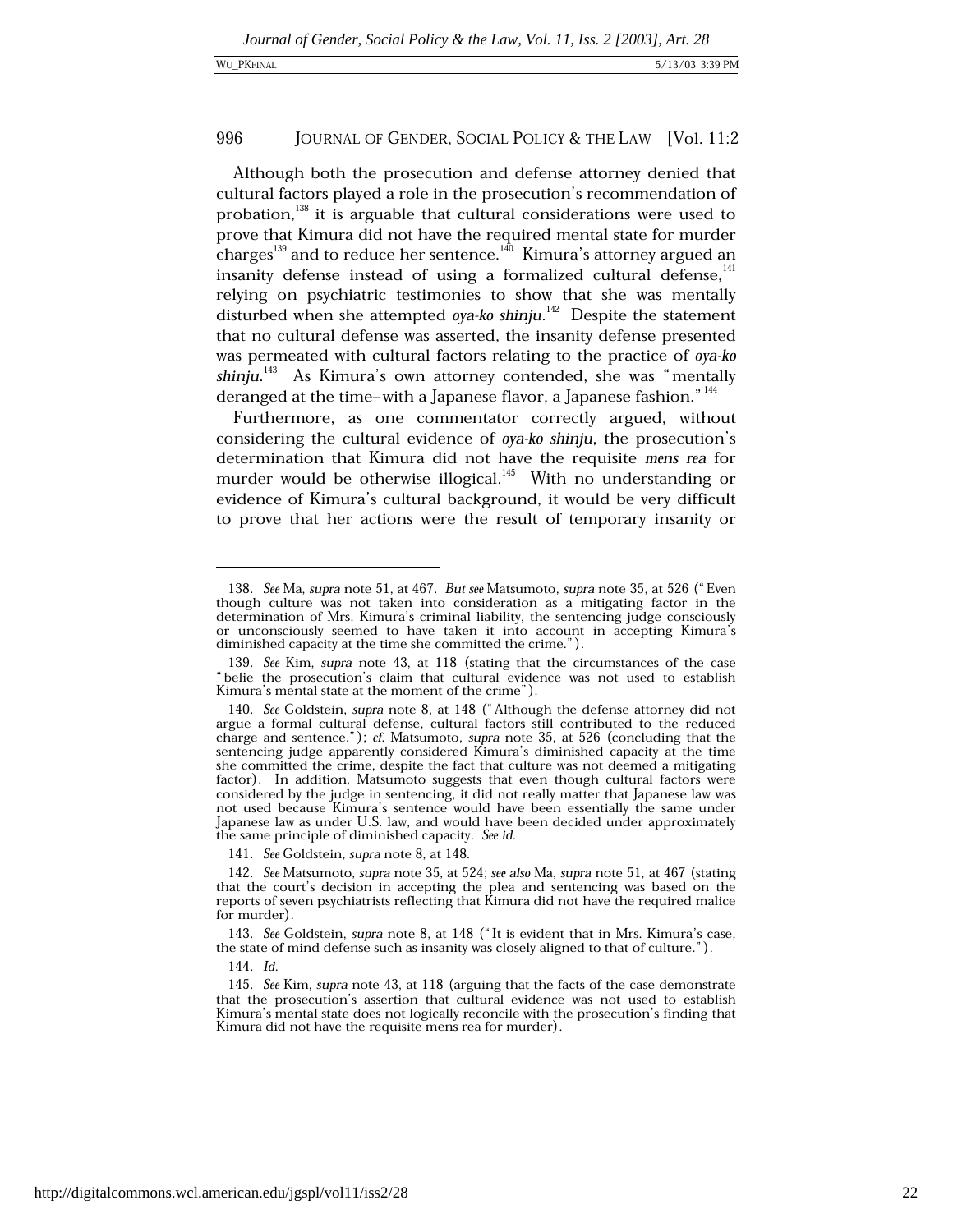" heat of passion."  $^{146}$  On the contrary, her actions<sup>147</sup> taken outside the cultural context, have all the indications of deliberation and premeditation, satisfying the requisite mens rea for murder.<sup>148</sup>

Ultimately, cultural evidence was used to establish that Kimura, in adhering to the Japanese practice of oya-ko shinju, was "temporarily insane."<sup>149</sup> Apart from the petition signed by the Japanese community on behalf of Kimura, educating the court about the cultural context of the defendant's acts, the defense also presented evidence that Japanese culture recognizes and understands oya-ko shinju, even if it does not actually promote the practice.<sup>150</sup> Her defense attorney also stated that Kimura's behavior was "psychological in origin, but cultural in direction. Culture shaped or directed her actions." 151

# B. People v. Wu<sup>152</sup>

Helen Wu was born in 1943 in Saigon, China.<sup>153</sup> She moved to

148. See id.; see also Lyman, supra note 9, at 98. Intent to commit the crime which constitutes the actus reus of the crime charged must be shown as part of the state of mind necessary for criminal liability to attach. See id.

<sup>146.</sup> See id. The prosecution stated that Kimura was "not a rational person at the time." Id.

<sup>147.</sup> Kimura took her children on a two-hour bus ride from her home in Tarzana, California to the beach in Santa Monica to commit oya-ko shinju. See id. She left the baby stroller behind at the bus stop, presumably because she knew that she would not need it anymore. See id. Her actions indicate that she clearly intended to kill her children as well as herself. See id.

<sup>149.</sup> Kim, *supra* note 43, at 118. Kim proceeds to criticize the misuse of cultural defense in Kimura's case. *See id.* at 119. She argues that cultural evidence was used to prove that Kimura was mentally unstable at the time of the offense instead of being used to show that cultural beliefs shaped Kimura's state of mind. See id. The author concludes that Kimura was not excused from her actions because ova-ko shinju would have been excused in her home country Japan; Kimura was excused because her adherence to oya-ko shinju was used to prove her temporary insanity which formed the basis for her substantive cognitive insanity defense and excused her actions. See id.

<sup>150.</sup> See id. at 117; see also Bryant, supra note 35, at 10-14 (explaining that in Japan, it is illegal to help someone commit suicide, although neither suicide nor attempted suicide is a criminal offense). Cases of parental infanticide (like cases of oya-ko shinju) in Japan are prosecuted as homicide, defined in Japanese law as the intentional killing, either by act or omission, of another person. See id. at 10.<br>Infanticide is punishable by death under Criminal Code § 199, but there are ways by which penalties can be reduced. See id. at 10-11. Bryant also presents findings from the Research Committee in Japan that even without the mitigating factor of the mother's intended suicide, relatively light sentences are given to mothers convicted of killing their own children. See id. at  $\overline{14}$ . In fact, killing an unrelated person carries more severe legal consequences than killing one's own child. See id.

<sup>151.</sup> Kim, *supra* note 43, at 119.

<sup>152. 235</sup> Cal. App. 3d 614 (1991).

<sup>153.</sup> Id. at 619.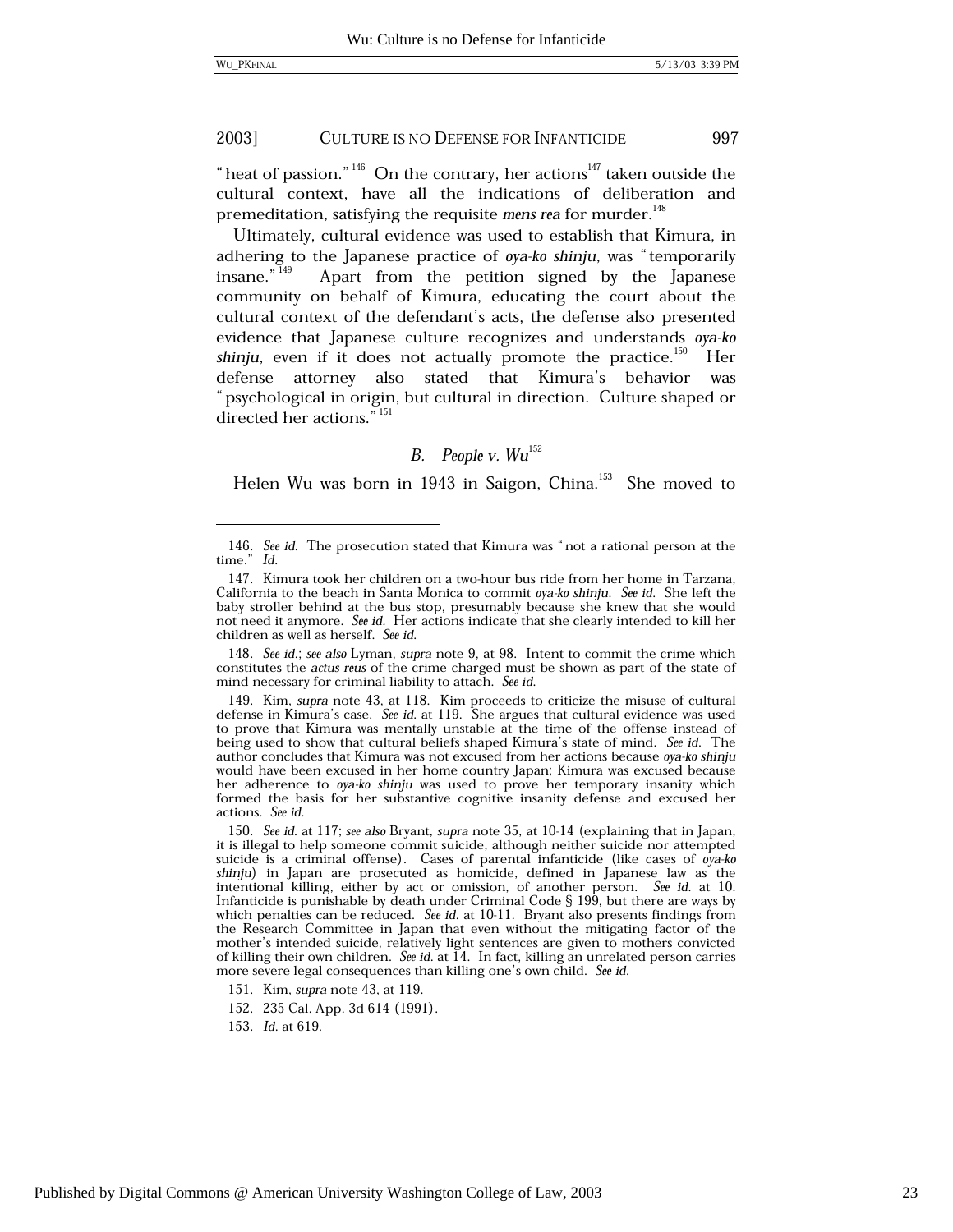Macau around 1963, where she married and had a daughter.<sup>154</sup> Helen met Gary Wu that same year, but he moved to the United States and married another woman.<sup>155</sup> In 1978 or 1979, Gary contacted Helen in Macau, saying that he had heard that she was divorced and had a daughter.<sup>156</sup> He told Helen that he planned to divorce his wife because he was unsatisfied with his marriage and his wife could not have children.<sup>157</sup> Gary sent Helen money to apply for a visa to the United States, and asked her to bring the rest with her when she came.<sup>158</sup>

When Helen arrived in the United States in November of 1979, Gary told her that he would soon be divorced and would marry her.<sup>159</sup> Gary did in fact obtain a divorce from his wife soon after, but did not tell Helen.<sup>160</sup> Gary and Helen then had a child, Sidney, who was born in November 1980. $^{161}_{12}$  Gary still did not pursue marriage, and Helen became depressed.<sup>162</sup> Helen told Gary that she would return to Macau, hoping that he would persuade her to stay.<sup>163</sup> He did not ask Helen to stay, and in February 1981 she returned to Macau, leaving Sidney with Gary because she did not want to be humiliated by having people know that she had had a child out of wedlock.<sup>164</sup>

From 1981 to 1988, Helen repeatedly and unsuccessfully asked Gary to bring Sidney to visit in Macau.<sup>165</sup> Finally, in September 1987, Gary told Helen that he needed money for his restaurant business, and agreed to bring Sidney when she told him she would loan him

<sup>154.</sup> At the time of the trial in February 1990, Helen's daughter was twenty-five years old. See id.

<sup>155.</sup> Id. Gary married Susanna Ku in the United States and opened several restaurants in the Palm Springs area. Id.

<sup>156.</sup> *Id.* at 619.

<sup>157.</sup> Id. They discussed the possibility of Helen coming to the United States and conceiving a child for him. Id. Helen was in love with Gary and believed that he would marry her after his divorce. Id.

<sup>158.</sup> Id. at 619-20. Gary sent Helen money to deposit in a joint bank account and \$20,000 to apply for a visa. Id.

<sup>159.</sup> Id. When she arrived to the United States, Helen lived with Gary's mother, and Gary's wife believed that Helen was a family friend. Id.

<sup>160.</sup> Id. at 620. Gary and his wife Susanna were divorced in December 1979 or January 1980. Id.

<sup>161.</sup> Id. at 620.

<sup>162.</sup> Id.

<sup>163.</sup> Id. (adding that Helen had no support system in the United States, was unable to speak English and unable to drive).

<sup>164.</sup> Id. (elaborating that only Helen's closest friend knew of her pregnancy out of wedlock and that such a thing was considered particularly shameful in Chinese culture).

<sup>165.</sup> Id.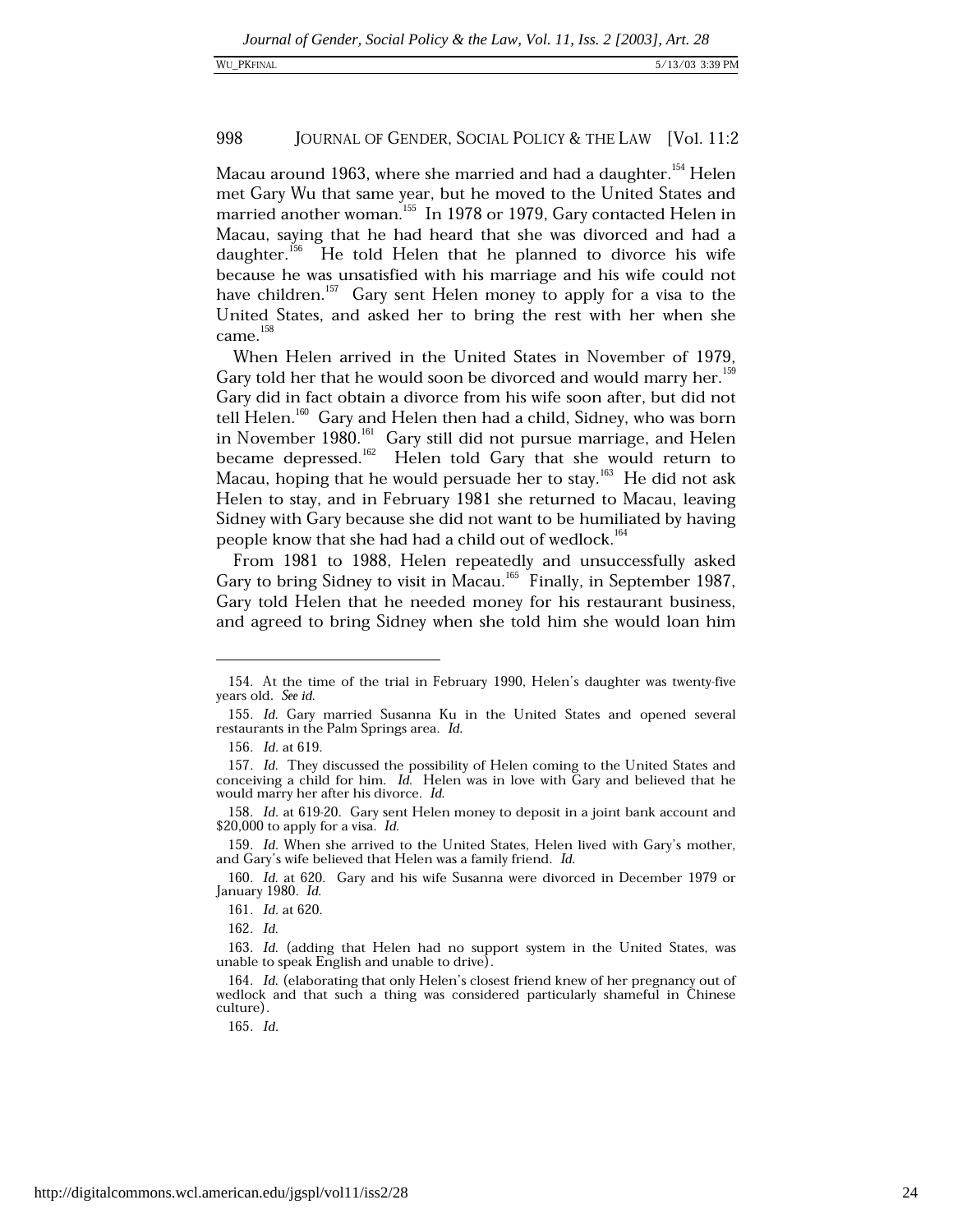the money in exchange for the visit.<sup>166</sup> Gary brought Sidney to visit Helen in Hong Kong in 1988, and she then showed him \$100,000 cash and a receipt for a certificate of deposit of a million Hong Kong dollars that she borrowed from a friend.<sup>167</sup> Gary proposed marriage during the visit, but she declined.<sup>168</sup> She was so distraught that she attempted suicide.<sup>169</sup>

In 1989, when Helen was visiting the United States, Sidney's paternal grandmother, Gary's mother, told Helen that when she died, Helen should take care of Sidney because Gary would not take good care of him.<sup>170</sup> A month later, on September 1, Gary and Helen were married in Las Vegas. Helen was still convinced that Gary married her for her money, and on the drive back from Las Vegas, she asked him about his intentions and he responded that until she produced the money, she had no right to speak.<sup>171</sup>

Eight days later, on September 9, Helen interceded on Sidney's behalf when Gary hit him.<sup>172</sup> That same evening, as she was playing with Sidney, Helen's son told her that Gary would scold and beat him, that Gary called her "psychotic" and "very troublesome," that the house they lived in belonged to Gary's girlfriend and that Gary loved his girlfriend more than him.<sup>173</sup>

As she listened to Sidney, Helen began to experience heart palpitations and had trouble breathing.  $174$  She told Sidney that she wanted to die and asked Sidney if he would go too, and he cried and clung to her neck.<sup>175</sup> Helen cut off a cord from a window blind, returned to the bedroom and strangled her son.<sup>176</sup> Before attempting

173. Id.

 $175$   $Id$ 

<sup>166.</sup> Id.

<sup>167.</sup> Id. Sidney was then seven years old. Id.

<sup>168.</sup> Id. (stating that Helen declined because she was depressed over the fact that the proposal seemed motivated by he money and because she did not know whether Gary was still married or not).

<sup>169.</sup> Id. During Gary's visit in Hong Kong, he also suggested to Helen's friend, Chung, that he would sponsor her American citizenship and marry her if she would invest money in his restaurant. Chung rejected Gary's advances and did not tell Helen about them. Id. at 621.

<sup>170.</sup> Id. at 621. Gary's cousin gave Helen the same advice. Id.

<sup>171.</sup> Id. Helen told Gary that he would be sorry for his remark, that she would return to Macau and kill herself. Id.

<sup>172.</sup> Id. at 622 (recounting that Gary hit Sidney for not wanting to get out of the family car).

<sup>174.</sup> Id. (adding that Helen thought back to Sidney's grandmother and Gary's cousin's advice concerning her taking care of Sidney).

<sup>176.</sup> Id. According to Helen, she did not remember the strangling itself. Id. She stopped breathing, and when she started breathing again, she was surprised at how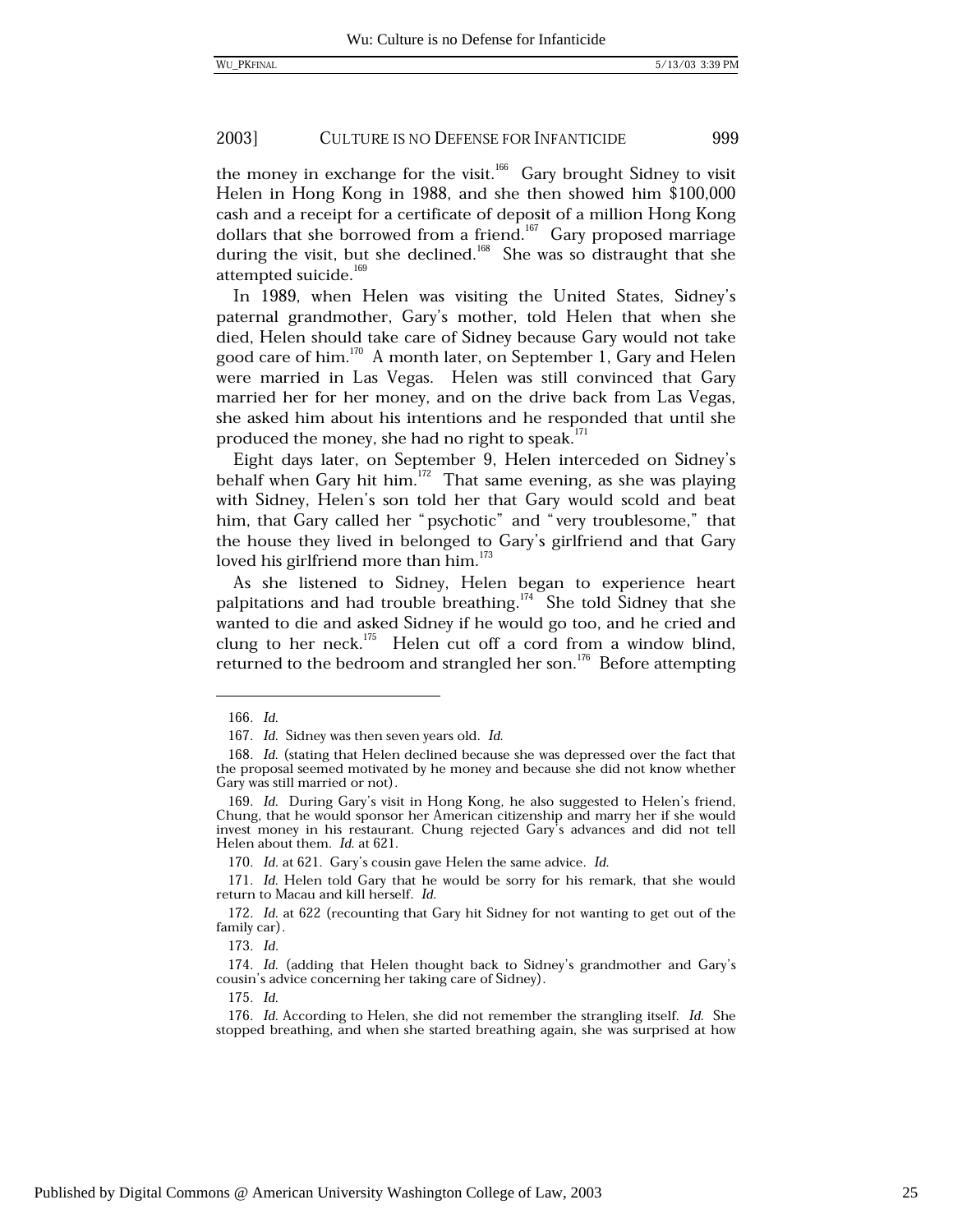to strangle herself, she wrote Gary a note saying how he had bullied her too much.<sup>177</sup> When she failed to strangle herself, Helen slashed her wrist with a knife.<sup>178</sup> When Gary returned home several hours later, he found Sidney dead and Helen in an impaired level of consciousness.<sup>179</sup> Helen was later revived in an emergency room.<sup>180</sup>

Helen was first charged with murder under Penal Code § 187. convicted of second-degree murder by a jury of the Superior Court, and sentenced to prison for fifteen years to life.<sup>181</sup> She subsequently appealed, contending that the trial court erred in refusing to give two requested jury instructions, one related to the defense of unconsciousness and the other related to the effect that the defendant's Chinese cultural background might have had on her state of mind when she killed her son.<sup>182</sup> The Court of Appeals reversed Helen's conviction, holding that it was error for the trial court to refuse to instruct the jury on unconsciousness, despite the existence of evidence supporting the giving of such an instruction.<sup>183</sup> Furthermore, the trial court was ordered to grant the defendant's jury instruction allowing the jury to consider evidence of Helen's

182. Id.

A person who commits what would otherwise be a criminal act, while unconscious, is not guilty of a crime. This rule of law applies to persons who are not conscious of acting but who perform acts while asleep or while suffering from a delirium of fever, or because of an attack of [psychomotor] epilepsy, a blow on the head, the involuntary taking of drugs or the involuntary consumption of intoxicating liquor, or any similar cause. Unconscious does not require that a person be incapable of movement. (Unconsciousness includes not only a state of coma or immobility, but also a condition in which the subject acts without awareness.) . . If after a consideration of all the evidence, you have a reasonable doubt that the defendant was conscious at the time the alleged crime was committed, [he/she] must be found not guilty.

Id. at 623-24.

fast her son had died. Id.

<sup>177.</sup> Id. The note did not mention Sidney's killing. Id. It did, however, state that she could die with no regret now that the air was vented. Id.

<sup>178.</sup> Id. Before lying down on the bed next to her son, Helen placed a wastepaper basket under her bleeding wrist so that the floor would not be dirtied with her blood. Id.

<sup>179.</sup> Id.

<sup>180.</sup> Id. at 622-33. The doctor who saw Helen in the emergency room testified that she had cut the veins in her wrist, but not the arteries, and that venous bleeding if not irritated or prevented from clotting, would stop and the person would not die. Id.

<sup>181.</sup> Id. at 623.

<sup>183.</sup> Id. at 634 ("[I]n conclusion, because the jury was not instructed on unconsciousness, despite the existence of evidence to support the giving of such an instruction, and because the issue of unconsciousness was not resolved adversely to defendant under the other instructions given, we must reverse her conviction."). The instruction on unconsciousness was as follows: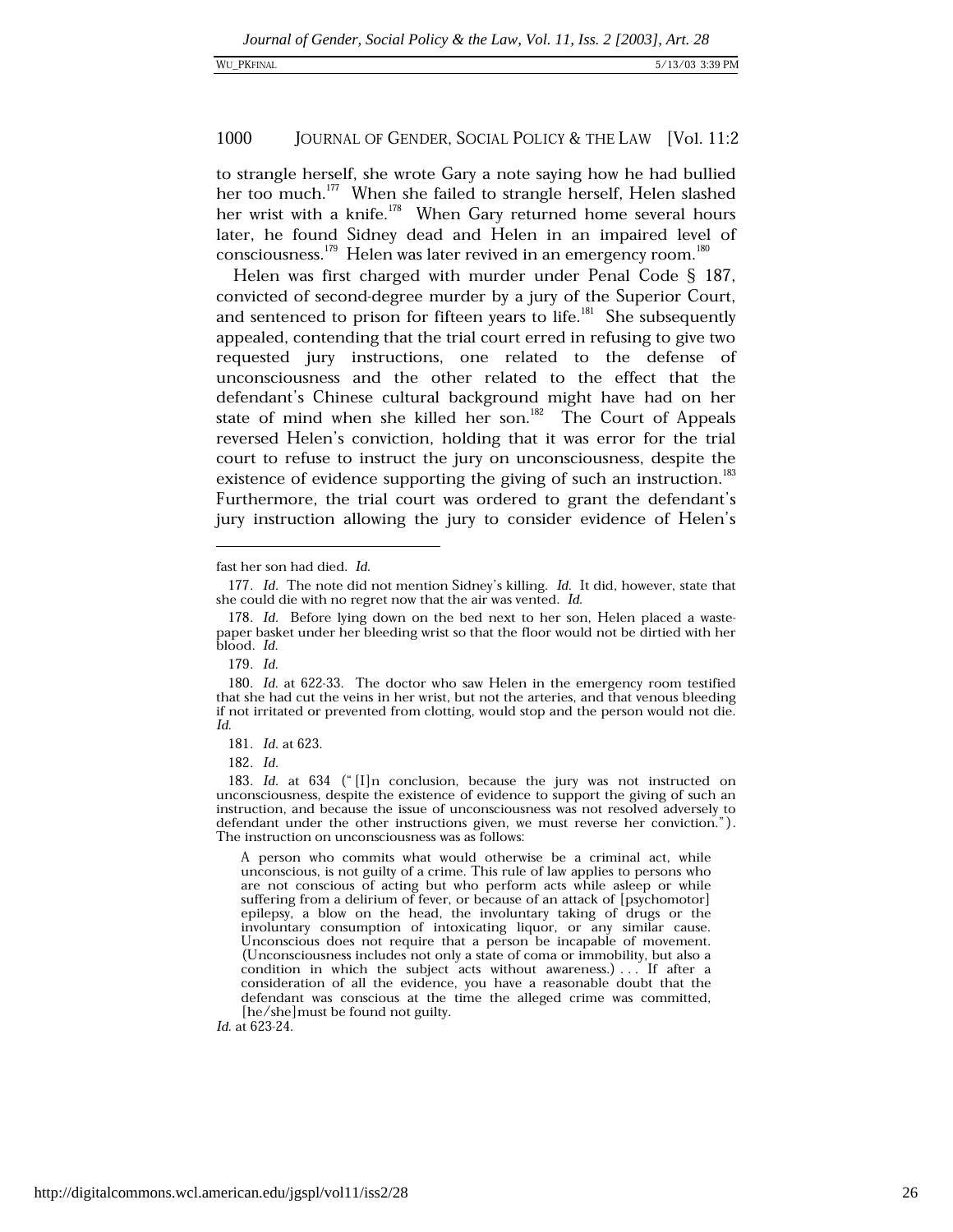cultural background in determining her mental state.<sup>184</sup> The Court of Appeals found that evidence of Helen's cultural background was clearly relevant to the issues of premeditation and deliberation as well as the issues of malice aforethought and the existence of heat of passion at the time of the killing, which would reduce an intentional killing to voluntary manslaughter.<sup>185</sup> This decision is consistent with the Model Penal Code approach.<sup>186</sup>

Initially, the trial court had refused to give the cultural defense instruction because it did not want to put the "stamp of approval on defendant's actions in the United States, which would have been acceptable in China."<sup>187</sup> The prosecution was worried that there was no appellate law or guidance on the subject of instructions on cultural defenses and that there was nothing in Chinese culture or religion that encouraged filicide.<sup>188</sup> In the prosecution's mind, Helen was not a traditional Chinese woman and was not affected by the relevant cultural influences, and had instead been motivated by a desire for revenge against her son's father rather than by a mother's  $love.<sup>189</sup>$ 

The appellate court, however, found that there was indeed ample evidence of both the defendant's cultural background and how it could have affected her mental state at the time of the offense.<sup>190</sup> The

Id. The defendant's instruction on cultural background was as follows:

You have received evidence of defendant's cultural background and the relationship of her culture to her mental state. You may, but are not required to, consider the evidence in determining the presence or absence of the essential mental states of the crimes defined in these instructions, or in determining any other issue in this case.

Id. at 634-35.

189. See id. at 636.

<sup>184.</sup> *Id.* at 646.

Because the requested instruction was, for the most part, a correct statement of the law, and because it was applicable to the evidence and one of defendant's two basic defenses on this case, upon retrial defendant is entitled to have the jury instructed that it may consider evidence of defendant's cultural background in determining the existence or nonexistence of the relevant mental states.

<sup>185.</sup> See id. at 639-40. Manslaughter is defined as an unlawful killing of a human being without malice aforethought. See BLACK's LAW DICTIONARY 976 (7th ed. 1999). Involuntary manslaughter is defined as an act of murder reduced to manslaughter because of extenuating circumstances such as adequate provocation causing "heat of passion" or diminished capacity. Id.

<sup>186.</sup> See supra notes 124-26 and accompanying text.

<sup>187.</sup> Wu, 235 Cal. App. 3d at 635.

<sup>188.</sup> See id. at 635-36 (arguing that the evidence that defendant had the values and motives of a traditional Chinese mother was contradicted by other evidence).

<sup>190.</sup> See id. at 639. Even though the appellate court found on retrial that the jury should be allowed to consider evidence regarding the defendant's cultural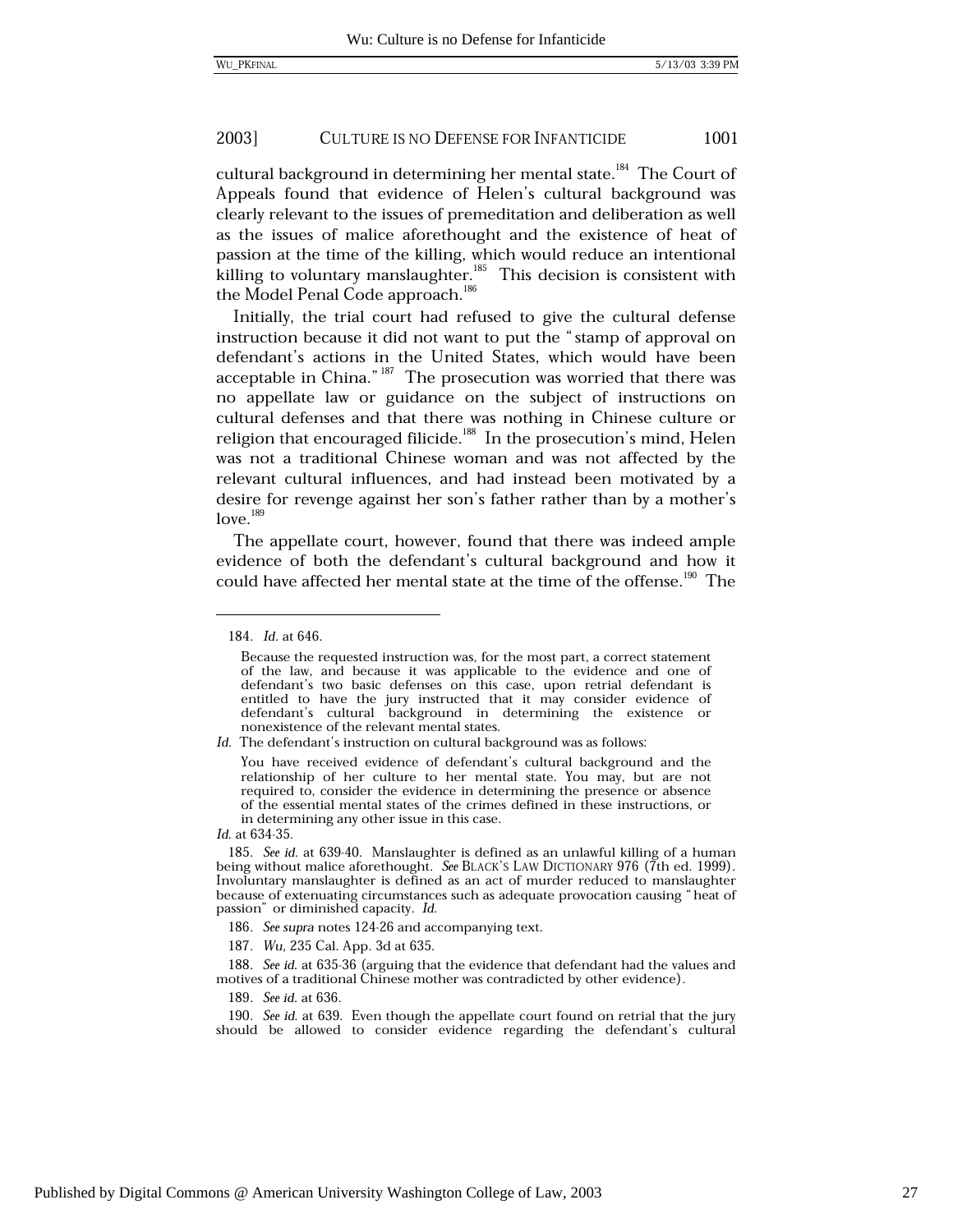defense produced cultural evidence through testimonies from experts on transcultural psychology.<sup>191</sup> Dr. Ching-Piao Chien, one of the experts, testified that Helen's actions were done out of a mother's love and responsibility to bring her child with her to another heaven when she realized that her son was an unwanted child, uncared for by Gary, and that there was no hope for her or a way for her to survive on this earth.<sup>192</sup> Another expert, Dr. Terry Gock, a clinical psychologist, testified as well that Helen's cultural background was intertwined with her emotional state on the evening she killed Sidney and that in her culture, in her mind, there was no other option at the time but to kill her herself and take her son along so that she could devote herself to caring for Sidney in the next world.<sup>193</sup>

[I]n my expertise as a transcultural psychiatr[ist] . . . and my familiarity with the Chinese culture . . . she thought she was doing that to bring a child together with her when she realized that there was no hope for her or a way for her to survive. . . .

It's a mother's altruism....

But in the Asian culture when the mother commits suicide and leave the children alone, usually they'll be considered to be a totally irresponsible, and the mother will usually worry what would happen if she died, 'Who is going to take care of the children?

193. See id. at 644-45. Dr. Gock stated:

[It] is very difficult to divorce ourselves from our culture and act in a totally culturally different way...  $[S]$  he in many ways is a product of her past experiences, including her culture  $\ldots$  [S] ome of the information that she got from her son that evening, it was very distressful for her . . . And in some sense the kind of alternatives that she  $\ldots$  saw how to get out of that situation [were] quite culturally determined....

 $[P]$ erhaps in this country ... a traditional woman, may see other options. But in her culture, in her own mind, there are no other options but to  $\dots$ 

background, Volpp notes that a tailored jury instruction might not have been necessary since jury instructions in California are very flexible. See Volpp, supra note 42, at 86 n.133. In addition, the case may have been unpublished because there were no grounds for the appellate court's recommendation that "cultural difference" be a jury instruction under California law. See id.

<sup>191.</sup> See Wu, 235 Cal. App. 3d at 642. Transcultural psychology involves culturally sensitive evaluations and treatment recognizing variations in mental illnesses among ethnic groups. See Volpp, supra note 42, at 87 n.138.

<sup>192.</sup> See Wu, 235 Cal. App. 3d at 642-43. Dr. Chien testified that:

She thought the only way to find a way out is to bring this Sidney to go together so the mother and son can finally live together in the other heaven, other world if that cannot be done in this realistic earth. . . .

<sup>[</sup>S] he was under the heat of passion when she realized that her son was unwanted son, uncared by Gary, passed around from one woman to the other woman, and now the grandmother is dying and she was planning to leave, 'What will happen to Sidney?' . . .

Helen had some realistic reason to be 200 percent or 300 percent more guilty in addition to her normal guilt feeling that came from depression.<br>She would feel that she couldn't really do the duty to the son, so the only way to fulfill her duty when she realized her son was neglected . . . she thought the way to go is to the heaven. . . .

 $Id$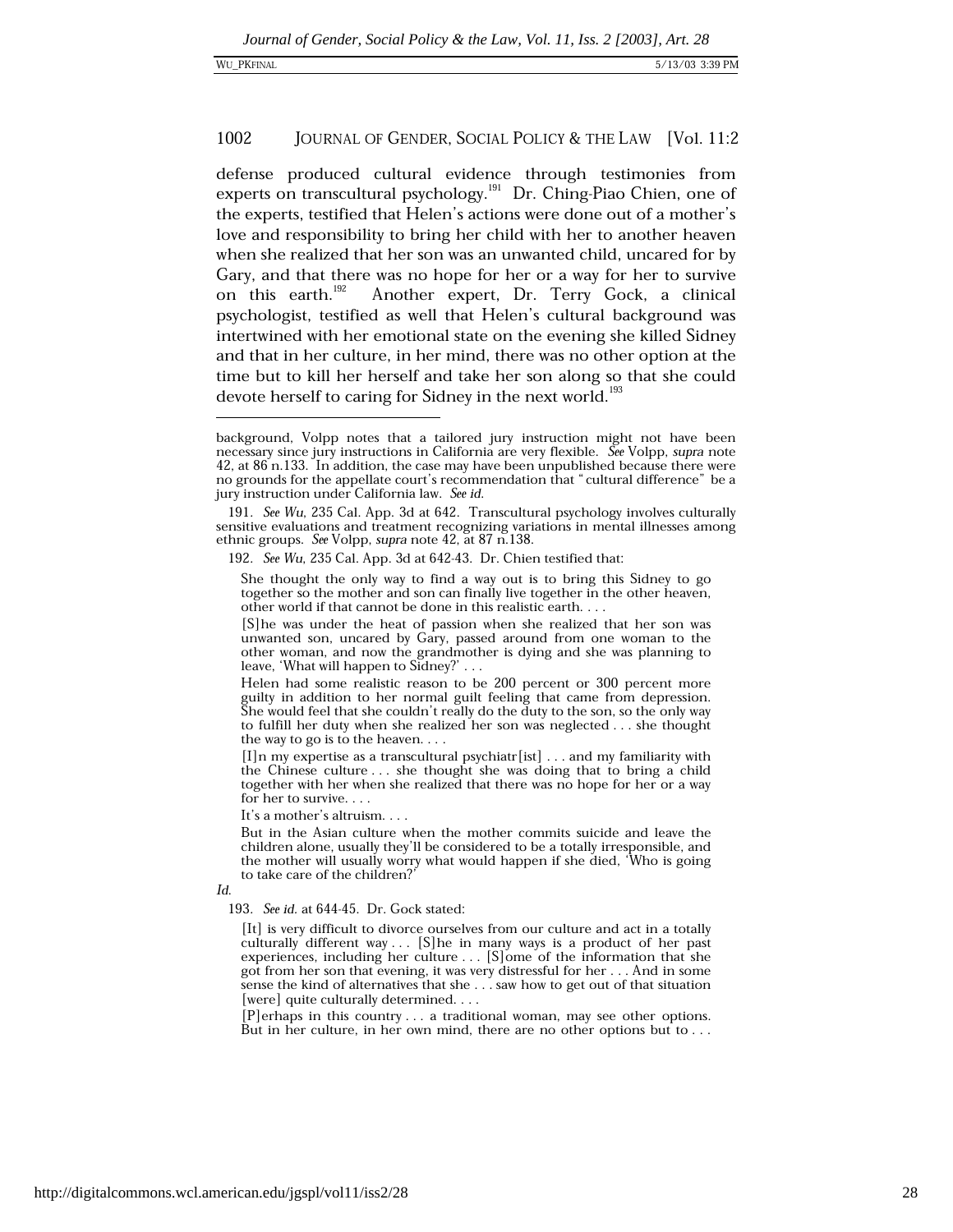2003]

**CULTURE IS NO DEFENSE FOR INFANTICIDE** 

1003

# C. Bui v. State<sup>194</sup>

On June 12, 1986, Quang Ngoc Bui was convicted of murdering his three children, a capital offense under  $\S$  13A-5-40(a)(10) of the 1975 Alabama Code.<sup>195</sup> At the sentencing hearing, the jury returned an advisory verdict recommending that Bui be sentenced to death.<sup>196</sup> After considering the jury's recommendation and weighing the aggravating and mitigating circumstances, the trial court sentenced Bui to death by electrocution.<sup>197</sup>

Around midnight on February 5-6, 1986, the Montgomery police received a call from Bui's estranged wife expressing concern about the safety of her children.<sup>198</sup> At the time of the murders, Mrs. Bui was away from home and had called Bui several times.<sup>199</sup> During these phone conversations, Bui urged his wife to come home and made threats that if she did not, she might never see him and the children alive again.<sup>200</sup> Bui told his wife that she would have to get home within fifteen minutes if she wanted to see the children alive again.<sup>201</sup> Mrs. Bui heard one of the children crying in the background, and shortly after this telephone conversation, she placed the call to the Montgomery police to check on the children.<sup>202</sup>

When the officers arrived at the Bui residence, they discovered Bui and the bodies of the three children, Phi Ngoc Bui (age 8), Julie Quang Bui (age 7), and April Nicole Bui (age 4) lying dead on the

Id.

196. See id.

198. Id.

201. Id.

kill herself and take the son along with her so they could sort of step to the next world where she could devote herself, all of herself to the caring of the son.

That what she believed was that she was not exactly killing but, through death, both of them would be reunited in the next world where she could provide the kind of caring that Sidney did not get in this world.

<sup>194. 717</sup> So. 2d 6 (Ala. Crim. App. 1997).

<sup>195.</sup> See id. at 10. Section  $13(A)$ -5-40(a)(10) makes capital "murder wherein two or more persons are murdered by the defendant by one act or pursuant to one scheme or course of conduct." Id.

<sup>197.</sup> See id. The Court of Criminal Appeals of Alabama and the Alabama Supreme Court affirmed Bui's conviction and death sentence. Id.

<sup>199.</sup> Id. at 11. Bui and his wife had experienced marital difficulties for several years, there had been several separations and Bui suspected that his wife was seeing other men. See id.

<sup>200.</sup> Id. One of these calls happened around  $11:00$  p.m. on the night of the murders. Id.

<sup>202.</sup> Id. at 10-11. Upon receiving the call, the police went to Bui's residence and at their insistence, were admitted into the residence by Bui's mother. See id.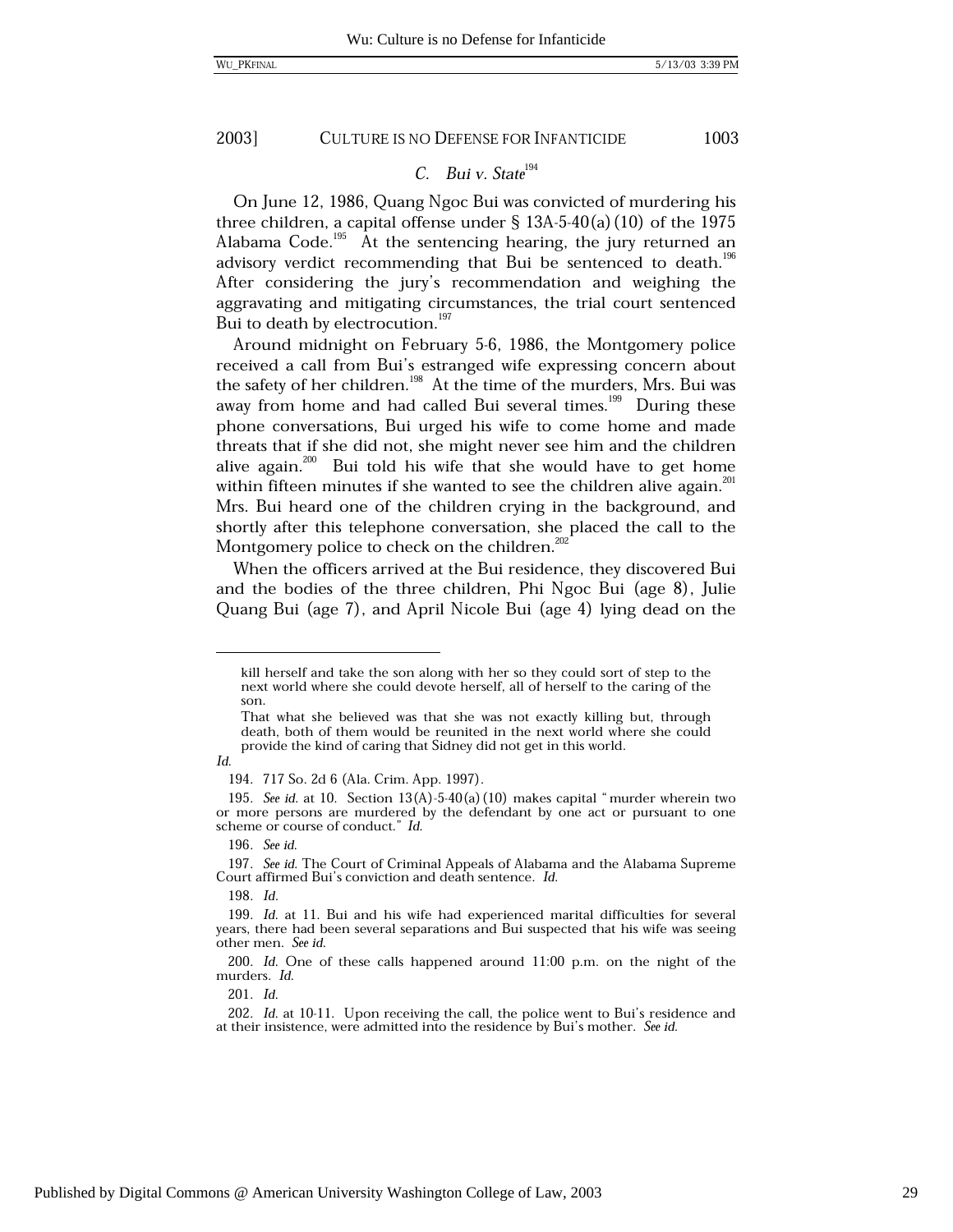bed and covered with blood.<sup>203</sup> Their throats had been cut with a "large kitchen-type knife," and Bui himself had cuts on each side of his neck, although these self-inflicted wounds were not lifethreatening.<sup>204</sup>

While at the hospital receiving stitches, Bui admitted that after waiting fifteen minutes from the end of the phone call, he "lost his temper" and killed his children.<sup>205</sup> Later at police headquarters, he admitted that he killed the children because he was angry at his wife and did not want her to have them.<sup>206</sup> The appellant did not deny killing the children, but argued that he was guilty of manslaughter, not murder, because the acts were the result of a sudden heat of passion caused by provocation and he was insane at the time of the killings. $^{207}$ 

In an attempt to mitigate the charges, Bui presented testimony of a psychiatrist and a "cross-cultural" counselor in support of his insanity plea.<sup>208</sup> The essence of the cross-cultural defense was that Bui's values and perceptions were formed by the Vietnamese culture of which he was a product,<sup>209</sup> that he had experienced overwhelming difficulties in assimilating to life in the United States after his involuntary departure from Vietnam, that he was despondent because of his wife's infidelities, and that his state of mind and actions in killing his children were to some degree understandable-even "normal"-in terms of Vietnamese culture, and that therefore the law should not hold him culpable to the fullest extent, or at least not culpable for capital murder.<sup>210</sup>

The defense called Dr. Quan Cao to establish the cross-cultural defense.<sup>211</sup> Dr. Cao testified that Bui had several risk factors from his

210. *Id.* at 14.

<sup>203.</sup> Id. at 11.

<sup>204.</sup> Id.

<sup>205.</sup> Id. He said: "I cut my kids. I didn't want her to get them." Id.

<sup>206.</sup> See id. Mrs. Bui testified that Bui had admitted to her that he killed the children because he was mad at her for not coming home and because he thought she was "running around on him." Id.

<sup>207.</sup> See id.

<sup>208.</sup> See id. at 13-14. The defense's strategy was to show that at the time of the offense, Bui was "unable to appreciate the consequences of his actions, could not distinguish between right and wrong, was out of touch with reality, and lacked the substantial capacity to appreciate the criminality of his conduct." Id.

<sup>209.</sup> Id. at 13. Bui came to the United States in 1975 as a refugee from Vietnam, where he had been serving in the South Vietnamese army when the country fell to the North Vietnamese. See id.

<sup>211.</sup> See id. Dr. Cao was born in Vietnam and had a Ph.D. degree in cross-cultural training. Id. at 14-15. The court also noted that at trial, Dr. Cao did not hold himself out as a psychologist, stated that he was not qualified to pass upon the issue of Bui's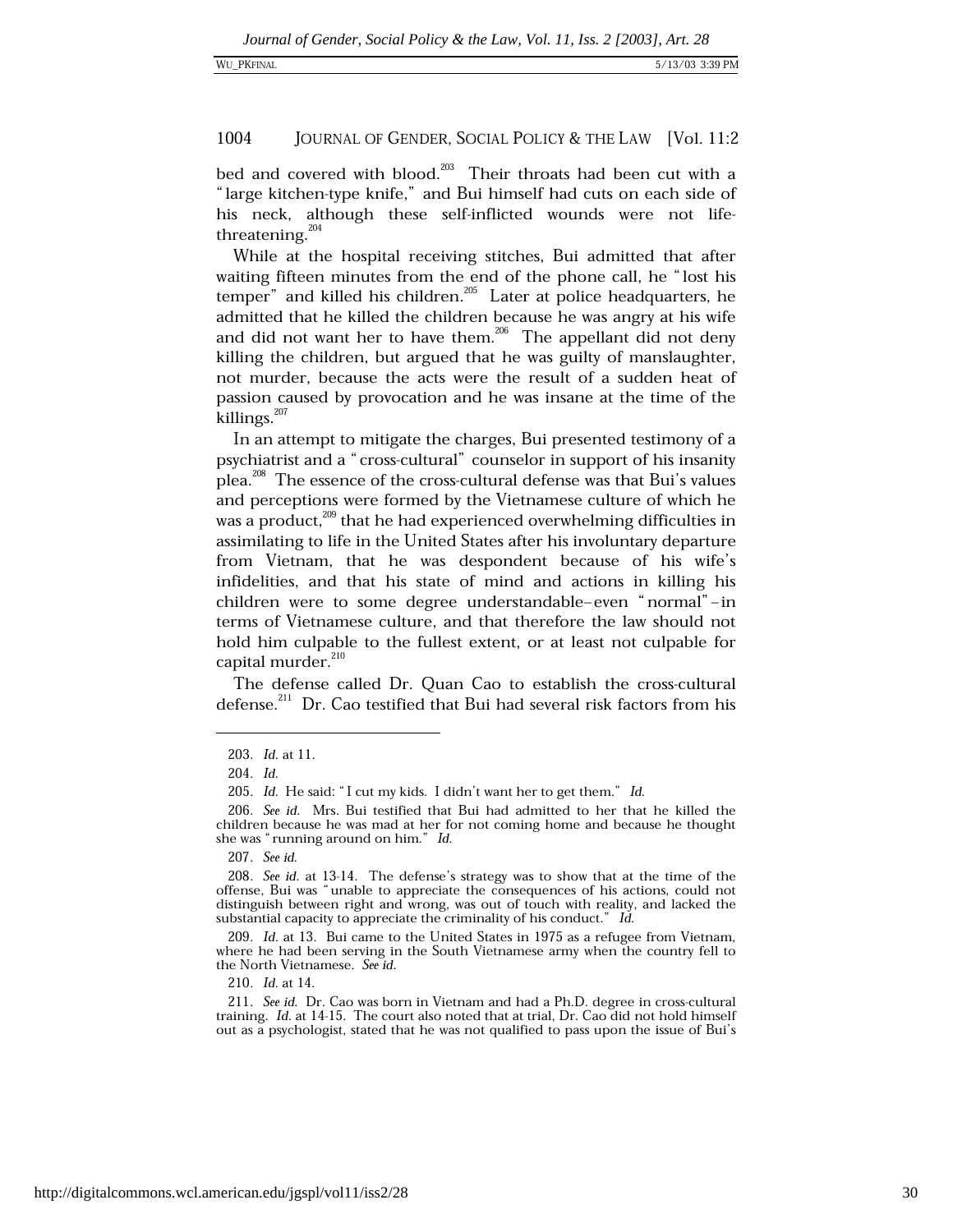refugee experience that caused stress in his life, that Bui was missing his family in Vietnam and was unable to communicate with them, that he was obsessed with the fact that his wife was unfaithful to him, and that he was still suffering from survivor's guilt, ten years after his experience in Vietnam.<sup>212</sup> Furthermore, Dr. Cao explained that in Vietnam, if a man's wife is running around on him, it would be considered a "loss of face" and had he been in Vietnam, he would have returned his wife to her family to "save face."<sup>213</sup> However, since Bui was living in the United States, the only way that he felt he could "save face" was by killing himself and his children.<sup>214</sup>

Neither the trial court nor the appellate court was convinced by the cultural defense.<sup>215</sup> The trial court found from the remaining evidence that the capital offense committed was especially "heinous, atrocious or cruel" compared to other capital offenses.<sup>216</sup> The court also found that Bui's cultural background was not the cause of the homicide because he had the capacity to appreciate the criminality of his conduct despite suffering from an emotional disturbance.<sup>217</sup>

Even though Bui almost mirrored Kimura-spousal infidelity causes shame and the betraved parent kills the children and unsuccessfully attempts suicide-the outcomes are harshly divergent, as Kimura only received probation while Bui received the death penalty.<sup>218</sup> The judge and jury did not find any sympathy with the values underlying Bui's actions because unlike women, men in the Anglo-American culture who kill children are perceived as wicked, particularly heinous and cruel, and in need of punishment.<sup>219</sup> This disparity in outcomes also

sanity, and was not allowed to testify as to his opinion concerning Bui's sanity at the time of the commission of the offense.  $Id$ . at 19.

<sup>212.</sup> See id. at 13-15, 18. Bui was a surviving refugee of the Vietnam War but came into the United States involuntarily, not knowing if he still had living family members in Vietnam. See id.

<sup>213.</sup> Id. at 15; see also Coleman, supra note 72, at 1139 n.223 (adding that Bui also argued that because Vietnamese culture places such a high value on children being raised by both parents, when one spouse has an affair, the other often resorts to suicide or other violent acts to "save face").

<sup>214.</sup> See Bui, 717 So. 2d at 15.

<sup>215.</sup> See Ma, supra note 51, at 469 (reporting that the appellate court affirmed the trial court's decision not to allow the use of cultural evidence).

<sup>216.</sup> See Bui, 717 So. 2d at 29; see also Ma, supra note 51, at 469.

<sup>217.</sup> See Ma, supra note 51, at 469.

<sup>218.</sup> See Chiu, supra note 52, at 1118 (arguing that the divergent results in the two cases demonstrate " how the dynamics of the intermediate approach [to the culture defense] recognize only cultural similarity and punish dissimilarity").

<sup>219.</sup> See Kris Axtman, Why Juries Often Spare Mothers Who Kill, CHRISTIAN SCI. MONITOR, July 9, 2001, at 3 (reporting that mothers who are viewed as traditional nurturers of the family generally receive lighter sentences than fathers do, because men are not viewed as having the same intense bond with their children).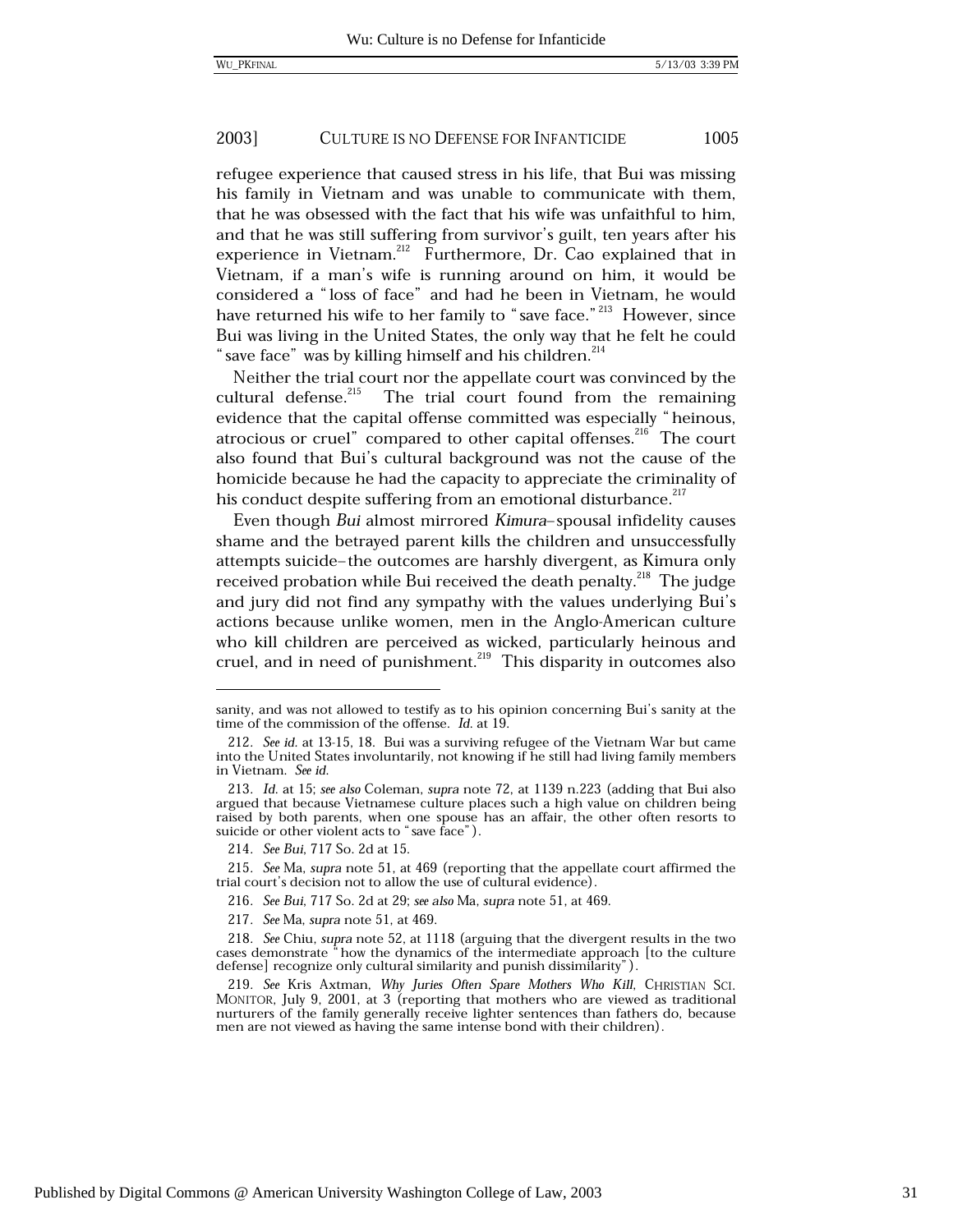### WU PKFINAL

### 1006 JOURNAL OF GENDER, SOCIAL POLICY & THE LAW [Vol. 11:2

reflects the courts' inability and inconsistency in their consideration of cultural factors and application of the cultural defense.

# IV. THE CULTURAL DEFENSE IN INFANTICIDE CASES

Unlike British law,<sup>220</sup> American law has not created any uniform laws against infanticide,<sup>221</sup> and most child murder cases are prosecuted as homicide.<sup>222</sup> Absent a statute, in common law it is the general rule that if a child dies before birth, the act causing the death is not a crime.<sup>223</sup> However, if the child is born alive and thereafter dies from the effects of the defendant's felonious acts, the culpability is the same as that incurred in killing any other human being.  $24$ Furthermore, because defendants in most jurisdictions lack a presumption of mental illness, evidence of mental illness, diminished capacity, or other debilitating disorders (such as post-partum psychosis) must be asserted and proven in order to escape or mitigate harsh sentences.<sup>225</sup>

In cases of infanticide and filicide involving immigrant parents, as evidenced in the cases above, defendants have used a cultural defense to prove that they did not have the required mens rea at the time of committing the act in question in an attempt to mitigate or negate

223. But see 40 AM. JUR. 2D Homicide § 9 (1999) (indicating that some courts have held that a viable fetus is a human).

<sup>220.</sup> See SCHWARTZ & ISSER, supra note 1, at 84. British law created the Infanticide Act of 1922 and the Infanticide Act of 1938, both identifying post-partum psychosis as a means of reducing the charges for neonaticide and infanticide from murder to manslaughter. Id.; see also Brenda Barton, Comment, When Murdering Hands Rock the Cradle: An Overview of America's Incoherent Treatment of Infanticidal Mothers, 51 SMU L. REV. 591, 596 (1998) (identifying England as "the forerunner among countries that statutorily recognize and favor mothers who kill their young children for psychological reasons," and stating that England's Infanticide Act presumes that all women are ill if they kill their infants within the first twelve months of life).

<sup>221.</sup> See SCHWARTZ & ISSER, supra note 1, at 85 (claiming that unlike the British pattern, not only does each American state have its own laws for all imaginable infractions, but in some areas, as is true in infanticide laws, there may not even be a federal law that acts as a guideline). "In the absence of federal law dealing with neonaticide and infanticide, and in accord with the 10th Amendment, we are confronted with at least 52 different sets of statutes dealing with such an event." Id. at 116.

<sup>222.</sup> See Barton, supra note 220, at 597 (noticing that American courts historically were very harsh in their treatment of infanticide and that, unlike England, infanticide in America is not generally considered a separate class of crime, but is charged under murder or manslaughter statutes).

<sup>224.</sup> See id. In other words, if the child can be said to have had an independent existence, the act of killing the child will be murder or manslaughter; otherwise it will not. See id.

<sup>225.</sup> See Barton, supra note 220, at 597-605 (describing the insanity defense in the United States as well as alternatives to the insanity defense that mitigate criminal culpability, such as a finding of guilty but mentally ill and diminished capacity).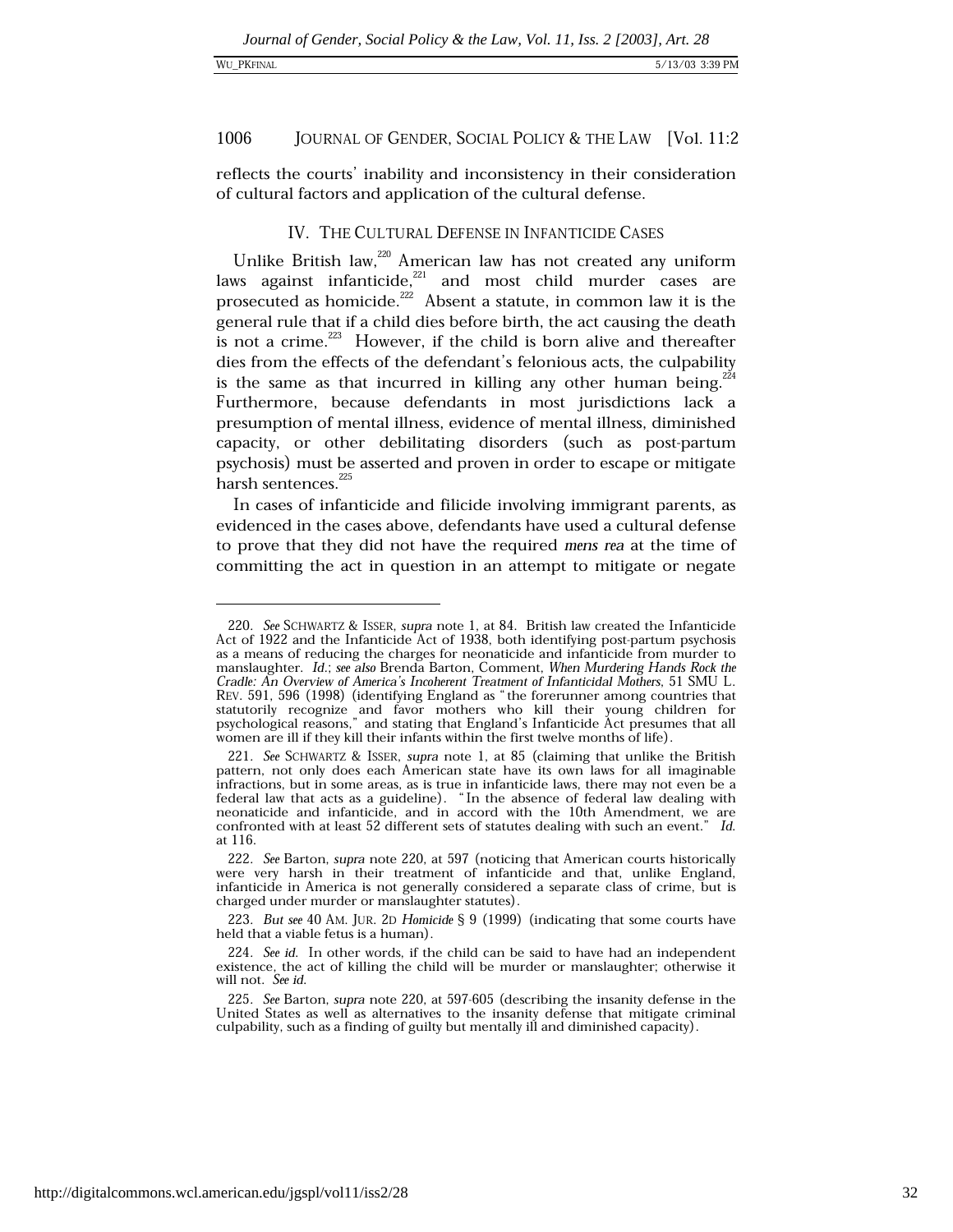culpability.<sup>226</sup> There are several reasons, however, why the cultural defense should not be allowed to exculpate the intentional killing of a child. $227$ 

## A. Protection for the Child Victim

Within the realm of child abuse that varies widely from culture to culture.<sup>228</sup> no culture explicitly promotes or legally allows children to be killed, which is a crime far more serious than corporal punishments, for example, where a child is temporarily bruised.<sup>229</sup> Recognizing a formal cultural defense in cases of child murder is an injustice to the child and fails to protect the victim  $^{230}$  because "[t] he victims do not receive their own justice, and they are victimized a second time through the cultural defense."<sup>231</sup> This makes the defense illogical since it does not protect the entire group of immigrants that the blanket cultural defense is supposed to protect.<sup>232</sup> In theory, as the proponents of the cultural defense would argue, the defense is consistent with the concepts of individualized justice embodied in criminal law and cultural pluralism.<sup>233</sup> However, when the defense does not protect the victims within the immigrant group that it is supposed to protect, the values of individualized justice and cultural pluralism are stripped of their integrity.<sup>234</sup>

It also seems unusually harsh to allow the children to be victims of their parents' circumstances and actions when the children did

229. See id. at 338-41 (providing some statutory definitions of child abuse in the different American states, including physical injury or neglect, sexual assault, corporal punishment that is willfully "cruel or inhuman" or results in a "traumatic condition" and death, among others).

233. See supra Part II.A.

<sup>226.</sup> See infra Part II.

<sup>227.</sup> See discussion infra Part IV.A-D.

<sup>228.</sup> See Taylor, supra note 20, at 342 (reasoning that it has been difficult to reach an agreement on a definition of child abuse because each individual's view of acceptable and unacceptable child-rearing practices depends to a large extent on the way he or she was raised and what was acceptable or unacceptable within his or her culture). Furthermore, as different cultures come into contact with each other and cultural child-rearing practices and beliefs clash in conflict, disputes can arise concerning the "correct" definition of child abuse. See id.

<sup>230.</sup> See Goldstein, supra note 8, at  $162-64$  (arguing that in reality, the defense harms immigrant groups by implying that " 'Asians value justice less'").

<sup>231.</sup> Id. at 163.

<sup>232.</sup> See id. (affirming that in reality, the concept of individualized justice is a mockery in the paradigm of a cultural defense because the result does not provide justice for many individuals).

<sup>234.</sup> See Goldstein, supra note 8, at 164 (noting that only a small percentage of immigrant populations are protected under a blanket culture defense).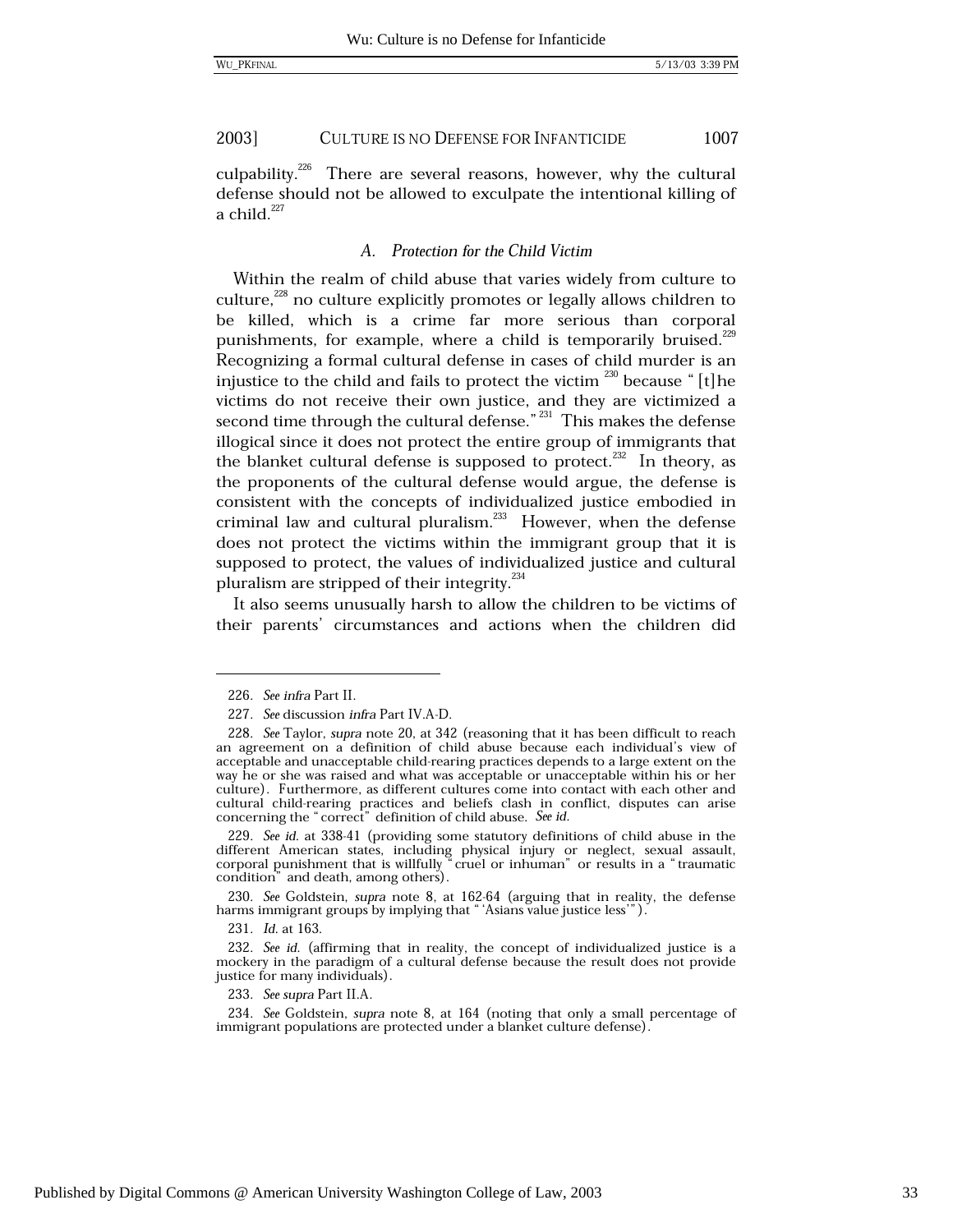nothing to provoke the acts that resulted in their deaths.<sup>235</sup> Children need particular protection because of their vulnerability and dependence upon their parents, whom they need to provide for their care.<sup>236</sup> Jurisdictions that incorporate the "misdirected retaliation"<sup>237</sup> limitation to the provocation defense would refuse to recognize provocation based on cultural factors if the victims were known by the defendant not to be the provoking parties on the theory that the victims did not deserve the provoked retaliation.<sup>238</sup>

Furthermore, tolerance of the cultural defense in criminal cases also violates the principle of equal protection<sup>239</sup> which holds that all protections provided by the government must be provided to everyone equally without regard to race, gender, or nationality.<sup>240</sup> If the cultural defense is allowed to result in lesser punishments for immigrants than for non-immigrants in similar crimes, immigrant victims will be effectively denied the protection and vindication provided by the criminal law to similarly-situated victims who are not immigrants.<sup>241</sup>

This may be illustrated, for example, by examining Kimura in light

<sup>235.</sup> In none of the cases described above in Part III were the children in any way the source of provocation for their partners actions. See Sing, supra note 49, at  $1874$ (acknowledging that Kimura's victims, her two children, were clearly not the source of the provocation).

<sup>236.</sup> Interview with Ann Shalleck, Professor of Law and Director of the Women and the Law Clinic at the Washington College of Law, American University, in Washington, D.C. (Oct. 24, 2001).

<sup>237.</sup> See Sing, supra note 49, at 1874-75 (identifying the primary justification for misdirected retaliation as the notion that reasonable people would not under any circumstances harm third parties, even when provoked).

<sup>238.</sup> But see id. (observing there is a strong argument that a cultural/provocation defense would trump a misdirected retaliation bar since the notion that reasonable people would not under any circumstances harm third parties when provoked is itself a culturally contingent concept). It is also argued that under the logic of the Model Penal Code, even in Anglo-American cultures a reasonable person might lash out at an third party if adequately provoked. See id. at 1875.

<sup>239.</sup> See Coleman, supra note 72, at 1135-36 (quoting Representative John Eingham on the principle underlying the Equal Protection Clause). "[T] he protections given by the laws of the United States shall be equal in respect to life and liberty... [for] all persons." Id.

<sup>240.</sup> See id. (arguing that permitting cultural evidence to be dispositive in criminal cases violates the fundamental principle that society has a right to governmental protection against crime).

<sup>241.</sup> See id. (recognizing that proponents of the cultural defense would disagree with this characterization of the effects of the defense, arguing instead that the cultural defense is used out of respect for the inherent worthiness of the foreign culture). Coleman, however, believes that the effect of the violence on victims of immigrant crime is not different because of this benevolence and that whatever the motivation, immigrant victims are protected to a lesser degree than others who are not members of the groups at issue. See id. at 1141 n.231.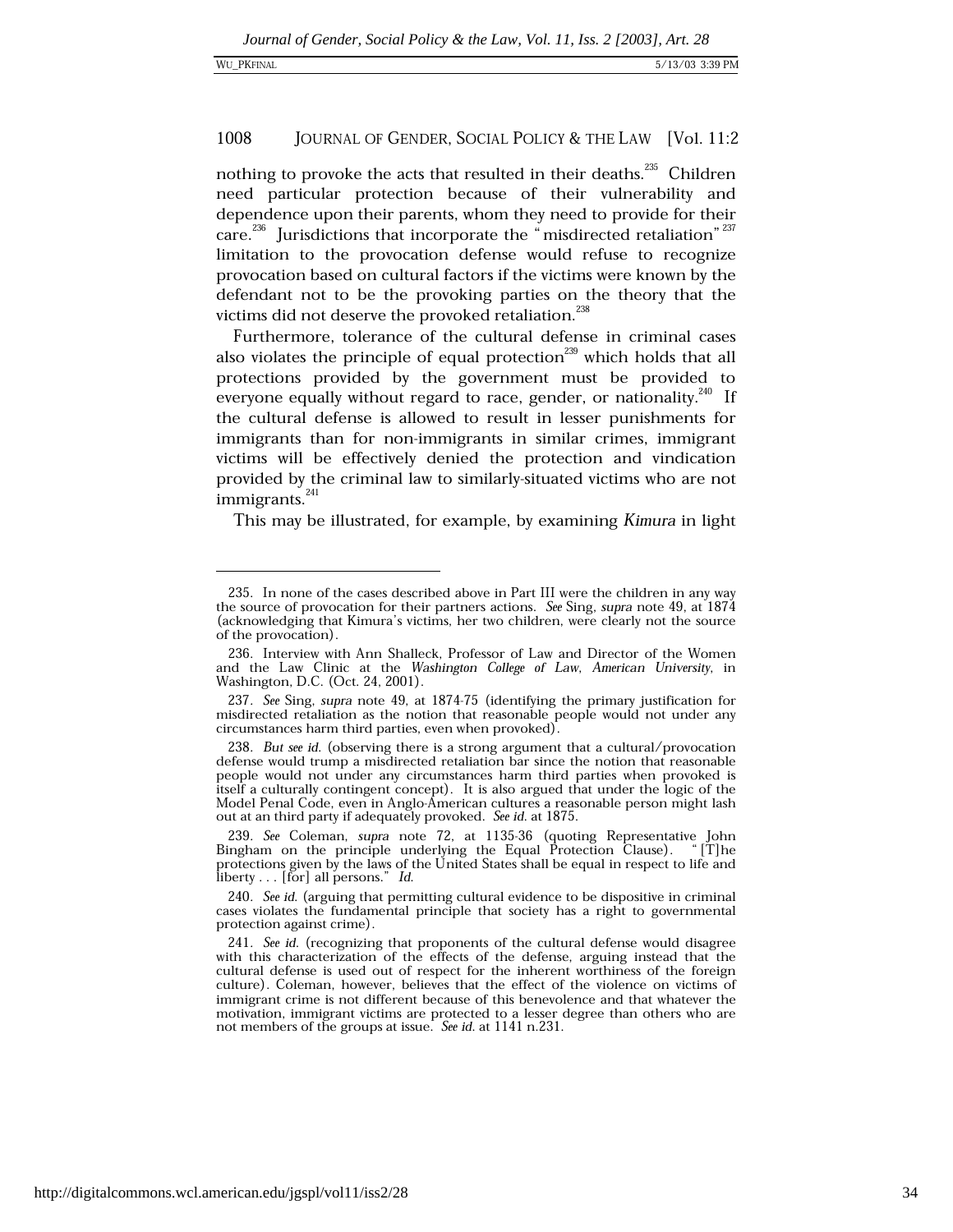of the Susan Smith case.<sup>242</sup> If Kimura is divorced from its cultural context, all that is left is a narrative of a woman who was so despondent about her personal life that she wanted to die.<sup>243</sup> With this plan in mind, she took herself and her two children to the beach at Santa Monica to drown in the water.<sup>244</sup> Similarly, Susan Smith also drowned her two children, except that instead of physically holding them under the water, she sent her car with the children inside into a lake in South Carolina.<sup>245</sup>

Despite the similarities between the two cases, the reactions to and results of both were very different. Although both Kimura and Smith were initially charged with first-degree premeditated murder, in Kimura's case the murder charges were abandoned and she was allowed to plead guilty to the reduced charges of voluntary manslaughter.<sup>246</sup> Kimura spent only one year in jail, which she had already served during her trial. Consequently, she was set free on five years of probation and ordered to undergo counseling.<sup>247</sup> Smith, on the other hand, was not as fortunate. She was unable to get the charges of first-degree murder reduced, and was sentenced to life in prison for the similar drowning of her two children.<sup>248</sup> Even though

244. See supra Part III.A.

247. See supra Part III.A.

<sup>242.</sup> See id. at 1138 n.217 (stating that Susan Smith was charged by the state of South Carolina with first-degree murder of her two sons, Michael and Alexander Smith); see also Grand Jury Indicts Susan Smith in Drownings, CHI. TRIB., Dec. 12, 1994, at C2 (announcing that the grand jury spent less than three hours before indicting her on murder charges for pushing her car down a lake and drowning her two sons who were strapped inside). Smith was separated from the boys father, and confessed to suicide because of problems in her relationship with another man, who had said that he was not ready to raise a family. See id.

<sup>243.</sup> See Coleman, supra note 72, at 1142 (adding that Kimura did not want to die without her children).

<sup>245.</sup> See Coleman, supra note 72, at 1142 (describing how the facts of the Smith case were, in all relevant aspects other than culture, the same as those in Kimura). Like Kimura, Smith claimed that she wanted to kill herself after she killed her children. See id. at 1142 n.236. Kimura killed her children in order to send them to a better place. See id. at 1142. Likewise, Smith claimed that by drowning her children, she was protecting herself and them from any grief and harm. See id. at 1142 n.236. Both women were also despondent because they had been rejected by someone they loved or were close to-Kimura by her husband and Smith by her lover. See id.

<sup>246.</sup> See Lyman, supra note 9, at 92 (explaining that in Kimura's case, while the suicide attempt was cultural in its methodology, psychiatric testimony was used to show that Kimura was "mentally deranged" and therefore lacked the required intent for first-degree murder since she lacked malice). It was felt that a cultural defense would only serve to put the culture on trial when it was Kimura, not the Japanese culture, who was on trial. See id. See also Coleman, supra note 72, at 1143 (noting that pursuit of the murder charges was abandoned after the defense and the Japanese-American community educated and sensitized the prosecution and the judge about the Japanese culture regarding oyako-shinju).

<sup>248.</sup> See Coleman, supra note 72, at 1143 (indicating that, throughout the trial, the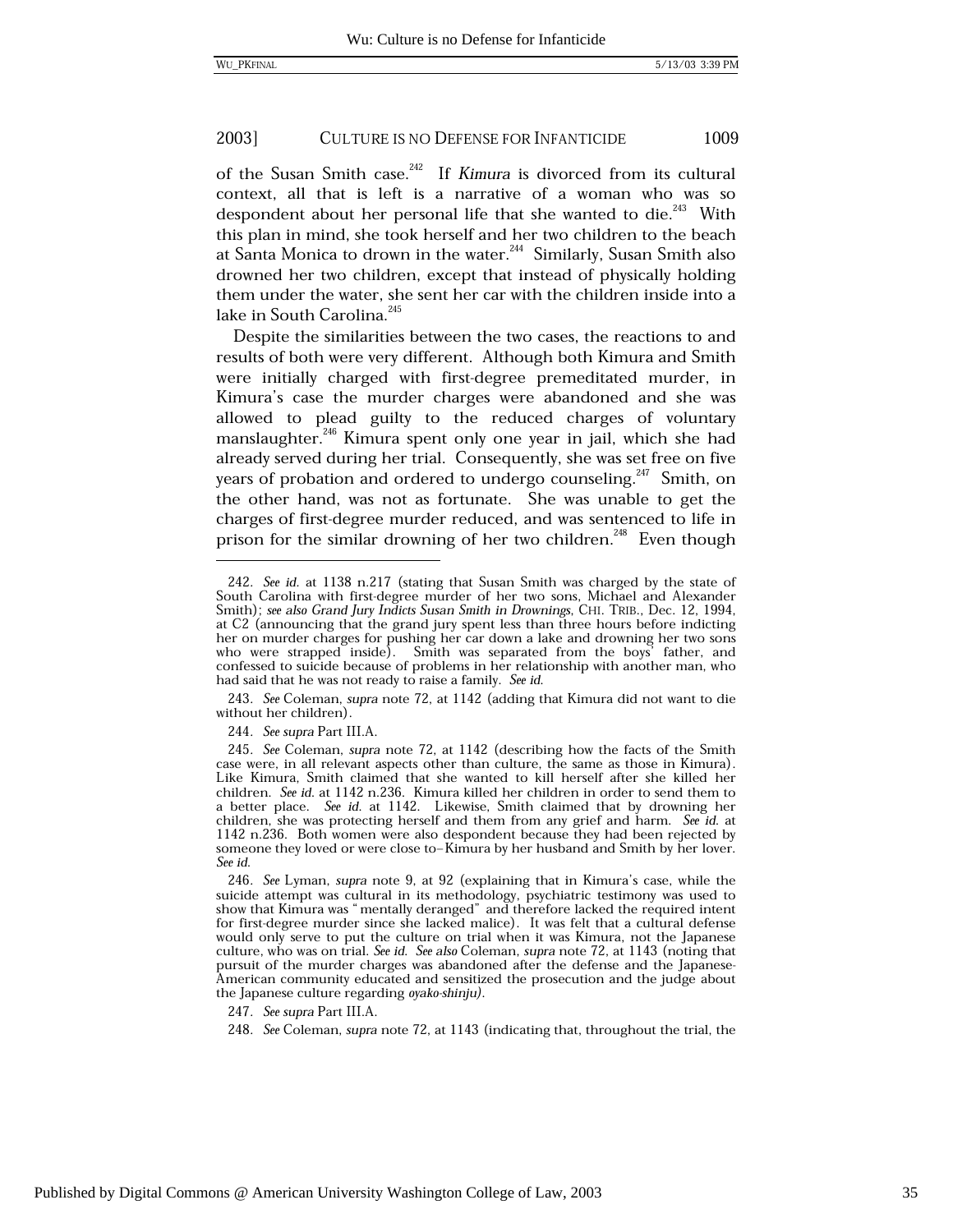throughout Smith's trial there was much discussion of her psychological history and adverse personal circumstances, the public's focus of the criminal proceedings remained on her victims, her two sons.<sup>249</sup>

There is a troubling disparity in the way the legal system has responded to the similar acts of the two women: Kimura is set free because her drowning her children is viewed as being consistent with her native cultural practices, while Smith is charged with capital murder for essentially the same act.<sup>250</sup> Similarly, there is a disparity as well when shifting the focus on the child-victims of such crimes.<sup>251</sup> The criminal system failed to vindicate the drowning of Kimura's children, and the message that it sends to the Japanese-American children is rather dismal: that the cultural defense leaves them without the protection of the criminal law.<sup>252</sup> In comparison, the results of Smith's case show the legal system's apparent intent to vindicate fully the drowning of her two children.<sup>253</sup> Furthermore, the message sent in the Smith case is very different: that the legal system does value these American children's lives and the lives of others like them. $254$ 

### В. Weakness of Culture as a Defense to Criminal Liability

In order to establish criminal liability, the state must prove the concurrence of both the actus reus (criminal act) and the mens rea (guilty mind).<sup>255</sup> The operation of a cultural defense must necessarily negate the showing of a presence of the requisite mens rea at the time of the act charged.<sup>256</sup> The criminal intent element involves an intent

prosecutor continued to pursue the death penalty, and although Smith was spared the death penalty, she was found guilty of murdering her children). See id.

<sup>249.</sup> See id. (revealing that even her defense attorney did not seriously attempt to obscure the focus on her victims).

<sup>250.</sup> See id. (observing the disparity in the legal system's response to these similar acts).

<sup>251.</sup> See id. (remarking that the cultural defense results in neither deterrence nor retribution).

<sup>252.</sup> See id. (commenting that this result serves neither the intent of deterrence nor that of retribution, and consequently, immigrant children are victims twice: once physically and then legally).

<sup>253.</sup> See id. at 1143-44 (stating that the Smith case sends a message that we value the children's lives).

<sup>254.</sup> See id. (emphasizing that even more narrowly, the value is placed particularly on other white American children, not just any American children).

<sup>255.</sup> See Lyman, supra note 9, at 98 (discussing that in criminal law, the mens rea and the *actus reus* must concur to constitute a true crime).

<sup>256.</sup> See id. (stating that in a prosecution for any crime, the mens rea element will only be sufficient if it can be shown that the defendant's state of mind at the time of the commission of the offense was "free from any factor which would be recognized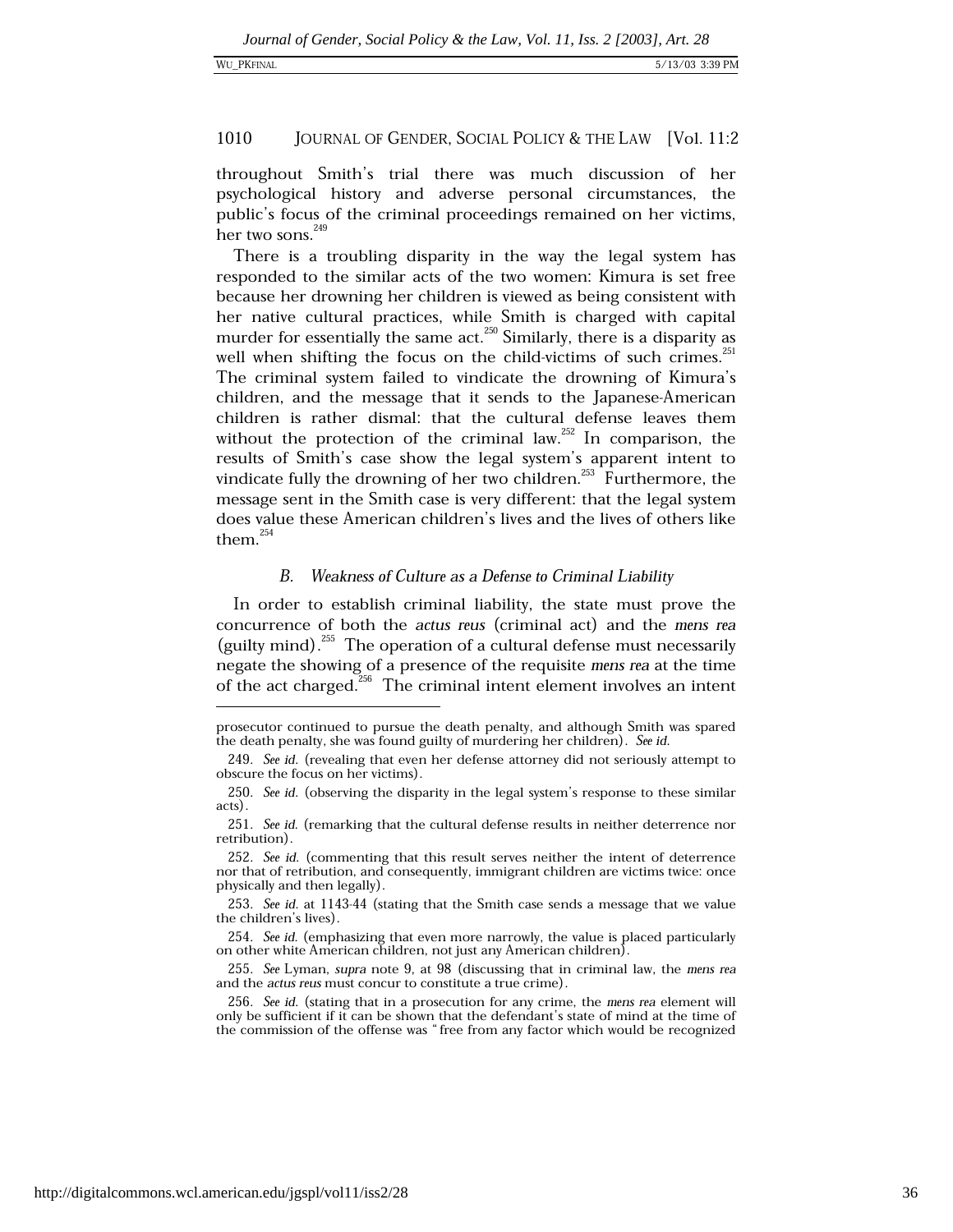to do that which constitutes a violation of the criminal law.<sup>257</sup> Intent, therefore, looks to those consequences that the act is done to accomplish, and that the actor knows, or should know, is substantially certain to result.<sup>258</sup>

Intent must be differentiated from motive, which is neither an element of nor a factor in determining criminal intent.<sup>259</sup> The underlying argument supporting a cultural defense stresses that cultural traditions either cause or guide the actor's conduct. $^{260}$ However, as defined above, the criminal intent relates to the actor's state of mind as regarding the consequences of his or her acts, and does not concern itself with the reasons that motivate such conduct.<sup>261</sup> Thus, it would seem that while evidence of cultural background may serve to elucidate a defendant's state of mind at the time of the crime, cultural factors may not act to obviate criminal liability as it relates more to motive rather than to knowledge of consequences.<sup>262</sup>

# C. Assuming Individual Responsibility

Most often, the reason an otherwise criminal act would not be found to violate criminal law is that it falls roughly into one of the broad criminal law defense categories of justification or excuse.<sup>263</sup> A conduct is justified if what was done was fully warranted by the

as sufficient for exculpation in such a case"). Additionally, the state of mind required to support criminal liability must include "a showing of intent to do the crime which constitutes the actus reus of the very crime, or some other mental element . . . recognized by law." Id.

<sup>257.</sup> See id. (describing how at early common law, mens rea may have meant little more than a general immorality of motive or blameworthiness, whereas today it is a particular kind of intent).

<sup>258.</sup> See id. (adding that every person is presumed to intend the necessary and legitimate consequences of what he or she knowingly does).

<sup>259.</sup> See Lyman, supra note 9, at 99 (declaring that no definition of criminal intent encompasses the motivation of the actor in committing the act charged).

<sup>260.</sup> See id. (calling attention to the fact that this underlying argument also assumes that the actor presumes his or her conduct not to be illegal).

<sup>261.</sup> See id. (indicating that this knowledge of consequences in criminal intent is narrowly defined and may be established if the conduct is performed "purposefully," "knowingly," "recklessly," or "negligently").

<sup>262.</sup> See id. See also Sing, supra note 49, at 1854-55 (stating that the logic of the cultural defense focuses not on the linkages between the culture and "irrational" mental defect, but rather on the very rational process by which culture influences people's behavior and that the introduction of cultural evidence attempts to answer the question of why the defendant acted as he or she did).

<sup>263.</sup> See Lyman, supra note 9, at 99-100 (setting forth the five basic categories of defenses to criminal responsibility: failure of proof defense, offense modifications, justifications, excuses, and non-exculpatory public policy defenses). For purposes of evaluating the cultural defense, the categories of justification and excuse would seem to offer the defendant the best potential to establish some factor that would be recognized as sufficient for exculpation. See id. at 100.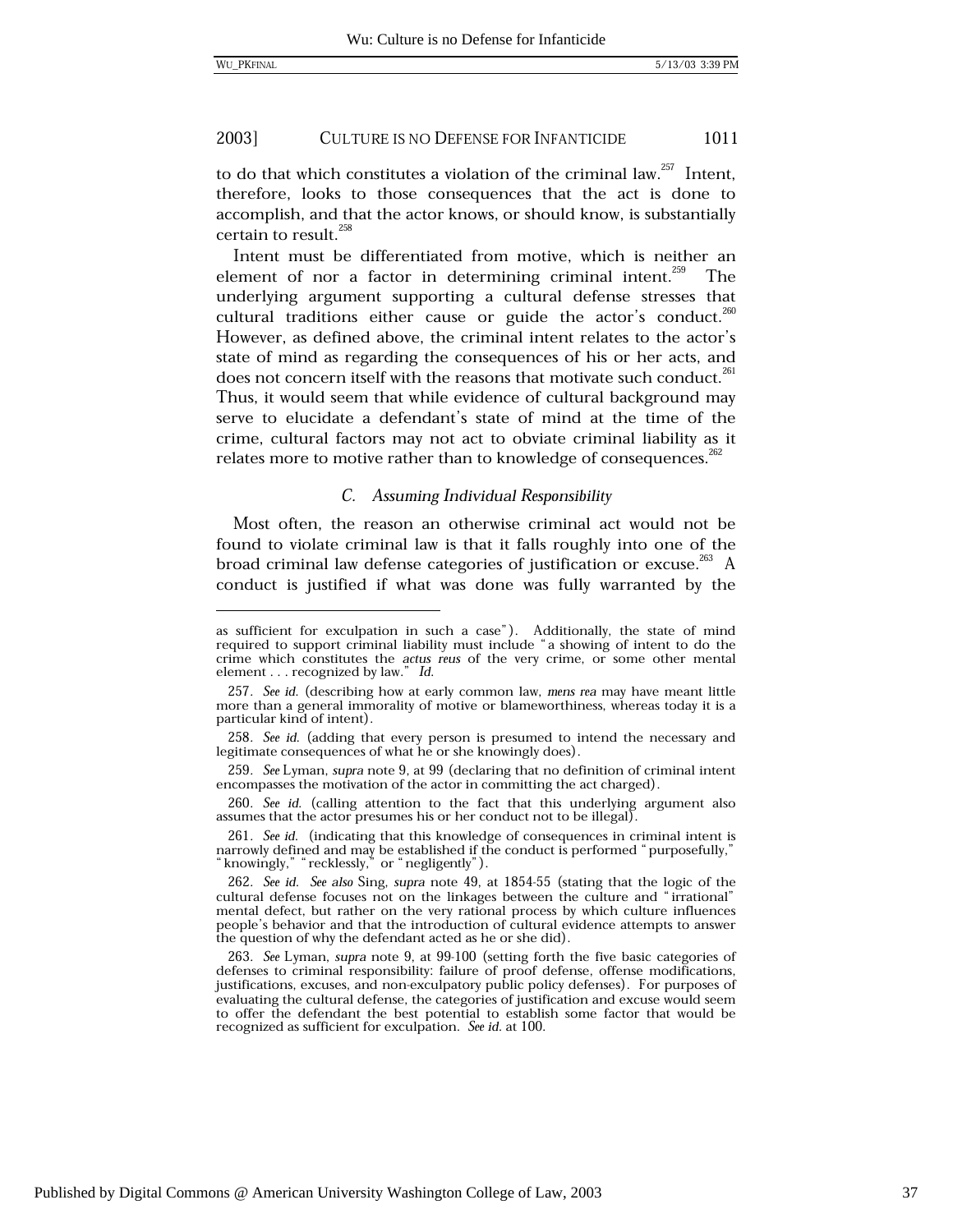circumstances as viewed from a general, objective perspective.<sup>264</sup> In contrast, to excuse a person's conduct is to acknowledge a wrongful act while negating any criminal liability, since the actor for some reason was "not to blame."<sup>265</sup> These excuses are viewed from an "individual, subjective perspective." 266

The distinction, therefore, between justification and excuse must lie with a distinction between warranted and unwarranted action because justification speaks to the rightness of an act while excuse asks whether the actor is accountable for a concededly wrongful act.<sup>267</sup> For purposes of evaluating the cultural defense, the criterion for this distinction must be objective.<sup>268</sup> Otherwise, allowing a person's subjectively held cultural beliefs to negate criminal liability would suggest that these beliefs inhibit one's capability of knowing or appreciating the consequences of one's own conduct, putting the culture itself on trial as much as the individual.<sup>269</sup> Certainly, this is neither the purpose of a criminal trial nor the objective of criminal  $law.<sup>270</sup>$ 

The criminal law, however, does serve as an important medium for transmitting to the public the standards of conduct that are socially acceptable $^{271}$  and as such, the law should reflect the society's present

265. Id. at 101 (noting that the usual reason not to convict a person for a crime committed is due to an inability to formulate the requisite intent due to, for example, mental defect, disease or immaturity).

 $266.$  Id.

267. See id. (observing that using subjective beliefs to negate criminal liability equates such beliefs with the excuse defenses of immaturity or mental defect).

268. See id. at 101-02 (commenting that the objective cultural defense must operate as a justification or it will not stand). Permitting a subjectively held cultural belief to negate criminal liability would be "in effect to permit every citizen to become a law unto himself" and government could not in actuality exist in such circumstances. Id.

269. See id. (equating the subjective expression of cultural beliefs with other " excuse" defenses such as immaturity or mental defect).

270. See id. at 102; see also id. at 92 n.24 (subjecting the culture itself to scrutiny at trial would tend to focus not on the individual's state of mind, but on the validity of the cultural precepts of the individual's native society).

<sup>264.</sup> See id. at 100-01 (explaining that a justification defense involves warranted action, encompassing action which could be properly performed by others, which others could assist, or which could not be interfered with by those capable of stopping them). An essential element of the justification defense is that a direct causal relationship be reasonably anticipated to exist between the defendant's action and the avoidance of harm. See id. at 100-01 n.87.

<sup>271.</sup> See id. at 97; see also Sacks, supra note 70, at 541-42 (using People v. Chen, No. 87-7774 (N.Y. Sup. Ct. Mar. 21, 1989) (unpublished decision) to describe the harmful influence of cultural defense cases within an immigrant community). In *Chen*, the court allowed a *Chinese immigrant* who killed his adulterous wife to use cultural defense to prove the lack of intent necessary to sustain the original charge of first-degree murder for murdering his wife by hitting her in the head several times with a claw hammer. See id. Reportedly, the Chen decision had the effect of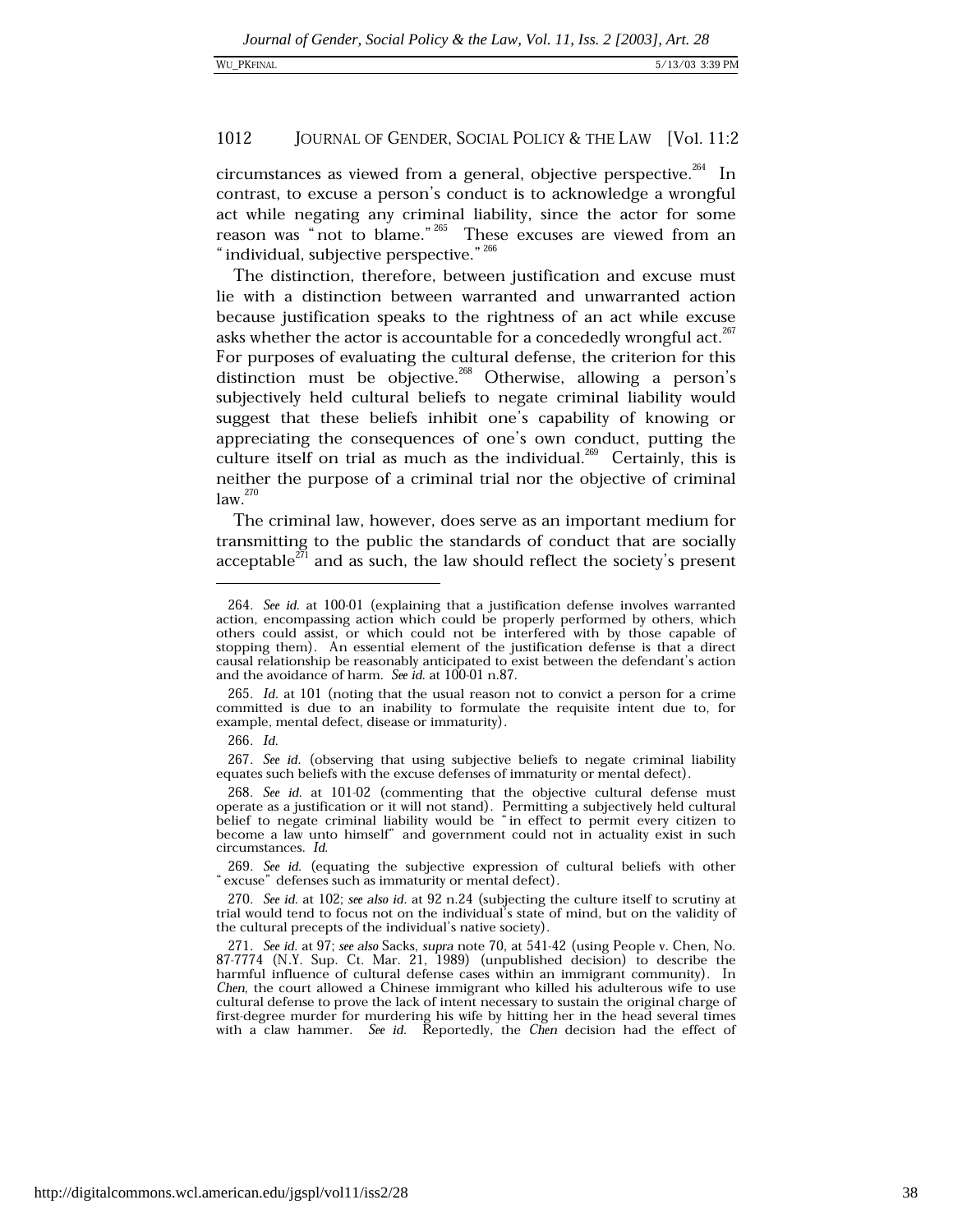values and moral understanding.<sup>272</sup> As an instrument of social instruction, the doctrine of criminal liability is founded on a particular sense of blame that serves as a society's expression of approval or disapproval of an action.<sup>273</sup> This sense of blame entails a judgment of responsibility for one's actions.  $274$  While it is recognized that a person is not immune from social influences, an individual also possesses volition with regard to his/her actions, and these actions are "his and his alone, not those of his genes or rearing." $275$  On this premise, the cultural defense would effectively try the culture that influenced the defendant when the cultural motivation for one's actions is not the intent nor the factor to be tried.<sup>276</sup> It does not make the crime any less heinous that Kimura and Wu killed their children for seemingly altruistic motives or that Bui cut up his children as revenge upon his wife.<sup>277</sup> If there is to be any "blame," it belongs with

275. Id. (arguing that the reality is that criminal liability is determined by the state of mind of the individual, not by the individual's environment or heritage).

declaring "open season on Chinese women," leading to increased domestic violence within some Asian communities in the aftermath of the decision. Sacks, supra note 70, at 541-42. One battered Chinese woman said, "Even thinking about that case makes me afraid. My husband told me, 'If this is the kind of sentence you get for killing your wife, I could do anything to you. I have the money for a good attorney."<br>Id.; see also Kim, supra note 43, at 119-20 (finding Chen guilty of the lesser charge of second-degree manslaughter subsequent to hearing the defense argument that Chen's Chinese background resulted in his diminished capacity to form the intent necessary for premeditated murder and that Chinese culture condemned adultery).

<sup>272.</sup> See Lyman, supra note 9, at 97 (acknowledging that while society's concepts of what is right and wrong may change with time, the basic premise remains that it is against the prevailing standard that an individual's conduct must be measured). Lyman also states that an individual, regardless of custom or belief, must conform his or her conduct to the societal norm as reflected in the state's criminal codes. See id.

<sup>273.</sup> See id. at 87 (arguing that social values foster norms or standards of conduct that are reflected within the criminal codes of each nation, and that these norms of conduct must derive from that body of moral or societal values which are subscribed to by the society as a whole).

<sup>274.</sup> See id. at 102-03 (listing two prerequisites for the concept of individual blame as, first, that the act be subject to disapproval by the society as a whole, and second, that a person have the capacity to be responsible for his or her actions).

<sup>276.</sup> See id. at 103 (supporting the argument that since an individual's intent must relate to knowledge of consequences, regarding an individual as completely a product of the forces that shaped him or her would misdirect criminal scrutiny to the culture while trying to establish a causal link between the defendant's state of mind and the result of the conduct).

<sup>277.</sup> See Mackenzie Carpenter, Why do Parents Kill their Children? Warped Altruism Most Common Cause, Revenge Least Common, Experts, Studies Say, PITTSBURGH POST-GAZETTE, July 25, 2001, at A11 (setting forth five different categories of filicide: altruistic, revenge, acutely psychotic, unwanted child, and accidental). The most common motive for parents killing their children was what the parent believed to be altruism: the suicidal mother or father who thinks that they cannot abandon the child, or who kills to alleviate the child's suffering, whether real or imagined. See id. The least common type of filicide involves spousal revenge, when parents kill their offspring in a deliberate attempt to make their spouses suffer. See id.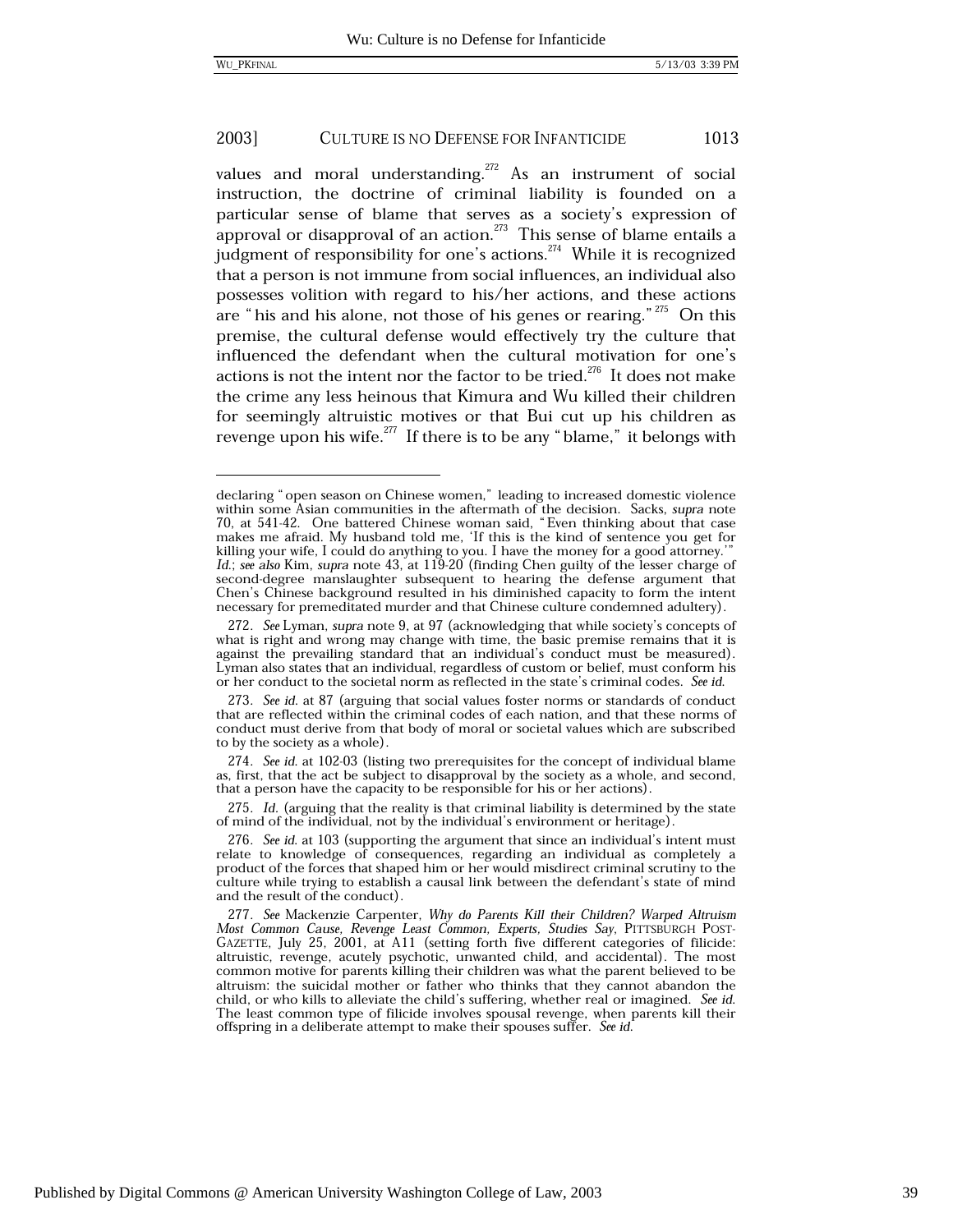### WU\_PKFINAL

### 1014 JOURNAL OF GENDER, SOCIAL POLICY & THE LAW [Vol. 11:2

the individual, not with the culture.<sup>278</sup>

# D. Right from Wrong

Criminal codes, as a means of social instruction and reflection of socially acceptable conduct, are promulgated based on two opposing points of view. The determinists view holds that there is a fundamental moral truth which may be derived from abstract principles and that it is the duty of the law to uphold these principles.<sup>279</sup> Determinists argue that human behavior is caused by factors beyond an individual's control<sup>280</sup> and, in the context of cultural defenses, a person's behavior would result from "unconscious drives and conflicts shaped by cultural experiences." 281 However, determinists will generally hold an individual responsible for his or her actions when they are the result of "practical reasoning."<sup>282</sup> Thus, only when this ability to reason practically is impaired may a person be said to be insane and be excused for his or her criminal actions.<sup>283</sup>

On the other extreme, cultural relativists argue that a value acceptable to one culture does not necessarily have any validity to another.<sup>284</sup> Accordingly, the relativists have the view that no basis exists upon which one set of beliefs or understandings about the world can be said to be correct and another mistaken.<sup>285</sup> Hence, there is no moral truth of right and wrong which transcends

284. See id. at 106 (stating that this view is not in keeping with the function of social instruction in criminal law).

285. See id. at 106-07 (explaining that as to values, relativists would maintain that there are no universal standards of right and wrong).

<sup>278.</sup> See Lyman, supra note 9, at 103 (arguing that the cultural motivation for one's actions is not intent).

<sup>279.</sup> See id. at 105 (remarking that this view may picture an individual's actions as chemical reactions within the body).

<sup>280.</sup> See Lyman, supra note 9, at 106 (recognizing that such factors may also include chemical reactions within the body which are beyond an individual's control.

<sup>281.</sup> Id. (emphasizing that the determinists' view that actions are a mechanistic response to external stimuli suggest that most, if not all, behavior is a product of unconscious drives and conflicts shaped by childhood experiences").

<sup>282.</sup> Id. (relaying that hard determinists take the view that internal or external factors compel a person to act in a certain way, but that even then, a causal factor is not a compulsion unless it interferes with a person's practical reasoning process).

<sup>283.</sup> See Lyman, supra note 9, at 107 (reasoning that although an individual's subjectively held cultural beliefs may appear unintelligible to another society, unintelligibility alone cannot serve to exculpate one's behavior because otherwise, a 'rational" individual from an alien or isolated subculture might be excused on insanity grounds merely for engaging in his normal behavior because of its unintelligibility to the majority). Insanity is gauged by the individual's "irrationality," or lack of an ability to reason practically. See id.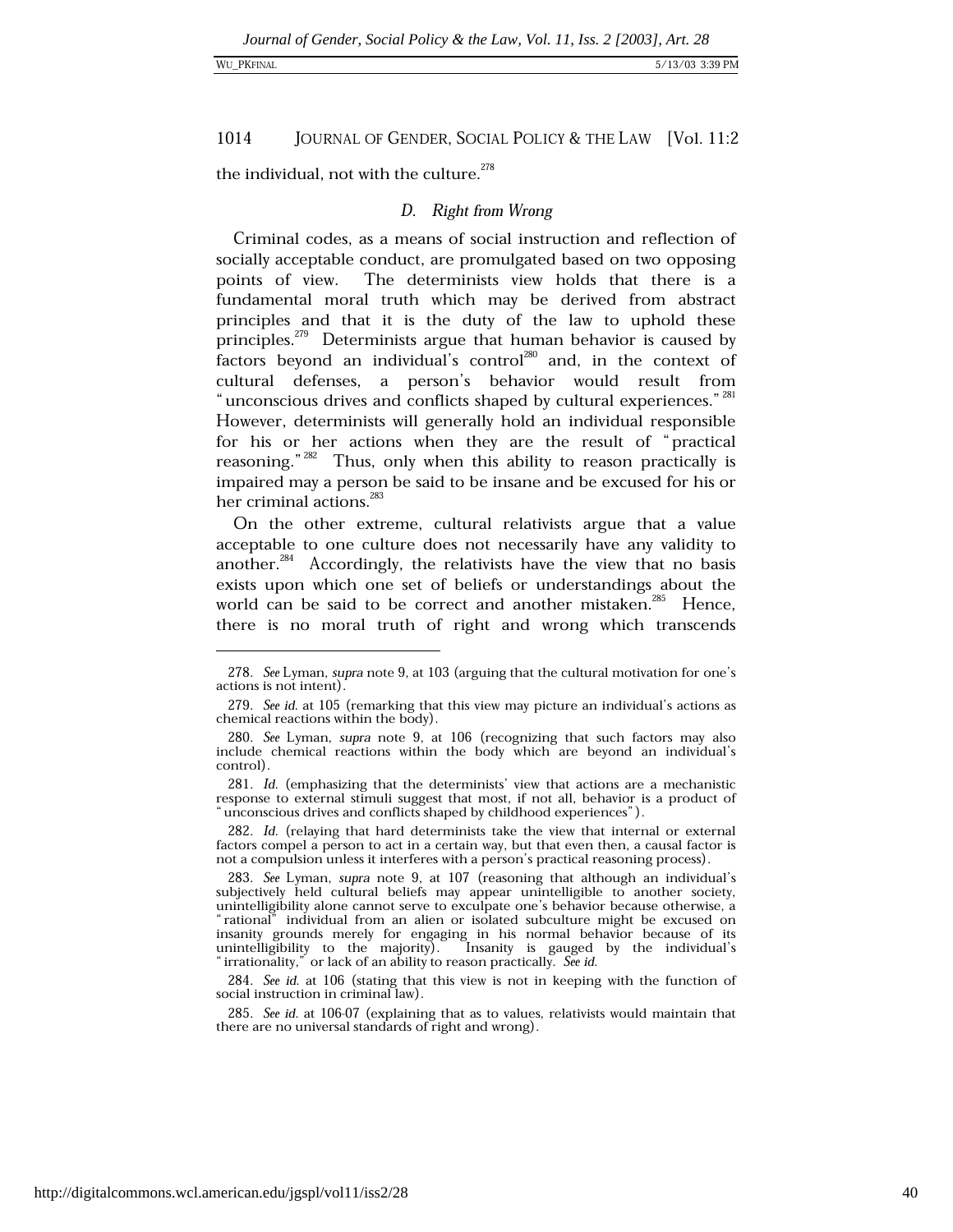cultures.<sup>286</sup> In a purely relativist world, the cultural defense would let the doctrines of criminal liability predicate on individual truths rather than moral truths valid for a culture or society.<sup>287</sup> However, using culture to defend infanticide or filicide may be problematic for the relativists because it appears to be a moral wrong that transcends cultures.<sup>288</sup> Even in Japan, where most parent-child suicide cases are reported, oyako-shinju is not legal.<sup>289</sup> How then can oyako-shinju be culturally justified in the United States if it is not generally accepted within its own culture? Outside of Japan, parent-child suicide is rare in other Asian cultures.<sup>290</sup>

Regardless of whether criminal codes are predicated on moral or legal standards, the important point to be determined is whether the defendant possessed knowledge of wrongfulness of the acts charged.<sup>291</sup> In the case of a person acting out of a belief in the validity of his or her culture, the knowledge of wrongfulness must relate to the state of mind and knowledge as to the consequences of the act.<sup>292</sup> With the exception of insane persons, if through the operation of a cultural defense a defendant could negate criminal liability<sup>293</sup> by the

<sup>286.</sup> See id. at 107 (noting that determinists, on the other hand, believe that a truth exists but cannot be defined or grasped by reasoned analysis or abstract principles).

<sup>287.</sup> See id. (arguing that an individual's subjectively held cultural beliefs may appear unintelligible to a society other than his/her own).

<sup>288.</sup> See Rochelle D. Jackson, The War Over Children's Rights: And Justice for All? Equalizing the Rights of Children, 5 BUFF. HUM. RTS. L. REV. 223, 225 (1999) (describing that the United Nations Convention on the Rights of the Child has been signed or ratified by all but one country, Somalia). The Convention assumes that the child possesses fundamental rights and basic liberties and that the child is a human being and not a germ of a human being. See id. at 236.

<sup>289.</sup> See Lyman, supra note 9, at 87-88 nn.1-2 (premising that because a country's codified criminal proscriptions on conduct within a given nation is indicative of the normative standard of acceptable conduct for that society, the fact that Japan makes oyako-shinju punishable indicates that it is not a norm generally accepted by Japanese society).

<sup>290.</sup> See Nancy Wride, A Mother's Final Deadly Act; Slaying: "Altruistic" Killings Carried Out in the Throes of Depression Appear to be the Common Thread in Last Year's Five Family Murder-Suicides, L.A. TIMES, Jan. 12, 1992, at E1 (suggesting that the link between the immigrant mothers in Southern California who killed their children was not culture, but that they suffered depression from pressure and stress of adjusting to a new life in a new land).

<sup>291.</sup> See Lyman, supra note 9, at 109 (declaring that assuming no mental defect is evident, whether criminal codes are predicated on moral or legal standards is in reality of no particular importance provided the person possessed a requisite knowledge of consequences).

<sup>292.</sup> See id. (providing that as long as a person has this requisite knowledge of consequences, it does not matter whether criminal codes are predicated on a moral or legal standard).

<sup>293.</sup> See Bruce McLean, Culture will Play a Big Part in Trial Drowning Attempt: But its use Raises many Questions, VENTURA COUNTY STAR (Ventura County, Ca.), Feb. 16, 2000, at A1 (distinguishing between the two general kinds of cultural defense). The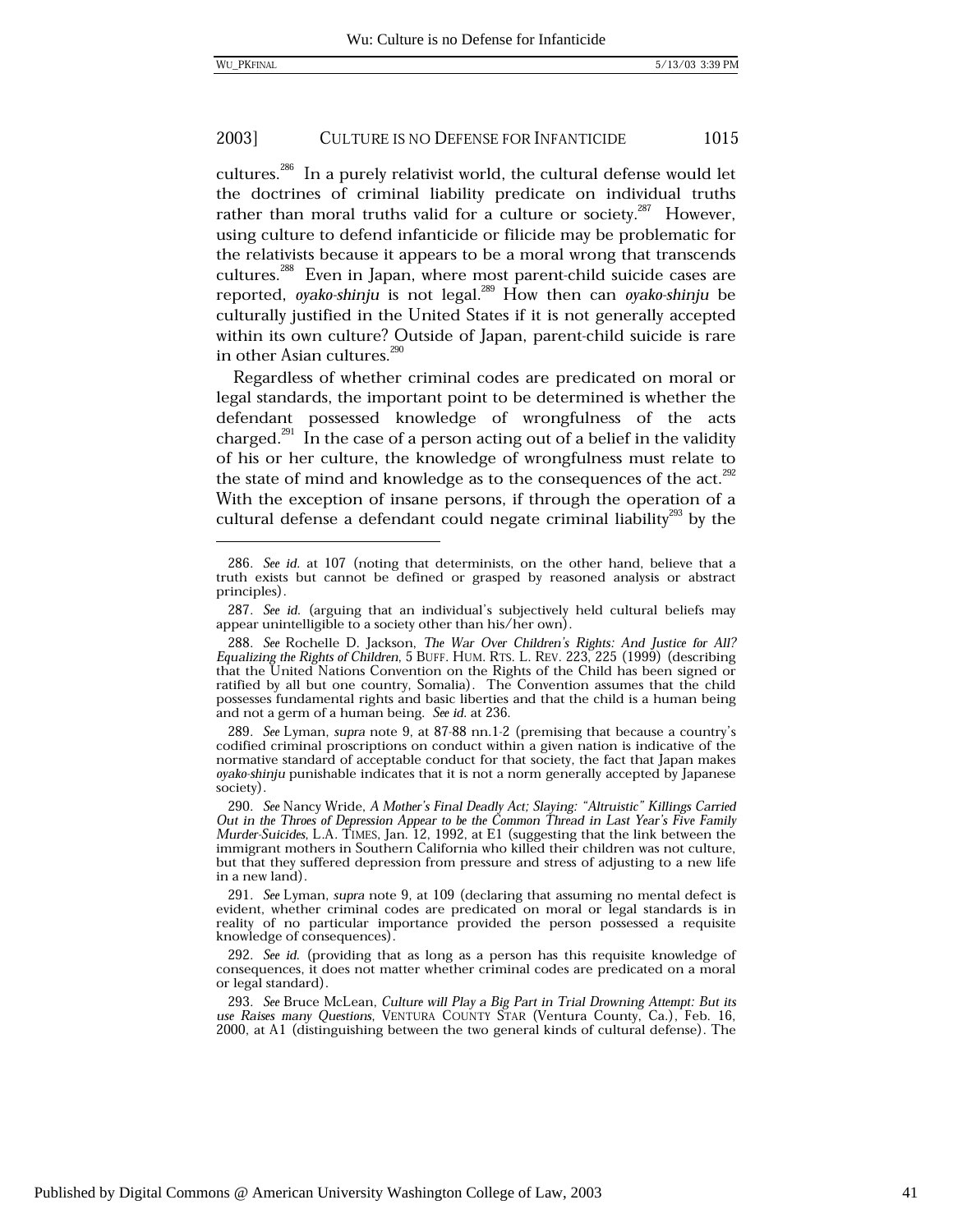presence of a subjective belief in its moral justification, a "Pandora's box" may be opened for other doctrines of criminal liability, and the use of the defense could possibly extend beyond actions motivated by cultural traditions.<sup>294</sup> While recognizing that laws are not a static body of rules in the United States, a modification of the laws to the extent that a person's subjective or cultural beliefs may negate a criminal culpability reaches beyond reasonable expectations.<sup>295</sup> Even under the relativists' view that no universal truths exist, a definable set of beliefs is necessary for the ordered functioning of any society.<sup>296</sup>

One of the main concerns in not recognizing a substantive cultural defense is that using other available legal defenses such as insanity, as was used in Kimura, leads to less accurate accounts of what actually happened.<sup>297</sup> By employing the temporary insanity defense, the conduct in question must stem from a mental disorder, while a cultural defendant might qualify as insane only under a strained definition of mental disease.<sup>298</sup> In Kimura's case, her behavior thus became socially decontextualized as a "psychological pathology" rather than  $a^{\text{``cultural reality.}}^{299}$ Furthermore, imposing the

first type of cultural defense involves defendants who carry out customs accepted in their native countries but outlawed in their new countries. See id. This type of pure" cultural defense is rarely accepted. Id. The second type of cultural defense is when the defendant argues that his or her state of mind was heavily influenced by cultural factors. See id. This is the more accepted type of defense, and it is generally not used to free a defendant, but instead to reduce the charges and sentence, such as to bring a murder charge down to manslaughter. See id.

<sup>294.</sup> Lyman, supra note 9, at 109 (noting that such actions might incorporate those performed for religious or political reasons).

<sup>295.</sup> But see Lyman, supra note 9, at 97 (qualifying that this is not to say that cultural motivation is completely irrelevant as it may serve to elucidate a defendant's state of mind when making the determination of whether the person's conduct had the requisite intent).

<sup>296.</sup> See id. at 107 (maintaining that conduct must conform to dominant social norms); see also Joseph Tybor, Eye of Newt, Wool of Bat: Is this what the Future Holds for American Courts?, CHI. TRIB., Aug. 21, 1988, at 4C (providing the example that the United States has determined that certain things are against the law regardless of what a certain culture allows-whether it be running a red light, having multiple wives, or worshiping with a rattlesnake–and we can either force people to behave the way the system assumes or change the system, because a failure to do either one will lead to enormous social strife).

<sup>297.</sup> See Sacks, supra note 70, at 530-32 (describing the problems with accuracy when not admitting a cultural defense, such as an inaccurate characterization of a person as insane).

<sup>298.</sup> See id. (recognizing that the American concept of insanity may not have close analogues to those of the culture in question).

<sup>299.</sup> Id. at 531 (arguing that imposing our culturally-based concepts of insanity on immigrant defendants may be an affront to their dignity and culture); see also Sing, supra note 49, at 1855 (stating that the defense's folly in Kimura was that it presented the defendant's cultural claim in a way that attempted to do the impossible by providing a cultural explanation for insanity).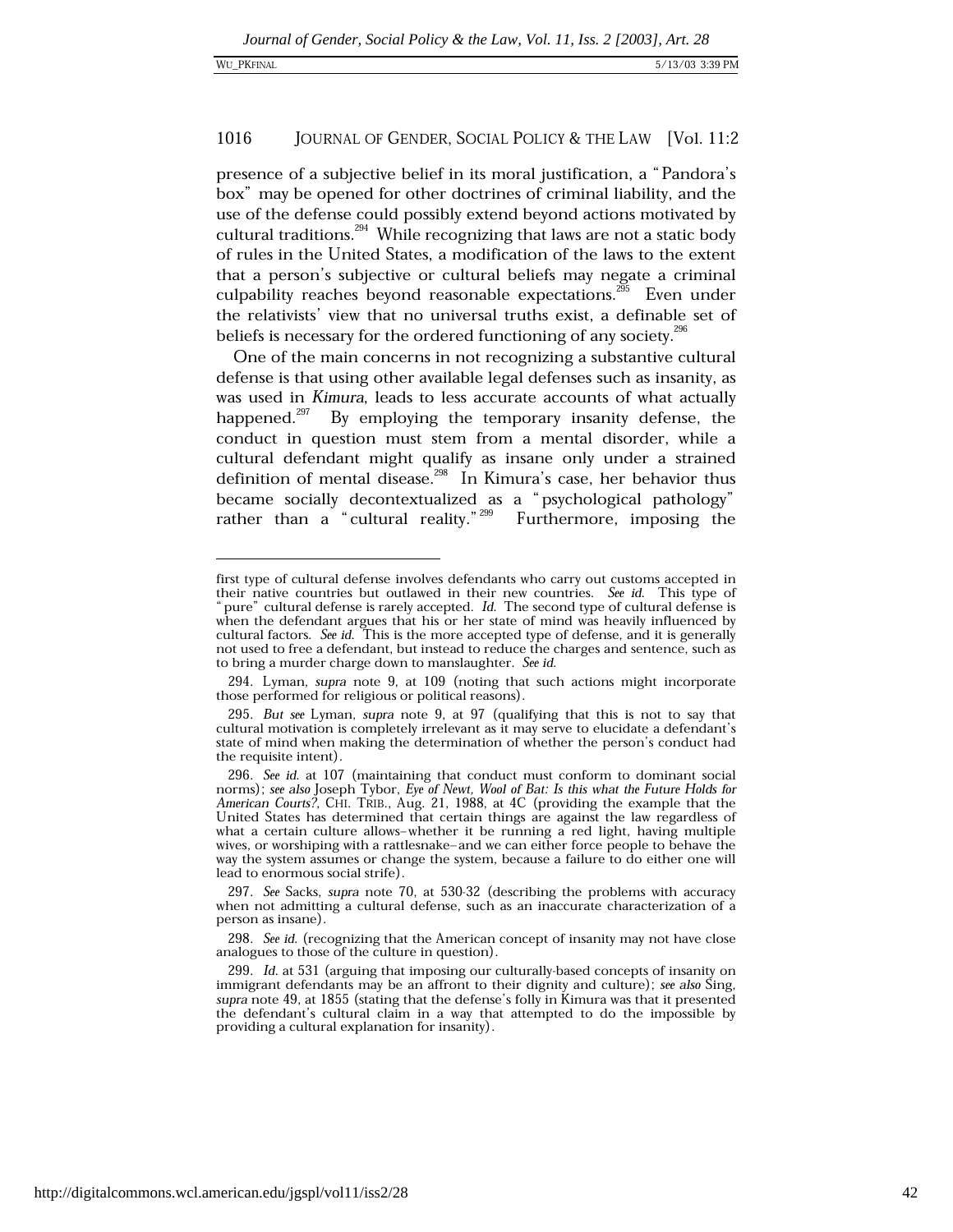American culturally accepted concept of insanity on immigrants may mischaracterize the concept, because other cultures' medical model of mental illness may be different.<sup>300</sup> For example, the Japanese approach to dealing with what the Americans call psychological problems is quite different in that their model, unlike the American model, treats mental illness not so much as an aberrational phenomenon that occurs in individuals because of their personal histories and psychological dispositions, but as the result of some kind of disharmony between a person and his or her society.<sup>301</sup>

However, a further complication to the cultural defense is that, unlike the temporary insanity model, the mental condition of the cultural defendant is not temporary.<sup>302</sup> Arguably, the defendant's culture constitutes a fundamental part of his or her rational functioning.<sup>303</sup> Thus, a cultural defendant, such as Kimura or Wu, is responsible for her actions in a way that the temporarily insane defendant is not.<sup>304</sup>

The problem with cultural explanations for behavior is that the notion of a culture or a cultural norm cannot be identified objectively and precisely.<sup>305</sup> Culture is not permanent, but is modified constantly, evolving over time to adapt to changing historical, political, and social circumstances.<sup>306</sup> In addition, it should be recognized that defining when a behavior is "cultural" is not a simple matter.<sup>307</sup> For example, problems arise when behavior that is

<sup>300.</sup> See Sacks, supra note 70, at 531 (suggesting that a defendant might also perceive the court's judgment that she was insane as an affront to her dignity); *cf.* id. at 531 n.69 (criticizing as ethnocentric and inaccurate the alternative argument that the concept of mental illness is not well-defined in the Japanese cultural understanding).

<sup>301.</sup> See id. at 531 n.69 (concluding that judging by the descriptions of the Kimura case, the Japanese model offers a more consistent account of Kimura's state of mind than does an American diagnosis of any particular psychological illness).

<sup>302.</sup> See Sing, supra note 49, at 1863 (arguing that in contrast to the temporarily insane defendant, the defendant's cultural behavior is not characterized by episodic and unpredictable occurrences).

<sup>303.</sup> See id. (arguing that culture, unlike insanity, is both "physically internal" and " part of the moral phenomenon called the self").

<sup>304.</sup> See id. (concluding that by definition, other members of the defendant's culture share her culturally influenced predisposition to commit the "offensive" behavior).

<sup>305.</sup> See Coleman, supra note 72, at 1162-63 (concluding that being unable to objectively and precisely define culture raises two sets of problems: the problem of defining the existence of the custom or practice and the problem of interpreting it).

<sup>306.</sup> See id. at 1163 (reasoning that because cultural identities have histories, like everything that is historical, they undergo constant transformation).

<sup>307.</sup> See generally Leti Volpp, Blaming Culture for Bad Behavior, 12 YALE J.L. & HUMAN. 89 (2000) (calling for an approach to combat gendered subordination across communities that neither attacks the cultures of colored communities based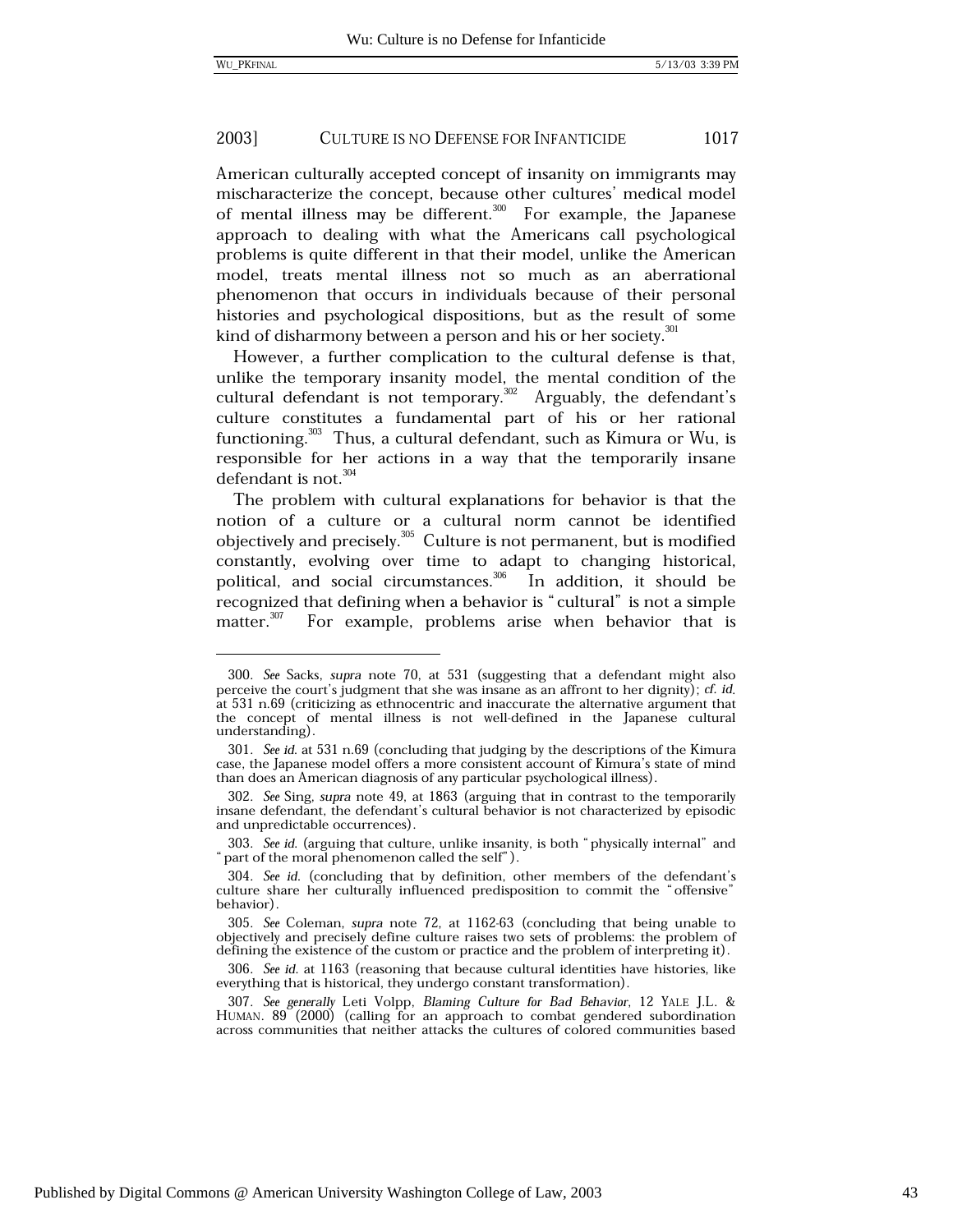troubling is often causally attributed to a group-defined culture when the actor is perceived to "have" culture.<sup>308</sup> Because the tendency is to perceive white Americans as "people without culture," when white people engage in certain practices, one does not associate their behavior with a racialized conception of culture; instead, one constructs other non-cultural explanations.<sup>309</sup>

# V. PROPOSAL FOR THE USE OF THE INTERMEDIATE CULTURAL APPROACH AND A CONSIDERATION OF THE NATURE OF THE OFFENSE

Neither a substantive cultural defense that would exculpate the killing of a child based on cultural factors alone nor a complete denial of cultural factors to help explain a defendant's state of mind at the time of the crime are adequate solutions for the criminal system in dealing with infanticide crimes. As emphasized in the discussion above, the cultural defense primarily addresses the motivation for a crime when the criminal law is not concerned as much with the motive for a crime as it is concerned with the intent to act criminally.<sup>310</sup> Unless the parent who kills a child can be proven to be insane, cultural factors and subjective beliefs, such as that a child is but an extension of oneself, cannot be allowed to excuse the act when the parent is fully cognizant of the consequences of his or her  $\arct$ ions. $^{311}$ 

In infanticide cases, the intermediate approach of using cultural factors to show a defendant's state of mind at the time of the act without recognizing a separate cultural defense provides the best solution to the dilemma of how to apply cultural factors to a violent crime. This approach is illustrated in Wu, where the court allowed

on racial assumptions nor presumes that the United States is always a site of liberation).

<sup>308.</sup> See id.

<sup>309.</sup> See id. (stating that the result is an exaggerated perception of ethnic difference that equates it with moral difference from  $\degree$ us"). In cases involving immigrants, we label behavior that we consider problematic as "cultural" and understand this term to mark racial or ethnic identity. See id. at 90. In contrast, when a white person commits a similar act, we view it as an isolated instance of aberrant behavior, and not as reflective of a racialized culture. See id.

<sup>310.</sup> See Lyman, supra note 9, at 98-99 (stating that the motivation factor in committing an act charged is not encompassed by the definition of criminal intent). But see Taylor, supra note 20, at 349-50 (arguing that while a defendant's motive is not necessary to determine legal guilt, it is critical in establishing his or her moral guilt or blame-worthiness for the violation and that the American legal system recognizes that justice is not always served by completely ignoring the defendant's motive for acting).

<sup>311.</sup> See Lyman, supra note 9, at 103 (arguing that the presumption is that every person knows the law and as such, ignorance of the law excuses no one).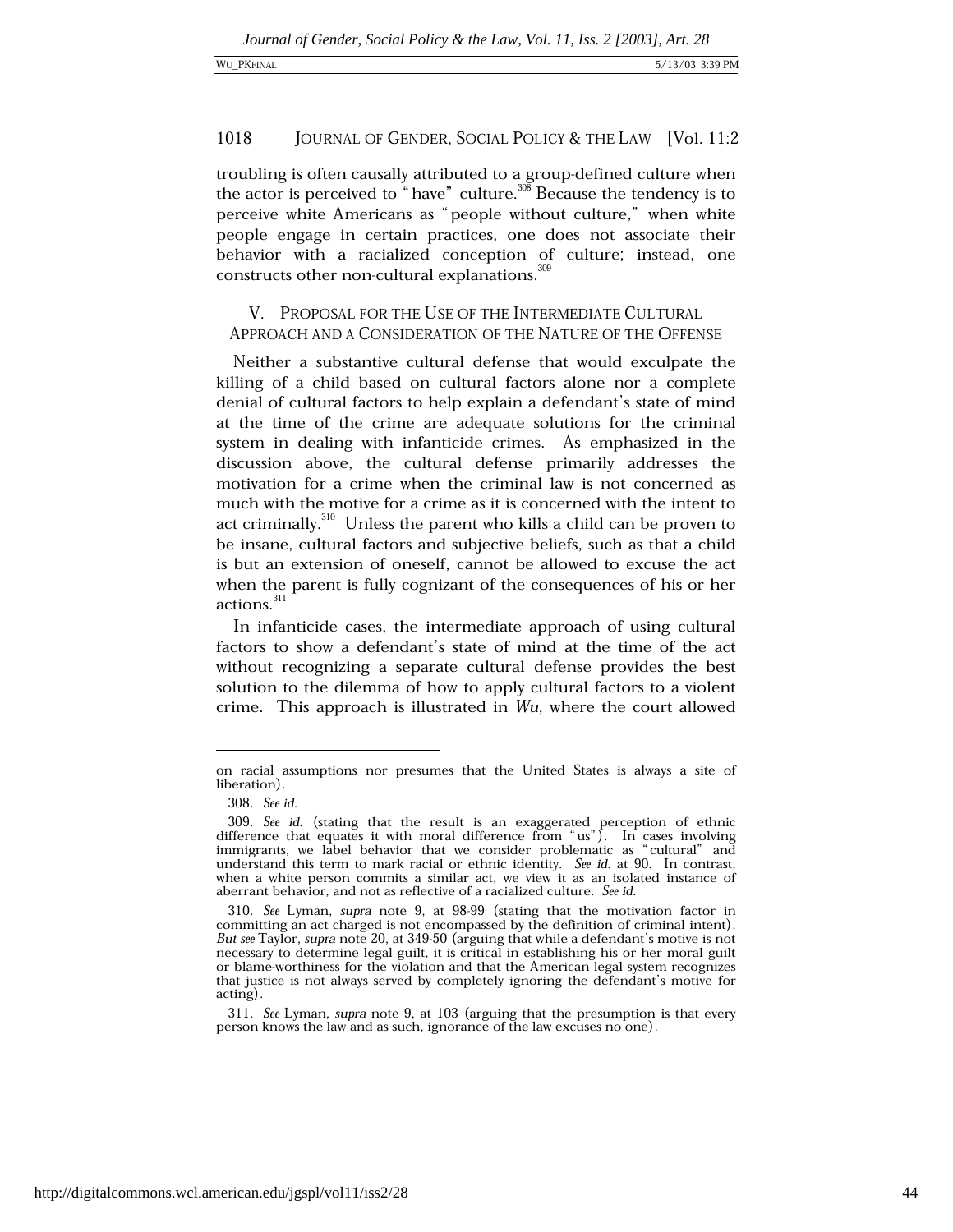for introduction of cultural factors to explain Wu's state of mind.<sup>312</sup> Helen Wu requested that the trial court instruct the jurors to consider her cultural background in determining the mental state required for murder.<sup>313</sup> The trial court refused to give the instruction,<sup>314</sup> but the appellate court reversed and decided that the defendant's cultural background was relevant on the issue of premeditation and deliberation, malice aforethought, and the existence of heat of passion at the time of the killing.<sup>315</sup>

Wu also illustrates that it is possible to incorporate the intermediate approach of cultural information into a pre-existing defense to ascertain a defendant's state of mind.<sup>316</sup> Although temporary insanity may not be a relevant traditional defense to use in culturally motivated crimes, other traditional defenses, such as the diminished capacity defense, may be used to raise a cultural defense, as seen in Wu.<sup>317</sup> The mens rea variant of the diminished capacity defense uses evidence of the defendant's mental condition to show the absence of the required mens rea.<sup>318</sup> The defense attorney argued that Helen Wu was, at the time of the killing, "in a highly overwrought state, and her emotional state could be explained by reference to the effect of her cultural background on her perception of the circumstances leading up to and immediately preceding the strangulation," leading the court of appeals to rule that Wu was entitled to have the jury consider evidence of her cultural background in determining the presence or absence of relevant mental states.<sup>319</sup>

In addition to considerations of cultural factors, in violent cases such as infanticide, where the killing of a victim is the crime charged,

319. Id.

<sup>312.</sup> See People v. Wu, 235 Cal. App. 3d 614, 646 (1991) (noting that the instruction was applicable to the evidence and one of the defenses used by the defendant).

<sup>313.</sup> See Li, supra note 53, at 774 (conveying that Wu was convicted for seconddegree murder for strangling her son).

<sup>314.</sup> See id. (refusing to give the instruction because it did not want to put the "stamp of approval on the defendant's actions in the United States, which would have been acceptable in China").

<sup>315.</sup> See id. (noting that if the defendant committed suicide and left the children alone, she would be considered a totally irresponsible mother).

<sup>316.</sup> See id. at 775 (stating that the crux of the intermediate approach uses cultural factors to support traditional defenses such as mistake of fact, temporary insanity, provocation or diminished capacity).

<sup>317.</sup> See id. (arguing that the mens rea variant of the diminished capacity defense makes it relevant in establishing the defendant's mental condition in a cultural defense crime).

<sup>318.</sup> See id. (remarking that the defense sought to introduce cultural information to refute the presence of mens rea via the diminished capacity defense).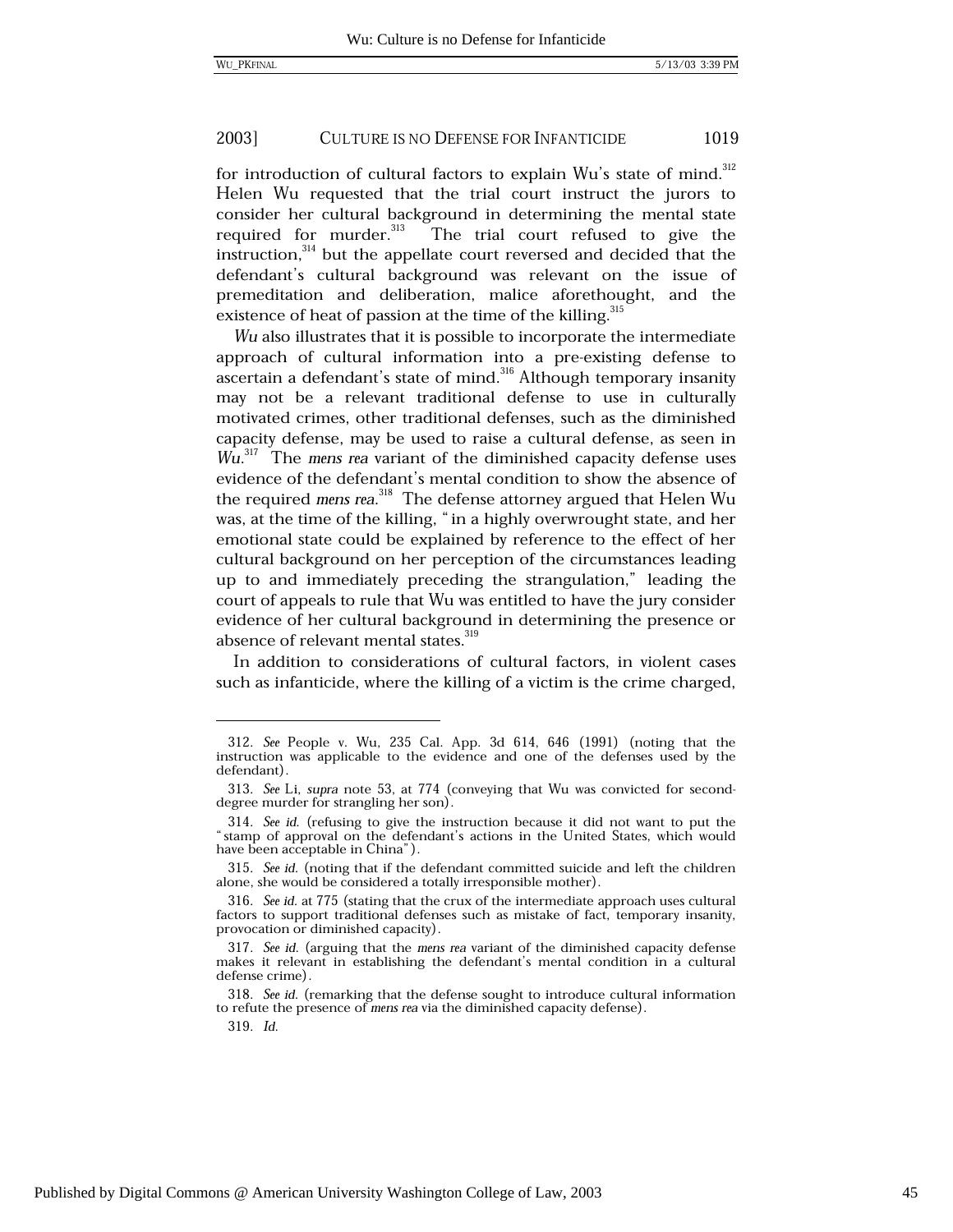distinguishing between the nature of the offense might be a useful framework in deciding how much weight to give to a cultural defense.<sup>320</sup> Depending on the nature of the offense, society's interest in enforcing the law may increase or decrease, tipping the scales for or against the use of the cultural defense.<sup>321</sup> Across cultures, violent crimes that physically harm others are more likely to be regarded as unacceptable than non-violent crimes.<sup>322</sup> Even if some acts that cause death, such as infanticide, are tolerated elsewhere in the world, American society has an interest in protecting life and bodily integrity, which militates against using cultural defense to excuse such acts either partially or entirely.<sup>323</sup>

A central idea of the cultural defense is that an individual should be held blameless if the act was motivated by a good faith belief in its propriety according to cultural belief or customs.<sup>324</sup> It is the defendant's reasonable belief in the "propriety" of the act that justifies judicial leniency.<sup>325</sup> However, most violent crimes, such as killing one's children, are not deemed to be "legal" in the defendant's native countries and it would thus be unjustified to allow the cultural defense if the practice is not tolerated in the defendant's own culture.<sup>326</sup>

## CONCLUSION

In a society of diverse cultures, it is inevitable that the legal system will face cultural clashes, particularly when immigrants engage in

<sup>320.</sup> See id. at 778 (stating that a monolithic treatment of the cultural defense will cause injustice in some cases and undue interference with the enforcement of law in others).

<sup>321.</sup> See id. (arguing that the applicability of the cultural defense should be determined by balancing justice to the individual against the society's interest in enforcing the law).

<sup>322.</sup> See id. at 779 (expressing the feeling that non-violent crimes are more likely to be deemed acceptable in a cultural defendant's native country and there is a lesser need for deterrence for such crimes).

<sup>323.</sup> See id. at 782 (discussing the two major factors that militate against recognition of the cultural defense: the heightened need to deter the defendant and others from engaging in similar conduct and the respect for international human rights standards).

<sup>324.</sup> See id. at 782-83 (echoing Lyman's proposition that where due to a reasonable, good faith mistaken belief in the existence of certain facts, the defendant did not entertain a specific intent as to the consequences of his or her conduct, a cultural defense may stand).

<sup>325.</sup> See id. at 793 (reminding us that it is a cultural defendant's good faith, reasonable belief in the propriety of the act pursuant to cultural tradition which reduces his blameworthiness).

<sup>326.</sup> See id. at 783 (arguing that, for example, adultery is not a justification for killing one's spouse in modern China).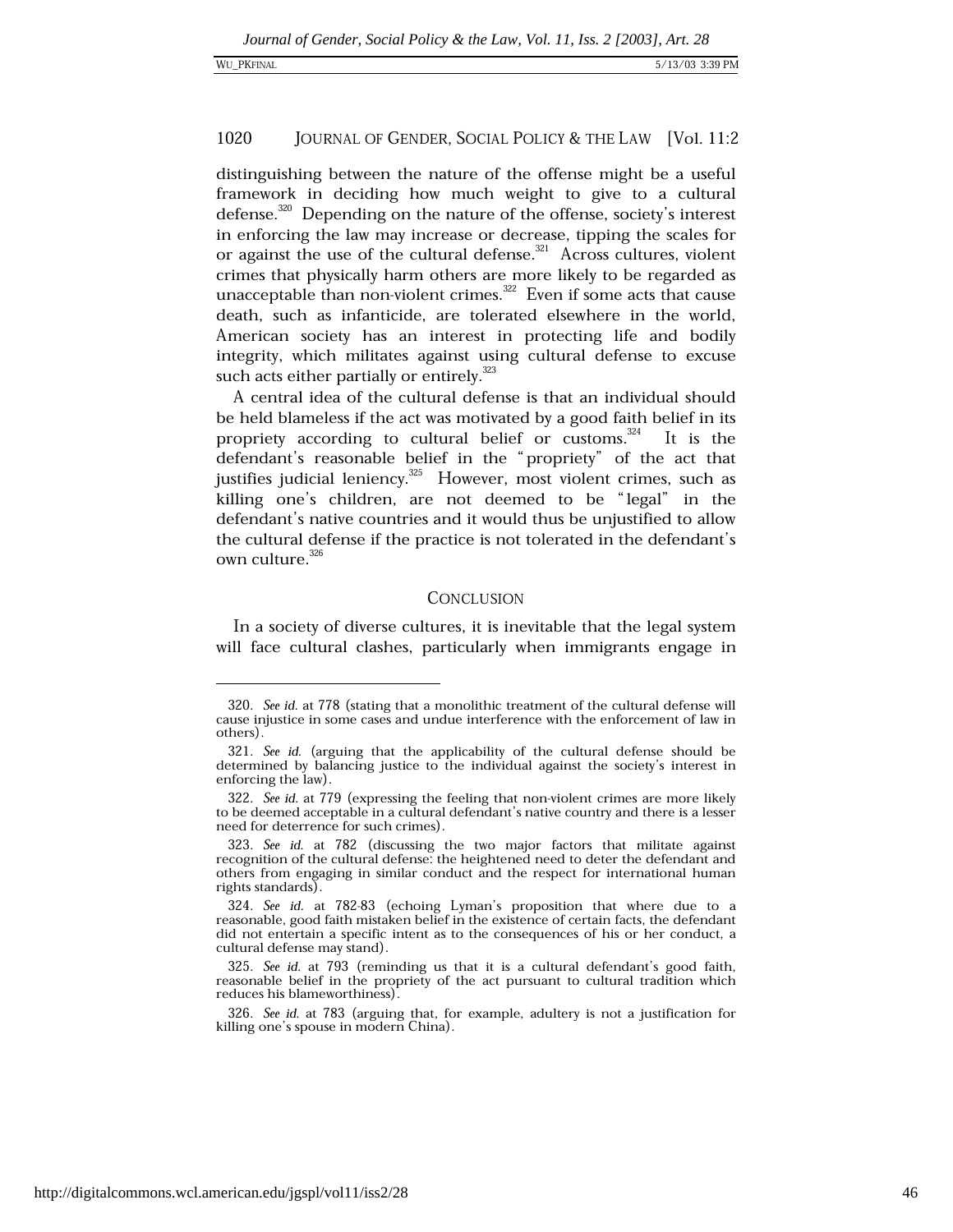customs or acts that are illegal under the American laws. The traditional view, as exemplified in the 1852 English case of Regina v. Barronet,<sup>327</sup> expresses the idea that persons who come into a new country must obey the laws of the country and place themselves in the same situation as native born subjects.<sup>328</sup> This view is still expressed today in Kimura, when the prosecution stated that " [m] urder must be considered murder in the United States and not mitigated by legal or cultural standards from other countries."<sup>329</sup> The main objection to this viewpoint is that making foreigners conform to mainstream values hastens the demise of foreign cultural values and signals mainstream disrespect for the individual and his or her culture.<sup>330</sup> It also fails to understand the defendant's state of mind.

A more recent approach to the cultural defense recognizes the defendant's foreign culture and acknowledges that culture may be entwined with the defendant's mental state at the time of the crime.<sup>331</sup> The modern view is that courts must consider the defendant's cultural beliefs when analyzing the defendant's state of mind, or mens rea.<sup>332</sup> This cultural approach provides a different view of how culture should be incorporated into the law and used to more accurately understand a defendant's state of mind during a crime.<sup>333</sup>

There is a need for uniformity in the law because society may fall into a state of anarchy if each foreigner's culture and law became the determinant factor of what is right and wrong.<sup>334</sup> A defendant should be penalized for the wrong or harm that he or she inflicted. However, the defendant's state of mind is certainly an important component in determining culpability. Nevertheless, recognizing a separate substantive cultural defense may go too far in excusing or justifying violent crimes such as infanticide. To balance the social

<sup>327. 169</sup> Eng. Rep. 633 (Q.B. 1852).

<sup>328.</sup> See Sheybani, supra note 85, at 779-80 (arguing that foreigners must be dealt with in the same way as natives and that a native's ignorance of the law cannot be an excuse for a crime and cannot be urged in favor of a foreigner).

<sup>329.</sup> Id. at 780 (adding that the court rejected the application of Japanese law or the Japanese culture in Kimura's case).

<sup>330.</sup> See id. at 781 (stating that to deny the newcomers their culture is to deny their self-esteem and identity).

<sup>331.</sup> See id. at 782 (arguing that courts should consider cultural defense out of a consideration of fairness to the defendant).

<sup>332.</sup> See id. (arguing that the defendant's culture is entwined with his or her mental state as the time of the crime).

<sup>333.</sup> See id. at 782 (noting that considering the defendant's culture supports the policy of fairness to the defendant).

<sup>334.</sup> See id. (arguing that a defendant's cultural beliefs should mitigate the punishment).